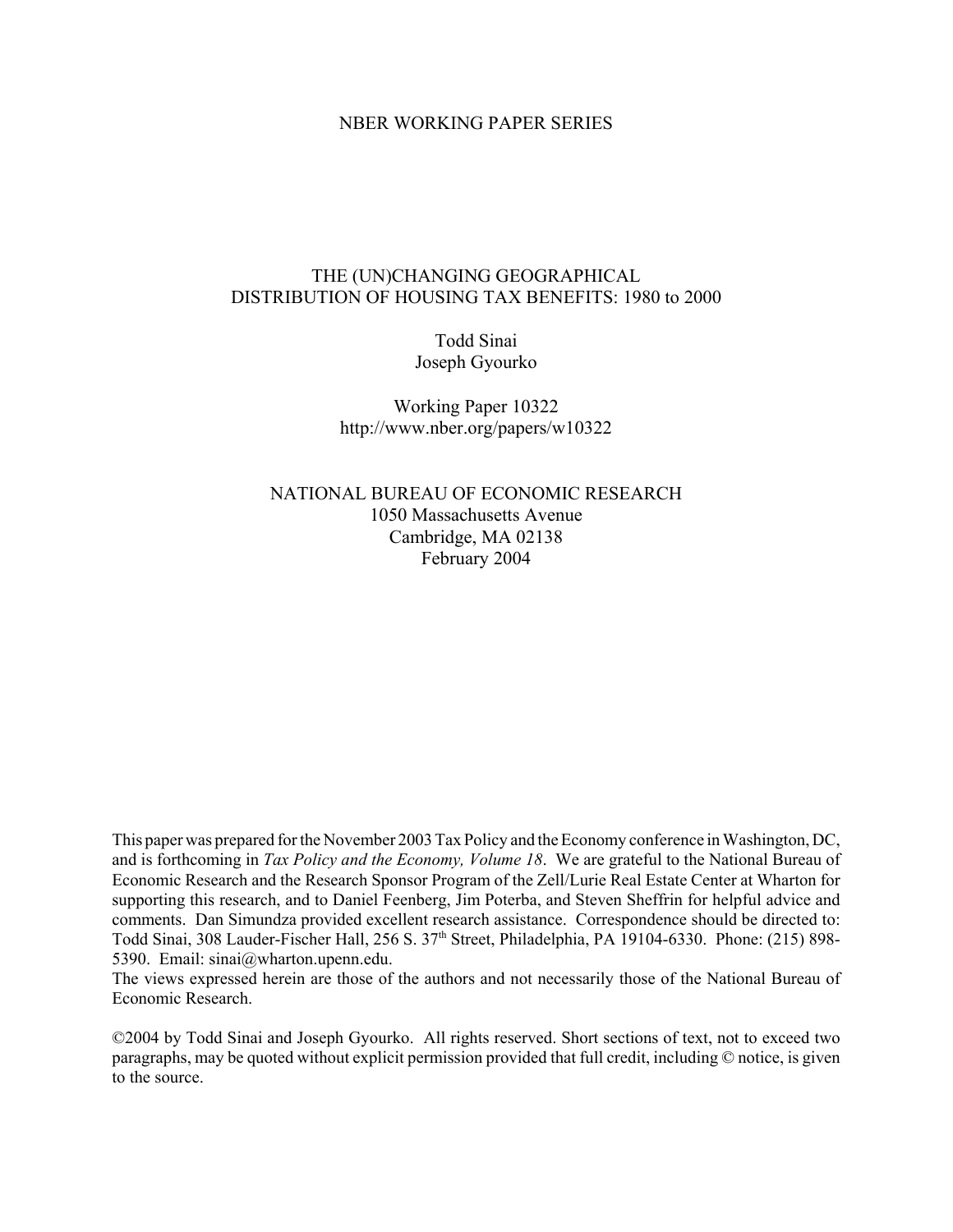The (Un)changing Geographical Distribution of Housing Tax Benefits: 1980 to 2000 Todd Sinai and Joseph Gyourko NBER Working Paper No. 10322 February 2004 JEL No. H20, R38

## **ABSTRACT**

Even though the top marginal income tax rate has fallen substantially and the tax code has become less progressive since 1979, the tax benefit to homeowners was virtually unchanged between 1979- 1989, and then rose substantially between 1989-1999. Using tract-level data from the 1980, 1990, and 2000 censuses, we estimate how the income tax-related benefits to owner-occupiers are distributed spatially across the United States. Geographically, gross program benefits have been and remain very spatially targeted. At the metropolitan area level, tax benefits are spatially targeted, with a spatial skewness that is increasing over time. In 1979, owners in the top 20 highest subsidy areas received from 2.7 to 8.0 times the subsidy reaped by owners in the bottom 20 areas. By 1999, owners in the top 20 areas received from 3.4 to 17.1 times more benefits than owners in any of the 20 lowest recipient areas. Despite the increasing skewness, the top subsidy recipient areas tend to persist over time. In particular, the very high benefit per owner areas are heavily concentrated in California and the New York City to Boston corridor, with California owners alone receiving between 19 and 22 percent of the national aggregate gross benefits. While tax rates are somewhat higher in these places, it is high and rising house prices which appear most responsible for the large and increasing skewness in the spatial distribution of benefits.

Todd Sinai Wharton School University of Pennsylvania 308 Lauder-Fischer Hall 256 South 37th Street Philadelphia, PA 19104-6330 and NBER sinai@wharton.upenn.edu

Joseph Gyourko Wharton School University of Pennsylvania 308 Lauder-Fischer Hall 256 South 37th Street Philadelphia, PA 19104-6330 gyourko@wharton.upenn.edu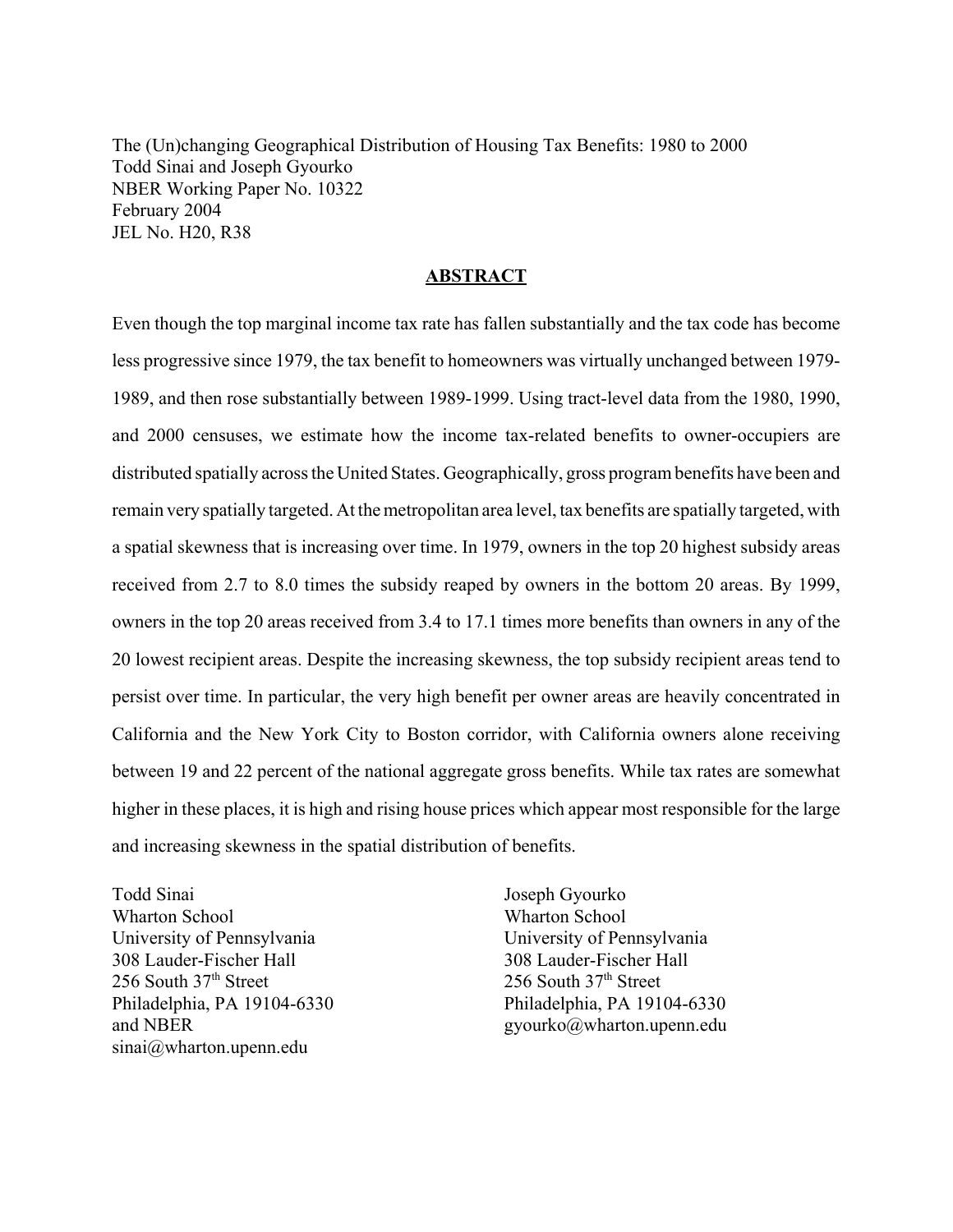## *Introduction*

 $\overline{a}$ 

It is generally accepted that the favorable tax subsidy to homeownership in the United States stimulates the demand for housing, raising prices and increasing the homeownership rate.<sup>1</sup> That this subsidy comes at a significant cost is also well documented at the national level, with a number of authors having estimated the tax expenditure associated with the mortgage interest and property tax deductions as well as the untaxed return on housing equity.<sup>2</sup>

Over time, these marginal incentives for homeownership – and the aggregate cost of those subsidies – have changed considerably. For example, Poterba's (1992) analysis of the impacts of the various tax reforms of the 1980s reports a significant increase in the marginal cost of owner-occupied housing between 1980 and 1990 across the income distribution, but particularly for high income owners, due in large part to a drop in marginal tax rates for high income households and an overall reduction in the progressivity of the tax code. In our work below, we calculate that the real cost of the tax subsidy to homeownership has risen substantially in the last 20 years, from \$198 billion (in 1999 dollars) in 1979, to \$284 billion in 1989, and \$420 billion in 1999.

In addition, recent evidence shows that the value of the subsidy to owner-occupied housing varies dramatically over space. Gyourko and Sinai (2003), using 1990 Census data, find that the benefits of the tax subsidy are highly skewed with just a handful of metropolitan areas reaping most of the net gains from the favored tax treatment of owner-occupiers.

These sets of stylized facts naturally lead one to wonder whether the changes over time in marginal incentives for homeownership and in the aggregate cost of the homeownership subsidy

<sup>&</sup>lt;sup>1</sup> See Rosen (1989) for a classic analysis and Bruce and Holtz-Eakin (1999), Capozza, Green, and Hendershott (1996), and the report to the Ford Foundation by Green and Reschovsky (2001) for more recent investigations into how the tax code might function in these regards.

<sup>&</sup>lt;sup>2</sup> For example, see Follain and Ling (1991) and Follain, Ling, and McGill (1998).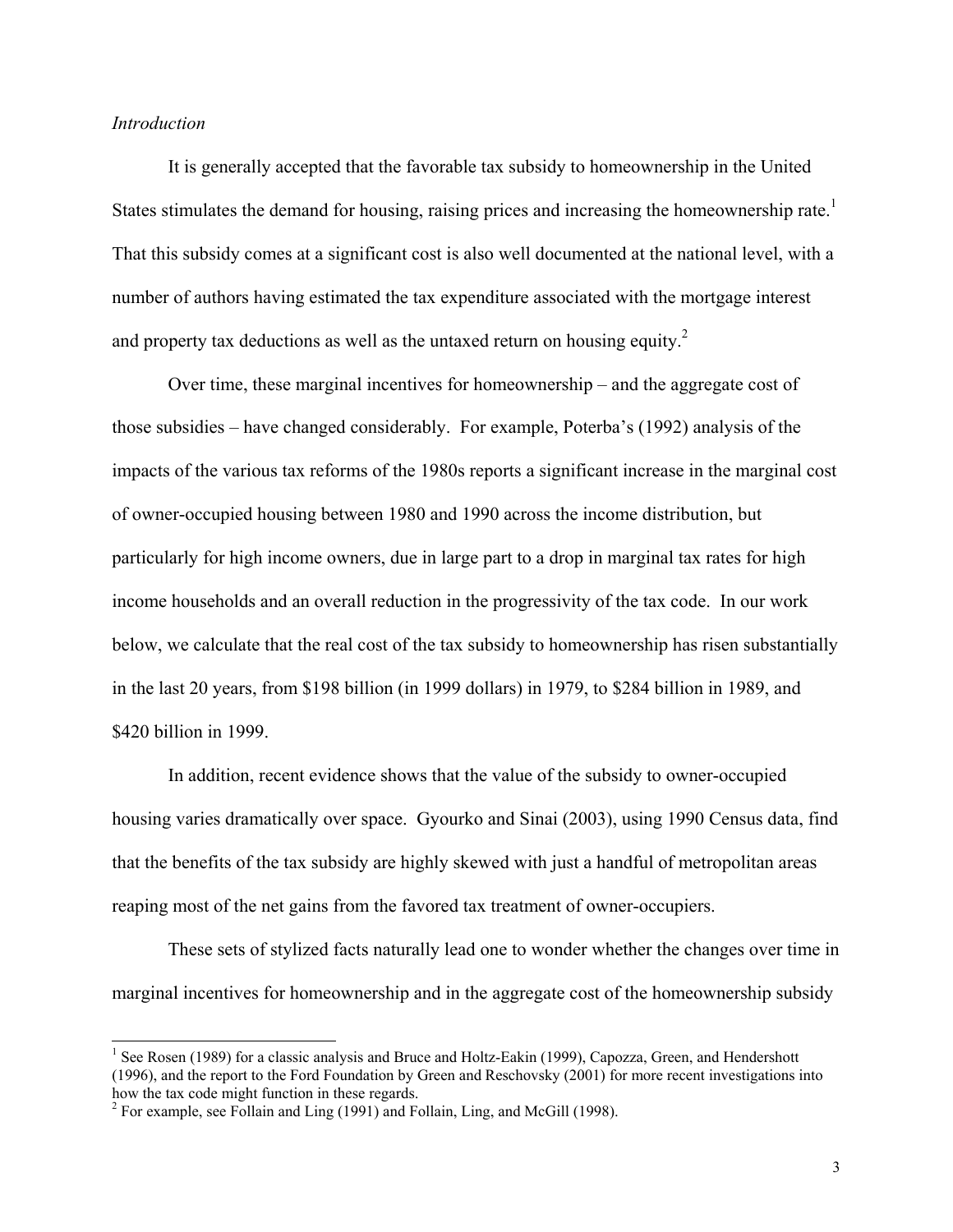have also affected the geographic distribution of the benefits. Because housing markets are inextricably tied to a physical location, and are not national in scope, knowing the extent to which the tax benefits vary spatially is important for determining the potential impact of any change in the tax treatment of owner-occupied housing. Moreover, the nature of the spatial distribution of benefit flows is likely to be important for any consideration of the potential impacts on house prices, the homeownership rate, or the political economy of fundamental tax reform.

In addition, knowledge of how the geographical distribution of program benefits changes also is useful for analysis of the spatial equity of the tax treatment of owner-occupied housing. For example, every year the Tax Foundation calculates each state's ratio of federal spending received to taxes paid, and finds substantial variation across states. Our results, that the benefits of the subsidy to owner-occupied housing vary spatially, suggest that this sort of calculation should include implicit tax expenditures and subsidies alongside the observable taxes and spending. Indeed, many of the Tax Foundation's states with the lowest ratios of spending to actual taxes paid are the same ones whose home owners receive the largest housing-related subsidies.

In this paper, we examine how the spatial distribution of the tax subsidy to owneroccupied housing changes over three decades. Using the 1980, 1990, and 2000 Censuses, we calculate the value of the tax subsidy to owner-occupied housing as the difference in ordinary state and federal income taxes currently paid by home owners and the taxes they would pay if the tax code treated them like landlords. In the latter scenario, there is no preference for investing in one's home relative to other assets.

Interestingly, while we find that the marginal tax subsidy for homeownership has

4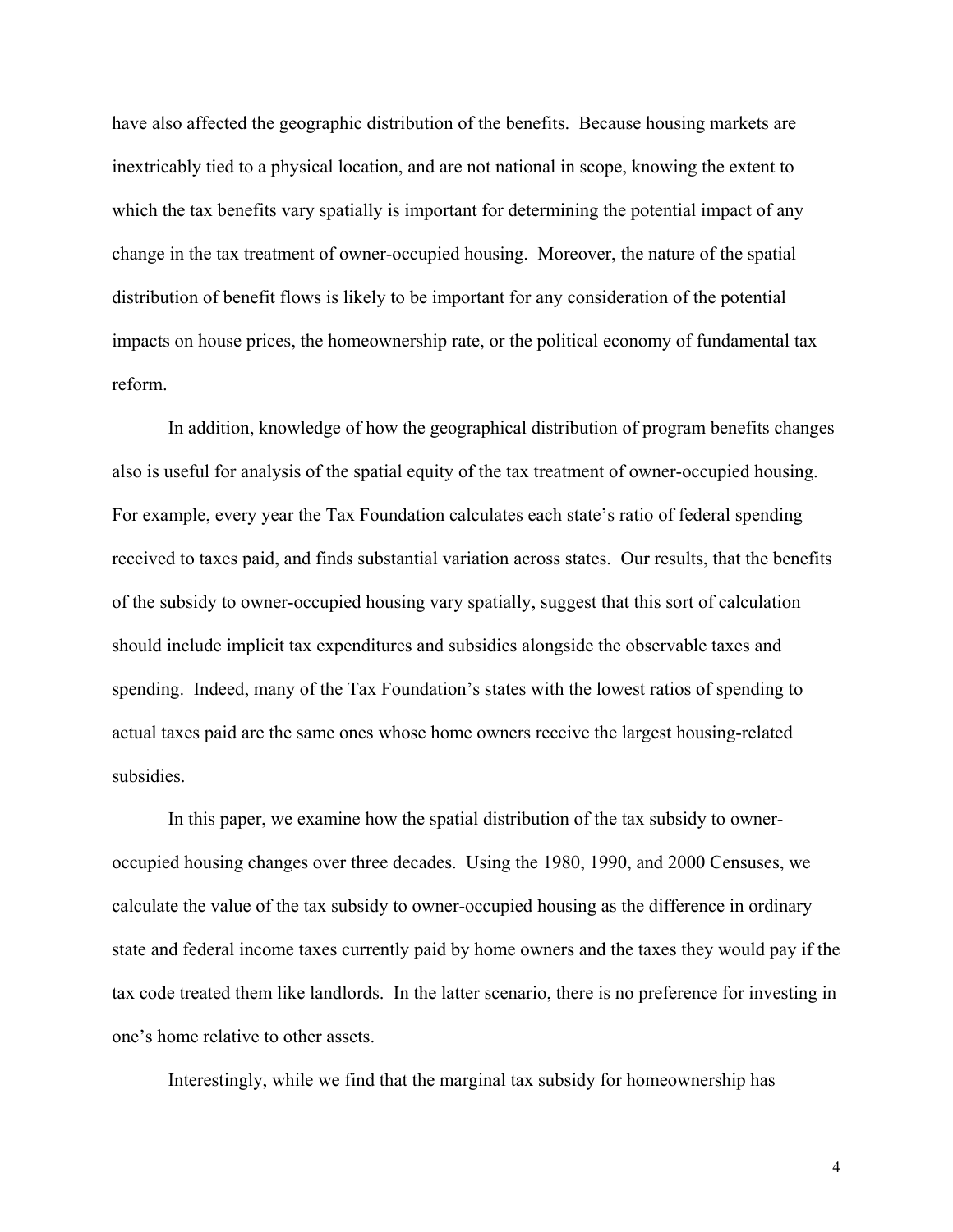decreased over the last 20 years on net, the aggregate value of the tax benefits actually increased. Our analysis indicates that this is due to rising house prices and growth in the number of homeowners more than offsetting the decline in average tax benefit per dollar of house. In particular, the after-tax cost of a dollar of owner-occupied housing rose between 1979 and 1989 before falling slightly by 1999, as the marginal tax rates on housing deductions were reduced and then increased. All else constant, one would expect the value of the tax benefit to fall with tax rates. However, this is not the case at the per-owner level, where the benefit remained flat during the 1980s before rising by 20 percent during the 1990s. The fact that the aggregate subsidy rose substantially during the 1980s, from \$198 billion in 1979 to \$284 billion in 1989, is due at least in part to growth in the number of homeowners.

In regard to the spatial distribution of the subsidy, these tax changes, increases in house prices, and growth in the number of homeowners were not individually neutral. However, they happen to offset each other so that at the state level the spatial distribution of the tax benefits changes little over time. At the metropolitan area level, however, spatial skewness of the subsidy has been increasing. This phenomenon appears to driven by the relatively large house price increases experienced in various coastal areas of California and in the Northeast between New York City and Boston. Even so, the top recipients tend to persist; they just receive a larger fraction of the total subsidy over time.

Among states, California always receives the largest gross subsidy flow, but this is not due solely to the fact that it has the most owners. For example, in 2000 it received 18.7 percent of the aggregate subsidy while having only 9.4 percent of the nation's owners. That high ratio of benefits to owners applies to only a very small number of other states such as New York (9.5 percent of total benefit flow while being home to only 5.3 percent of the nation's owners in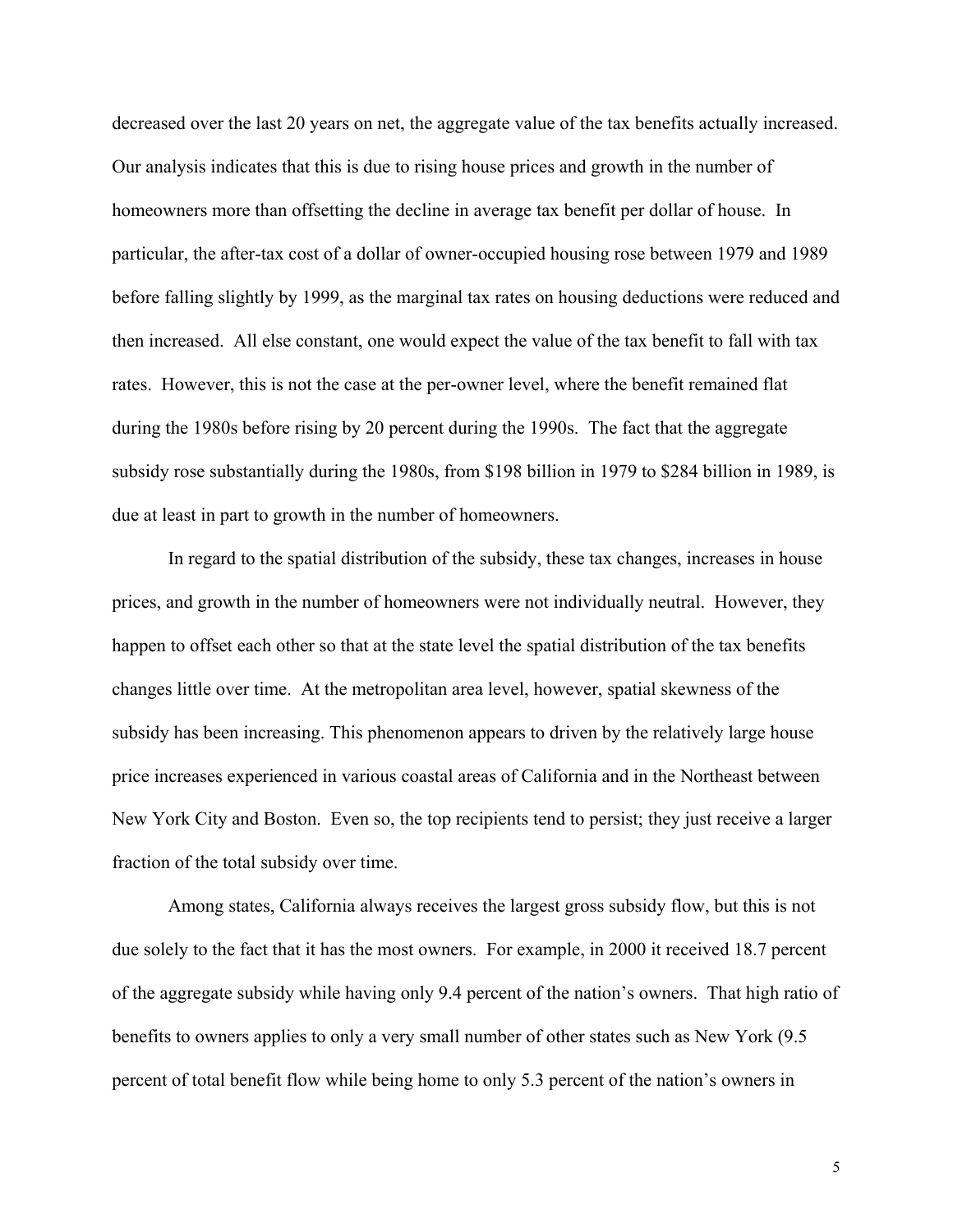2000), indicating that this program has highly spatially targeted beneficiaries. This pattern of spatial skewness to where program benefits flow is even more extreme at the metropolitan area level. Comparing subsidy flows in 1979 in the top 20 areas versus those in the bottom 20 areas finds that owners in the high recipient areas received from 2.7 to 8.0 times the subsidy reaped per owner in the bottom group. By 1999, the analogous calculation finds the typical owner in the top twenty areas receiving from 3.4 to 17.1 times more benefits than owners in any of the 20 lowest recipient areas.

The precise economic implications of these results depend upon whether or not the subsidy is capitalized into land prices. While such an analysis is well beyond the scope of this paper, the broad range of possible outcomes can be readily understood. If the subsidy were fully capitalized, eliminating it would not affect the user cost of owning but many owners in a few metropolitan areas would experience significant changes in wealth. While the savings associated with eliminating the subsidy would be redistributed back to homeowners, the net wealth effect still could be significant in many areas regardless of how one thinks the tax benefits are financed. If the tax subsidy is not capitalized into land prices, then the user cost of ownership must reflect it.

The remainder of the paper proceeds as follows. In the first section, we describe the tax subsidy to owner-occupied housing and how we measure it. Section two reports our results, beginning with an analysis of how benefits flow across states and followed by a description of the distribution across metropolitan areas. Finally, there is a brief conclusion and summary.

## *I. Measuring Housing-Related Tax Benefits*

The fact that there is a subsidy to owner-occupied housing can most easily be seen by

6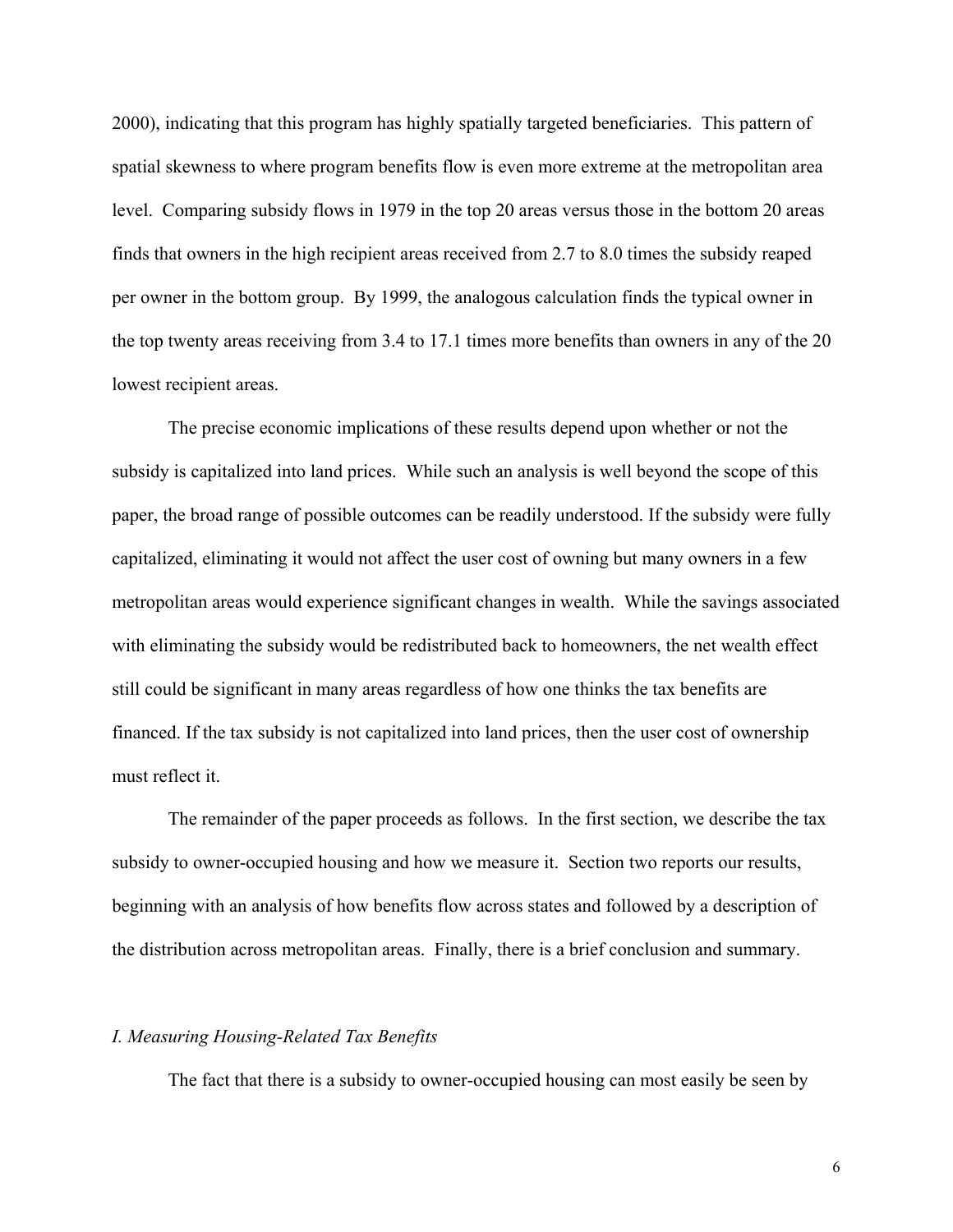comparing the current tax treatment of home owners to how they would be taxed if housing were treated like any other asset. In particular, owner-occupied housing gets favorable tax treatment, but housing owned by a landlord is treated like any other income-producing, depreciable asset. Both homeowners and landlords are allowed to deduct mortgage interest and property taxes as expenses (as long as the homeowner itemizes). But a landlord must pay tax on her rental income while a homeowner does not. The homeowner implicitly pays herself rent to occupy her house, but because she is both landlord and tenant, that transfer is tax-free whereas if the parties were distinct, the rent would be taxed. On the other hand, landlords can deduct depreciation and maintenance, while homeowners cannot.

It is apparent from this comparison that the tax subsidy to owner-occupancy arises largely from the non-taxation of the implicit rent on the home. However, it is not so straightforward to compute the amount of the benefit. Implicit rent is unobserved and the components of landlords' tax bills are often difficult to estimate. Instead, as we show below, it is much more straightforward to calculate the difference between the equilibrium taxes paid by homeowners and landlords. Underlying this approach is the same assumption used in the familiar user cost of owning concept developed in Hendershott and Slemrod (1983) and Poterba (1984): the marginal home owner invests in owner-occupied housing until the point where the annual cost she incurs exactly equals the rent she would have to pay as a tenant in the same property.

We begin with the equilibrium annual flow cost of owning. That user cost is described in equation (1) and takes into account the fact that implicit rental income is untaxed while mortgage interest and property taxes are deductible for itemizers:

$$
(1) \qquad R_H = (1-\tau_{ded})\alpha i + (1-\tau_{ded})\tau_p + (1-\tau_{int})(1-\alpha)r + (1-\tau_{int})\beta + M + \delta - \Pi^H.
$$

7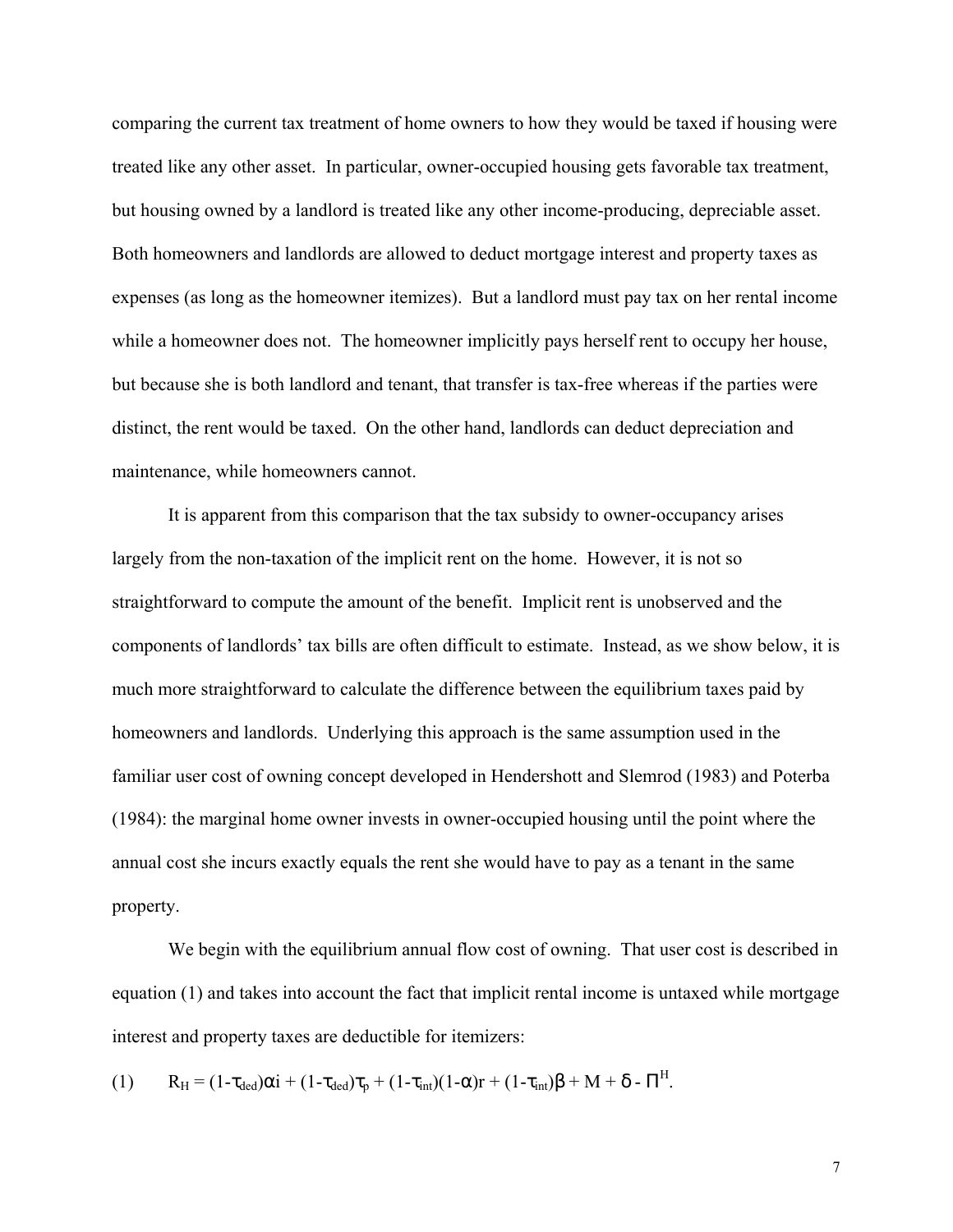The left-hand side variable,  $R_H$ , is the annual cost of owner occupancy per dollar of housing value. These costs include: (a) the after-tax cost of mortgage interest,  $(1-\tau_{\text{ded}})\alpha i$ , where  $\alpha$  is the loan-to-value ratio on the house,  $i$  is the mortgage interest rate, and  $\tau_{\text{ded}}$  is the owner-occupier's marginal tax rate, equal to her marginal rate (denoted  $\tau_{int}$ ) if she itemizes and zero otherwise; (b) the after-tax cost of property tax payments,  $(1-\tau_{ded})\tau_p$ , with  $\tau_p$  the effective property tax rate; (c) the after-tax opportunity cost of investing equity in the house rather than in some other riskless investment at rate of return, r; this is given by  $(1-\tau_{int})(1-\alpha)r$  and is a cost to all owners, whether they itemize or not;<sup>3</sup> (d) an after-tax risk premium,  $(1-\tau_{int})\beta$ , to account for the difference in risk between bonds and housing; this applies to the entire long position in the house and thus is unaffected by the choice of leverage; $^{4}$  (e) annual maintenance costs per unit of housing which are given by M; (f) the cost of true economic depreciation per unit of house which is assumed to occur at rate δ; and (g) any annual appreciation in the house value,  $\Pi^H$ , which reduces the carrying cost.<sup>5</sup>

 If the home owner were treated as a landlord, the residence would be taxed just like any other asset. Neutral tax treatment obviously requires taxing the implicit rental income on the home, but if treated like landlords, owner occupiers also would be able to deduct maintenance

 $3$ Implicitly, we assume that the opportunity cost of tying up equity in a house is foregoing taxable returns. If the home owner were to invest in a tax-exempt asset instead, we assume the return would be (1-τ)r rather than r, yielding the same after-tax return.

<sup>&</sup>lt;sup>4</sup> In this framework, the homeowner's financial position can be thought of as being long one house and short one bond (the mortgage). This allows us to decompose the opportunity cost of being long the house as the riskless rate of return plus a premium that reflects the difference in risk between a bond position and an equivalent risk alternative to investing in housing. The difference between the mortgage interest rate and the equivalent duration riskless rate is reflected in the options to default on or prepay the mortgage. These options have value to the owner, so the premium above the riskless rate for borrowing is rolled into the mortgage rate as a cost.

<sup>&</sup>lt;sup>5</sup>This specification treats capital gains on housing as untaxed and realized every year. Given that there now is a \$250,000 capital gains exclusion (\$500,000 for married couples filing jointly) that can be applied every other year, this is not unrealistic. Even in earlier periods, the assumption of no capital gains taxation on housing was valid for the vast majority of households.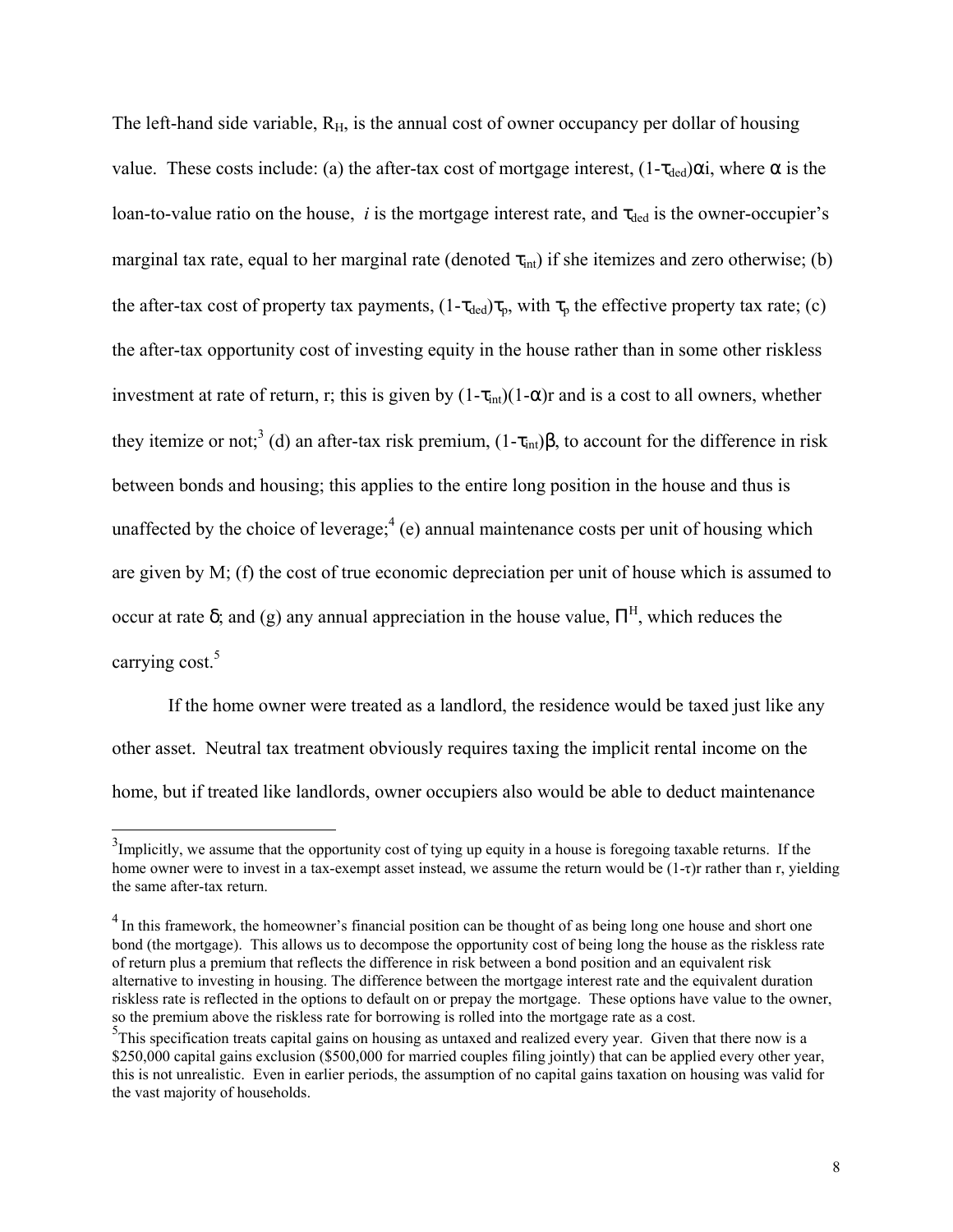expenses and depreciation, not just the mortgage interest and local property taxes presently allowed. In this case, a different annual cost would result, as described in equation (2):

$$
(2) \qquad R_H' = (1-\tau)\alpha i + (1-\tau)\tau_p + (1-\tau)(1-\alpha)r + (1-\tau)\beta + \tau R_H' + (1-\tau)M + (1-\tau)\delta - (1-\tau)\Pi^H.
$$

With perfect competition in the rental housing market, rents must equal the annual cost, so  $\tau R_H'$ would be the tax due on imputed rent.<sup>6</sup> Grouping the R<sub>H</sub>' terms and dividing both sides by (1-τ) yields the simplified version in equation (3),

(3) 
$$
R_H' = \alpha i + \tau_p + (1-\alpha)r + \beta + M + \delta - \Pi^H.
$$

 One possible strategy to estimate the tax benefits of owner-occupancy would be to compute  $R_H'$  as the sum of the terms of on the right-hand side of equation (3), add that value to the homeowner's reported income, and then determine the additional tax that would be paid. There are two important drawbacks to that approach. One is that we do not have good data on maintenance, depreciation, or expected capital gains, so the estimate is likely to be a noisy one. The other is that simply adding the implicit rent to income does not accurately capture the impact of itemization rates because the tax rates on deductions differ for non-itemizers.

The alternative strategy we pursue in this paper is to compute the difference between  $R_H'$ and  $R_H$  directly by subtracting equation (1) from (3). Doing so yields the following:

(4) 
$$
R_H' - R_H = \tau_{ded}\alpha i + \tau_{ded'}(\tau_p) + \tau_{int}((1-\alpha)r + \beta)^2
$$

<sup>&</sup>lt;sup>6</sup> This also assumes accrual taxation of capital gains which, when combined with statutory ordinary income and capital gains rates being equal, allows us to focus on program benefits arising from differential tax treatment of ordinary income. As our 2003 paper shows, in this setting a dollar of house price appreciation has approximately the same value to owner-occupiers and landlords, so there is no differential impact on user costs. The analysis behind this conclusion is fairly complex, and we refer the interested reader to that paper for the details.

<sup>7</sup> Note that we have abstracted throughout from *how many* housing dollars on which a home owning family receives a subsidy. A change in the tax treatment of owner-occupied housing might affect house values, but because we measure the subsidy on a per dollar basis, we abstract from the possibility that there is a second order effect through changes in house prices. This is done for two reasons. First, determining precisely how a change in the subsidy would be capitalized into house values is beyond the scope of this paper. Second, any change in house price would only increase the magnitudes of our estimates. For example, if the benefit to owner-occupied housing were reduced,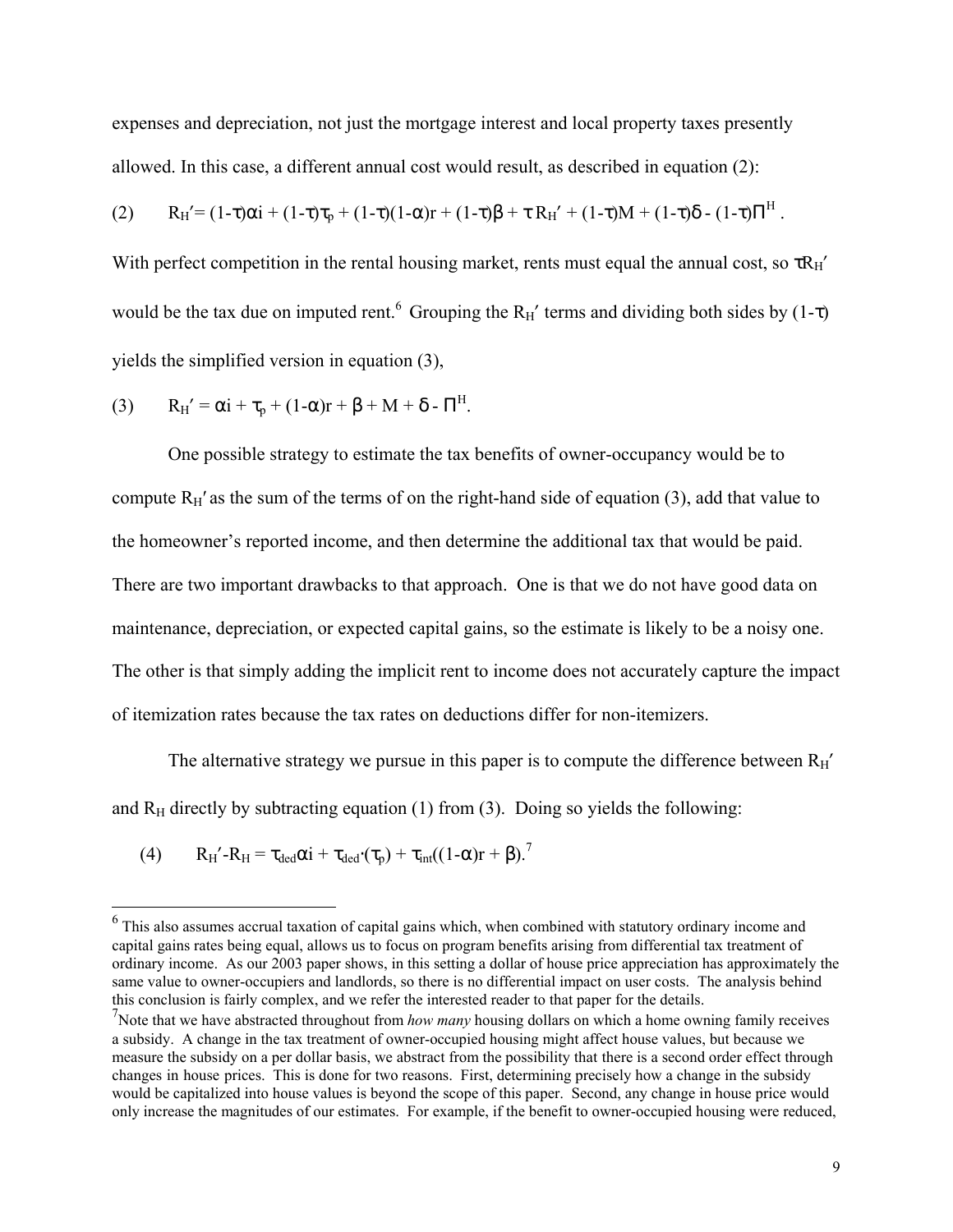Not only does this approach get the impact of itemization correctly, but the terms for which we would have the most problems measuring accurately  $(M, \delta, \text{ and } \Pi)$  difference out in the subtraction. Thus, the tax subsidy to owner-occupancy can be computed as the sum of three components: (a) the tax value of home mortgage interest deductions ( $\tau_{\text{ded}} \alpha_i$ ); (b) the tax value of local property tax deductions ( $\tau_{\text{ded}}\cdot\tau_{\text{p}}$ ); and (c) the tax that would have been paid on the equity invested in the home had it been invested elsewhere  $(\tau_{int}((1-\alpha)\cdot r+\beta))$ .<sup>8</sup> While the sum of these three terms represents total ordinary income tax benefits to owner occupiers under the current code, we hasten to emphasize that this does not imply that mortgage interest or local property tax deductions themselves are responsible for creating the subsidy. As noted above, the subsidy arises from the non-taxation of imputed rent. It simply is the case algebraically that the subsidy can be represented by the three terms on the right-hand side of equation (4). Looking at the deductions alone would underestimate the true subsidy.

## Estimation Strategy and Data

The procedure for estimating the tax code-related subsidy to owner-occupiers is represented graphically in the tax schedule with three marginal tax brackets shown in Figure 1. A home-owning family with no housing-related deductions would have a taxable income (TI) of Y1. However, if they were not owners, they may have invested their housing equity in a vehicle that yielded a taxable return that would raise their TI to  $Y_2$ . Thus,  $Y_2$  is the counterfactual TI for

house prices might also fall, further decreasing the subsidy.

 ${}^{8}$ The depreciation term nets out because we have assumed landlords can deduct economic depreciation and, after 1986, that is probably not far from the truth. Deloitte and Touche (2000) and Gravelle (2001) conclude that economic lifetimes for rental properties in 1989 (and now) are somewhat shorter than the statutory lifetimes. The statutory depreciable life in 1981 (of 15 years) was shorter than true economic depreciation, so we may overestimate the subsidy to owner-occupiers in 1979.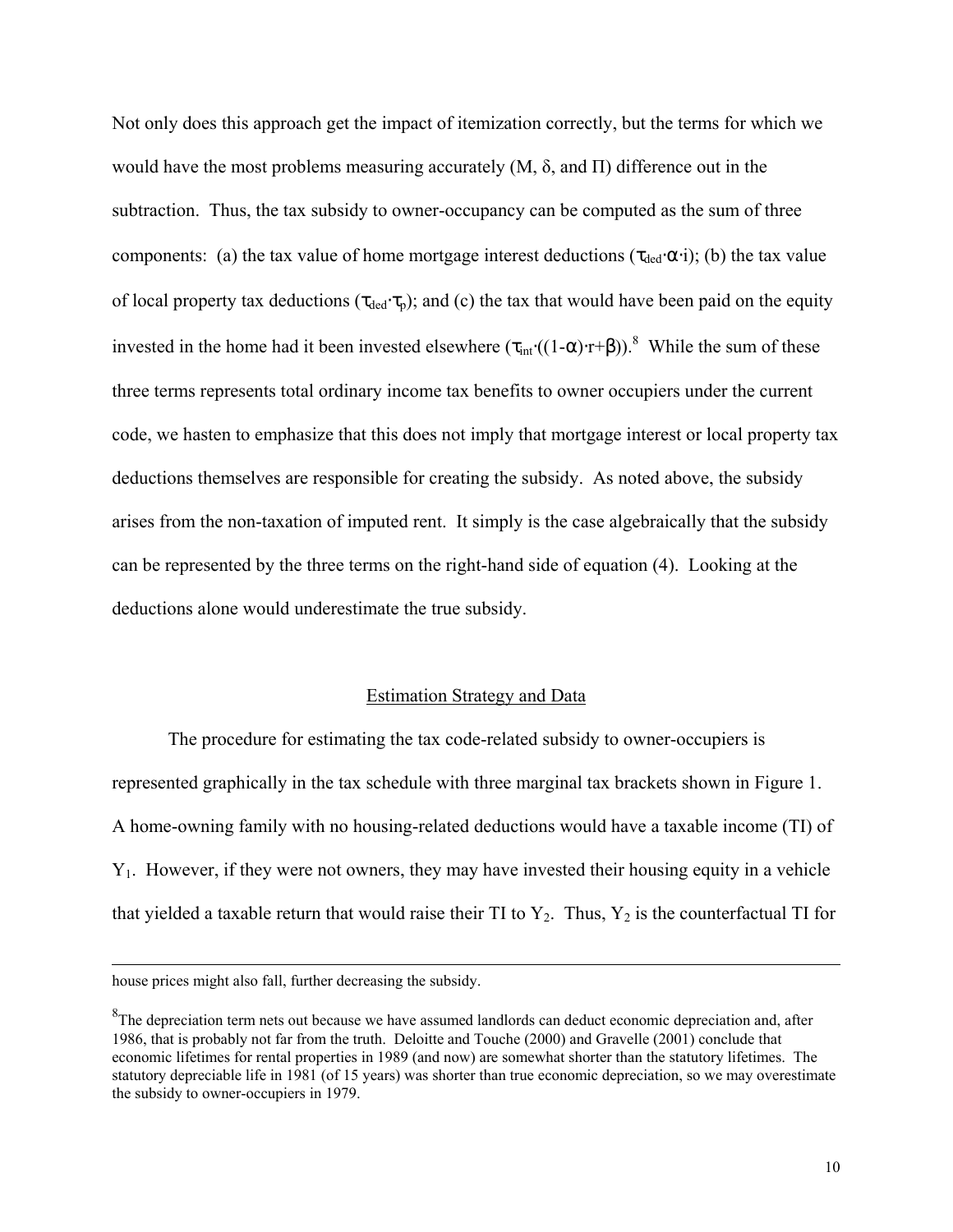a home-owning family if it were to stop being an owner. Starting with that TI, we can compute the tax value of each of the three aforementioned deductions. With a taxable income of  $Y_2$ , this hypothetical family would have a tax liability of  $T_1$ . Assume that claiming the home mortgage interest deduction (HMI) would lower TI to Y<sub>2</sub>−HMI (presuming for simplicity that all of HMI was above the standard deduction) and the tax liability to  $T_2$ . Therefore, the tax savings for this family from the mortgage interest deduction is  $T_1-T_2$ .

Although in this example the mortgage interest deduction does not move the family into a lower tax bracket, the property tax deduction does. Beginning with TI equal to Y<sub>2</sub>−HMI, we can compute the tax savings from the property tax deduction as the tax bill with only the mortgage interest deduction,  $T_2$ , minus the tax bill with both the mortgage interest and property tax deductions,  $T_3$ . In this case,  $T_2$  and  $T_3$  span a kink in the tax schedule, but still account for the fact that the average tax rate is less than the marginal tax rate at  $Y_2$ −HMI.

Finally, we compute the value of the non-taxation of the return on housing equity. Because the return on housing equity is not included in TI, taxable income is measured at  $Y_1$ instead of the greater amount  $Y_2$ . The tax value of not including that income is measured as the change in tax between  $T_3$  (the tax bill corresponding to a TI of Y<sub>2</sub>−HMI−T<sub>p</sub>) and T<sub>4</sub> (the tax bill corresponding to an TI of  $Y_1$ −HMI−T<sub>p</sub>).

It is apparent from Figure 1 that the order in which the deductions are taken matters when the tax schedule is not linear. For example,  $T_1 - T_2 > T_3 - T_4$ , even though HMI < Y<sub>1</sub>-Y<sub>2</sub>. After adding back the implicit return on housing equity, we compute the deductions in the following order: (a) tax savings from the mortgage interest deduction; (b) the tax savings associated with the property tax deduction; and (c) the savings from the return on housing equity being untaxed. We have repeated the estimation using all six possible sequences in which the deductions can be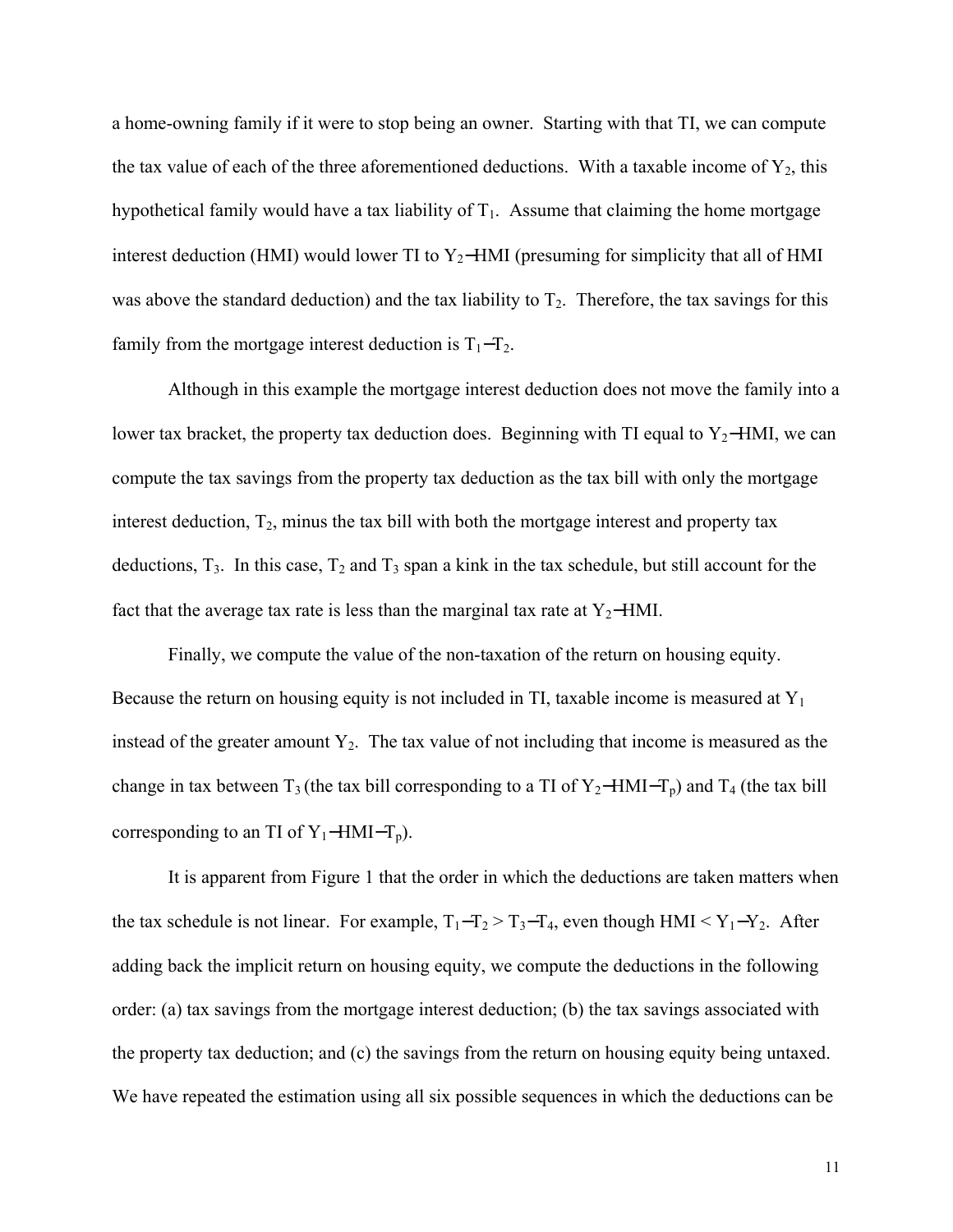taken. While the relative magnitudes of the categories change, the differences are minor.

We calculate each of the tax liabilities  $T_1$  through  $T_4$  by combining tract level information covering the entire United States from the STF3 files of the 1980, 1990, and 2000 decennial Censuses with the National Bureau of Economic Research's (NBER) TAXSIM program. TAXSIM calculates federal and state tax liabilities from our tax data and allows us to engage in a "what-if" calculation to determine what taxes would have been paid had a household not had various housing deductions or had invested in an asset with a taxable income stream. For each year in our data, the TAXSIM program incorporates all relevant federal and state tax law, including housing and property tax deductions.

 To construct representative households to pass through the TAXSIM tax calculator, we start by computing the distribution of household income among homeowners at the tract level.<sup>9</sup> For each tract, we divide the household income distribution into deciles and assign the median income for each decile to all the households in that category. Thus, the lowest-income one-tenth of the households are assumed to have an income equal to that of the fifth percentile for the tract, the next lowest-income tenth of the households are assigned an income equal to that of the  $15<sup>th</sup>$ percentile for the tract, and so forth.

We then map tract-level information on the distribution of house values,  $P_{H_2}$  to incomes by assigning to households in each decile of the income distribution the value corresponding to the same decile of the house value distribution. For example, we assume that the household in the  $5<sup>th</sup>$  percentile of the income distribution for the tract also owns the home in the  $5<sup>th</sup>$  percentile

<sup>&</sup>lt;sup>9</sup><br>All tax benefit figures reported in this paper are based on tract-level data that aggregates household income across its various sources.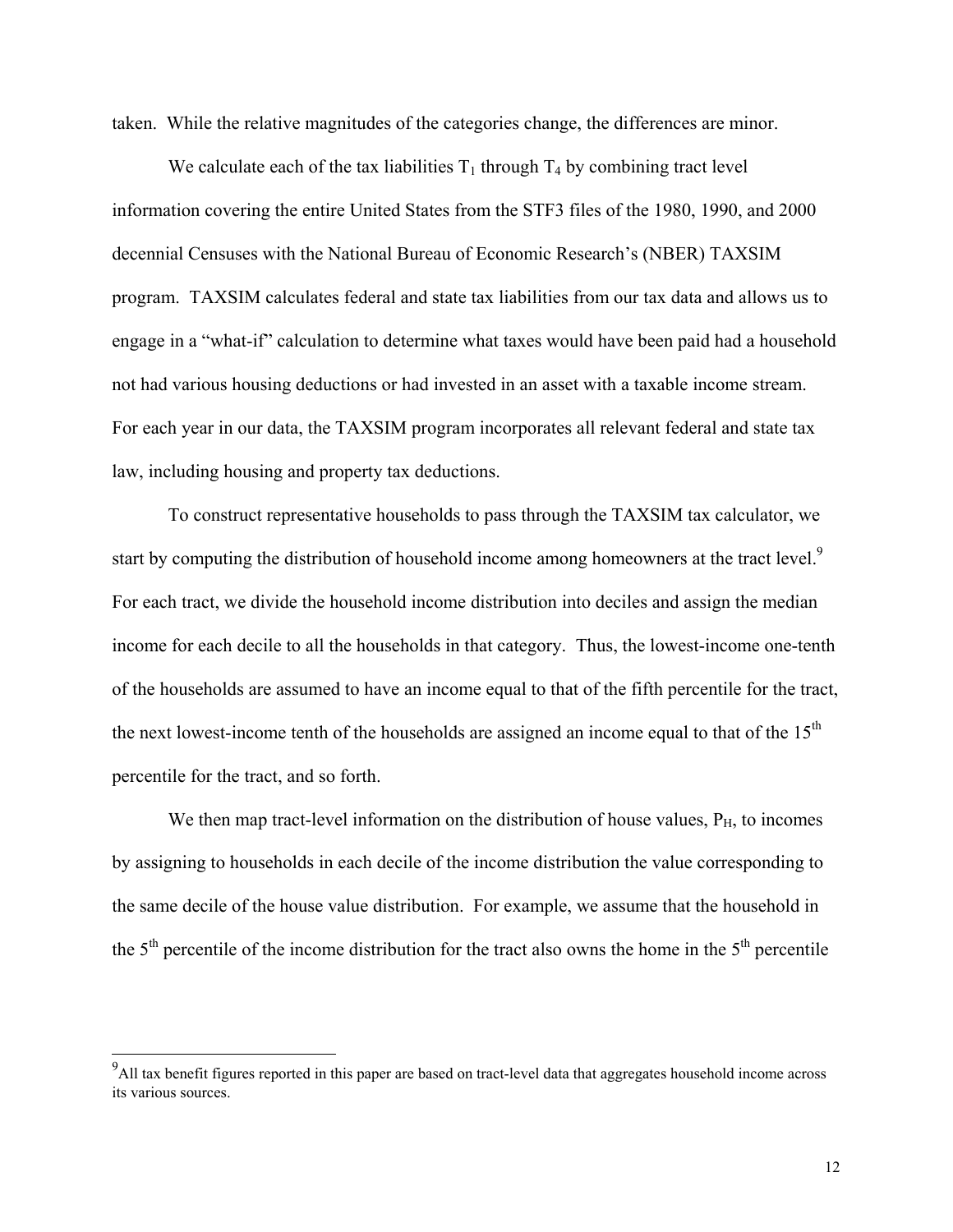of the housing price distribution for the same tract.<sup>10</sup>

 $\overline{a}$ 

The actual value of the tax benefits depends on certain demographic data that are likely to affect the number of exemptions and the overall amount of deductions. Tract level data that are available in each census year include the distribution of whether households are single, married, or single with children; the percentage of households with children; and the percentage of households over 65 years of age. We create a representative household for each possible combination of these characteristics and then compute the weighted average estimated tax, where the weights are the tract-level distributions of the demographic characteristics.

Unfortunately, the census data lack information on most non-housing categories of potential tax deductions. We compute mortgage interest, state tax, and property tax deductions, but we do not observe medical expenses, charitable giving, deductible interest (other than for a home mortgage), and several other miscellaneous categories. Two countervailing problems arise from underestimating possible deductions. First, we would be more likely to incorrectly assume the family does not itemize. This error would cause us to underestimate the tax value of the mortgage interest and property tax deductions since less would be deducted at the margin. On the other hand, undercounting deductions for itemizers could increase the tax value we do measure since the remaining deductions are applied against higher marginal tax rates. Consequently, we impute missing tax deductions to our census data based on data from the Department of the Treasury's *Statistics of Income* (*SOI*) public use tax micro sample. A

 $10$ This matching process presumes that owners and renters in a tract have identical income distributions. Fortunately, our spatial results are robust to assuming an extreme case in which all the owners in a tract have a higher income than any of the renters, and houses are matched to owners so that the highest income owner owns the highest value house, the next highest income owner occupies the next highest valued house, and so forth. In reality, any sorting into houses by income would not be perfect, as is suggested by the data in O'Sullivan *et al* (1995) which matches tax returns and property tax assessments in California. Unfortunately, those data are no longer available. However, for the 1989 data we have tried using the mean income and house value in each tract, rather than the full distribution, and it does not make any qualitative difference to the spatial skewness we observe.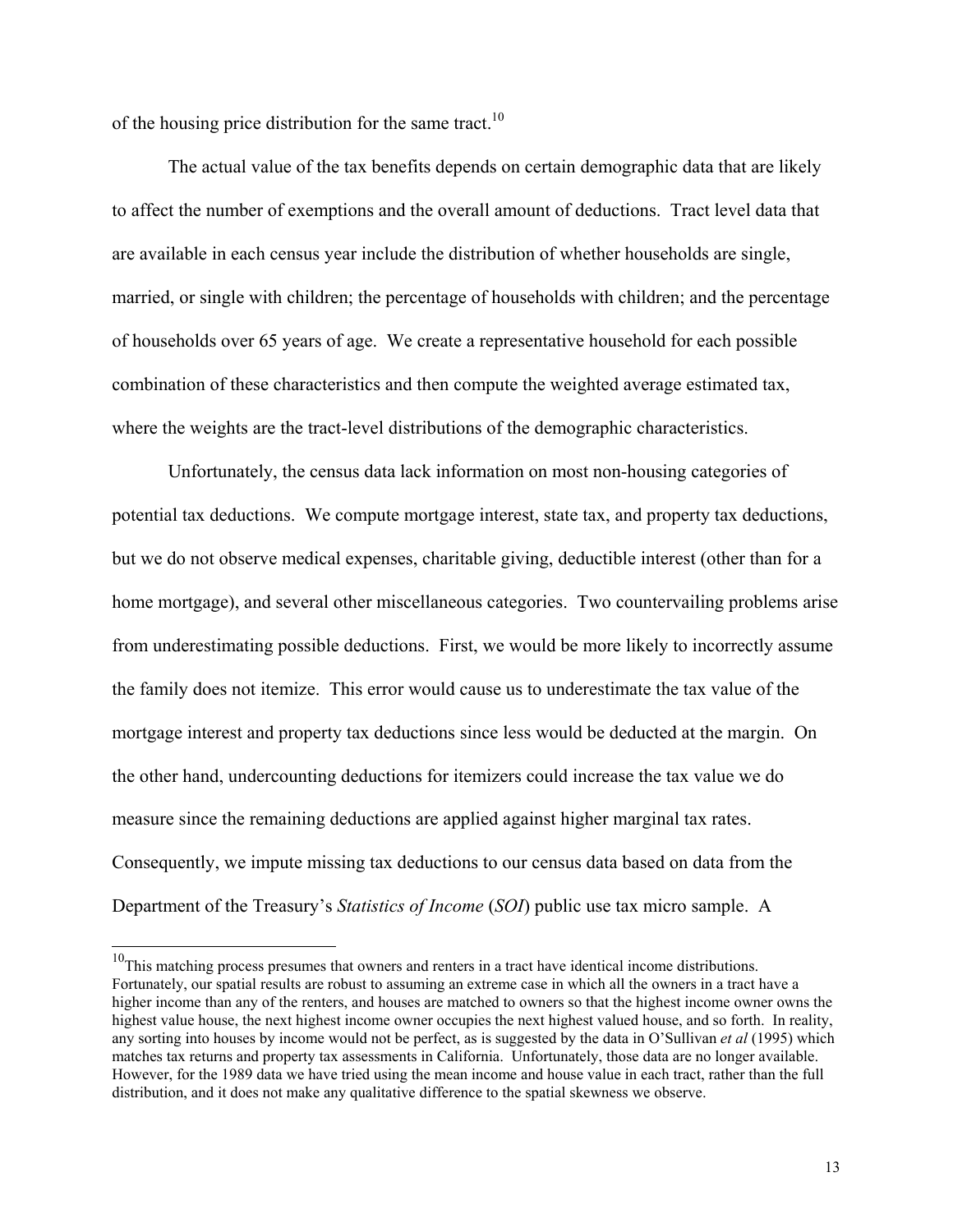modified Heckman-style sample selection model is employed to correct for the selective observing of deductions only by itemizers.<sup>11</sup>

Following the procedure shown in Figure 1, we augment the observed income by an estimate of how much higher the household's income would have been had they invested in an equivalently risky taxable asset rather than housing. First, we calculate the opportunity cost of the equity in one's home, or  $P_H^*((1-\alpha)^*r + \beta)$ , where *r* is the riskless yield on seven-year Treasuries in the relevant census year: 9.47, 8.57, and 5.79 percent, respectively. Then we compute β: the risk premium for the whole house.<sup>12</sup> The estimates below assume that the expected equivalent-risk opportunity cost of investing in a house was equal to the geometric mean on the value-weighted S&P500 return (including dividends) over a certain time period. For simplicity, we assume the relevant period always runs from the beginning of 1926 to the end of the census year (i.e., 1926-1979, 1926-1989, and 1926-1999), yielding expected returns of 8.79, 10.13, and 11.22 percent, respectively. The risk premium is the difference between this yield and the risk-free yield. Thus, for 1989, we define β to be the 10.13 percent S&P500 return minus the 8.57 percent Treasury yield, for a premium of 1.56 percentage points. The opportunity cost of riskless equity and the risk premium are then added to income.

<sup>&</sup>lt;sup>11</sup>The interested reader should see the Appendix to Gyourko & Sinai (2003) for a detailed description of the procedure. The imputation results indicate that, absent the correction, we would have underestimated deductions and therefore the number of itemizers. This turns out to be important because the underestimation of itemizers was not random across space. In high house value and high income tax states such as California, not observing nonhousing deductions only infrequently caused us to miscategorize an owner family as a non-itemizer. Home mortgage interest, local property taxes, and state income taxes generally were sufficient to make California residents itemizers. This was not the case in many states with lower house values and lower state taxes. Hence, the imputation has an important effect on the measured spatial distribution of program benefits.

 $12$  The risk adjustment follows from Poterba (1991), with the calculation effectively assuming that the mortgage rate would be the yield on seven-year Treasuries in the absence of the options to prepay or default. Other assumptions regarding the relative risk of owner-occupied housing obviously could be made, as there is no clear agreement on this issue. However, we have repeated all the analyses reported in the paper under widely varying assumptions about the relative risk of owner-occupied housing. While the aggregate subsidy certainly does vary with the presumed opportunity cost of equity in the home, the nature of the spatial distribution of the subsidy across states and metropolitan areas largely is unaffected.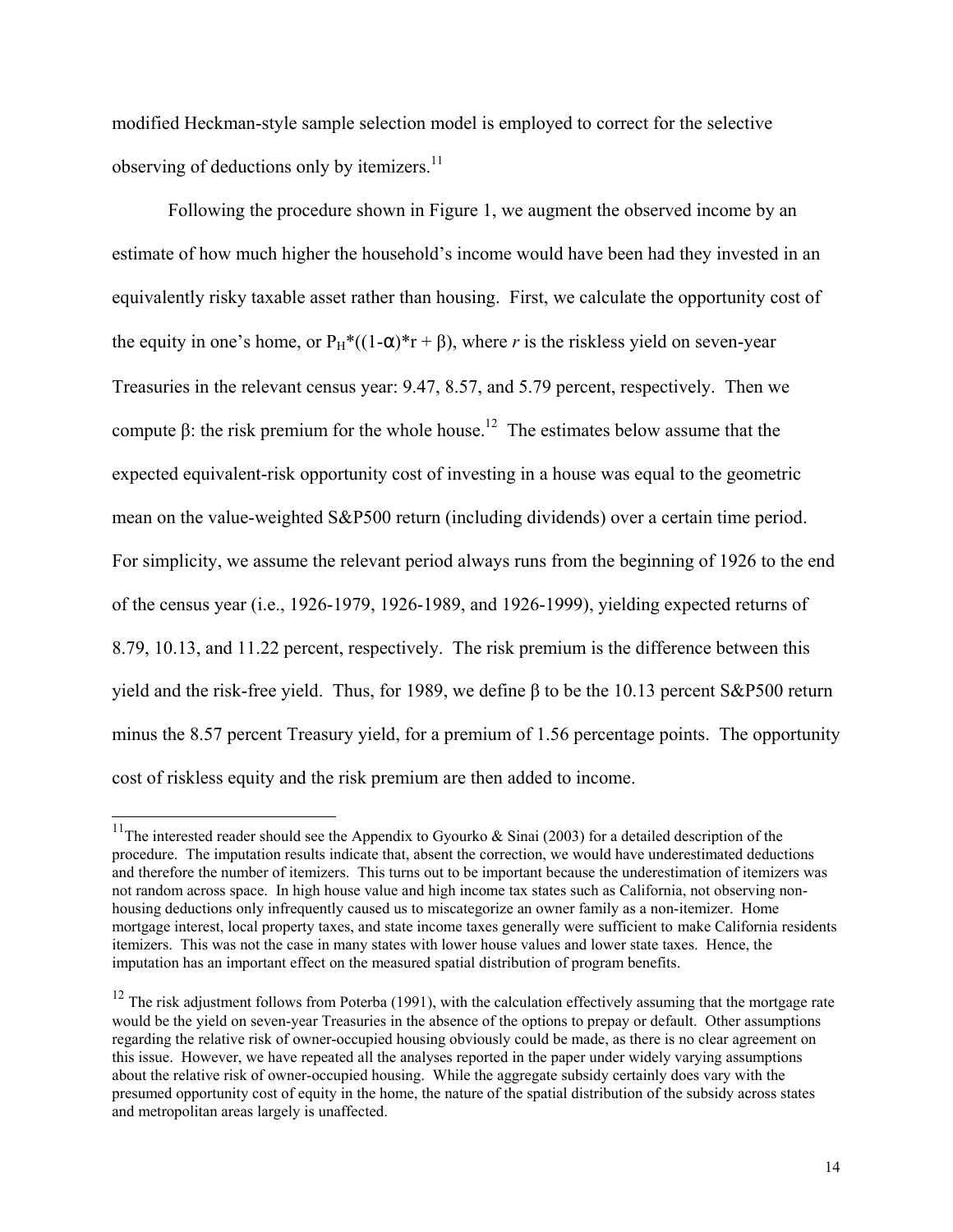We estimate the value of the mortgage interest deduction by computing each tractdecile's tax value as the weighted average difference in tax bills with and without it. The mortgage interest deduction itself is defined as  $P_H^* \alpha^*$ i. Leverage ratios,  $\alpha$ , vary by age and are computed from household data in the *Survey of Consumer Finances* (*SCF*) closest in time to the relevant census year. A weighted average leverage for each tract was computed based on the tract's age distribution.<sup>13</sup> The mortgage interest rate, *i*, was calculated by taking an average across households in the same *SCFs*. From the 1983 *SCF*, which is the closest in time to 1979, we calculate the average mortgage rate was 10.21 percent. For 1989, the analogous rate was 9.56 percent, with a rate of 7.85 percent matched from the 1998 SCF to the 1999 census data.

The tax value of the mortgage interest deduction can differ from mortgage interest paid times the marginal tax rate for three reasons. First, only families that itemize on their tax returns receive any benefit on the margin from the deductibility of mortgage interest. Also, only the excess of the mortgage interest deduction plus other itemized deductions over the standard deduction has value for a taxpayer. Therefore, we would only multiply the portion of mortgage interest in excess of the standard deduction (after itemizing all other non-housing related deductions first) by the tax rate. Additionally, since the tax schedule is nonlinear, taking the mortgage interest deduction may lower the taxpayer's marginal and average tax rates.

The second component involves the value of the deduction of local property taxes. Property tax payments themselves are defined as  $P_H^* \tau_p$ , where  $\tau_p$  is the average effective property tax rate. We were not able to find reliable estimates for this variable over time.

<sup>&</sup>lt;sup>13</sup>There is considerable heterogeneity in leverage by age in all years. For example, in 1998, loan-to-value ratios by age are as follows:  $20-24$  year olds  $-66.5$  percent;  $25-29$  year olds  $-64.2$  percent;  $30-34$  year olds  $-62.6$  percent; 35-39 year olds – 61.0 percent; 40-44 year olds – 52.3 percent; 45-49 year olds – 44.5 percent; 50-54 year olds – 41.3 percent; 55-59 year olds – 30.9 percent; 60-64 year olds – 21.3 percent; 65-69 year olds – 13.2 percent; 70-74 year olds – 9.6 percent; and 75+ year olds – 4.6 percent. Leverage in previous decades is, on average, lower.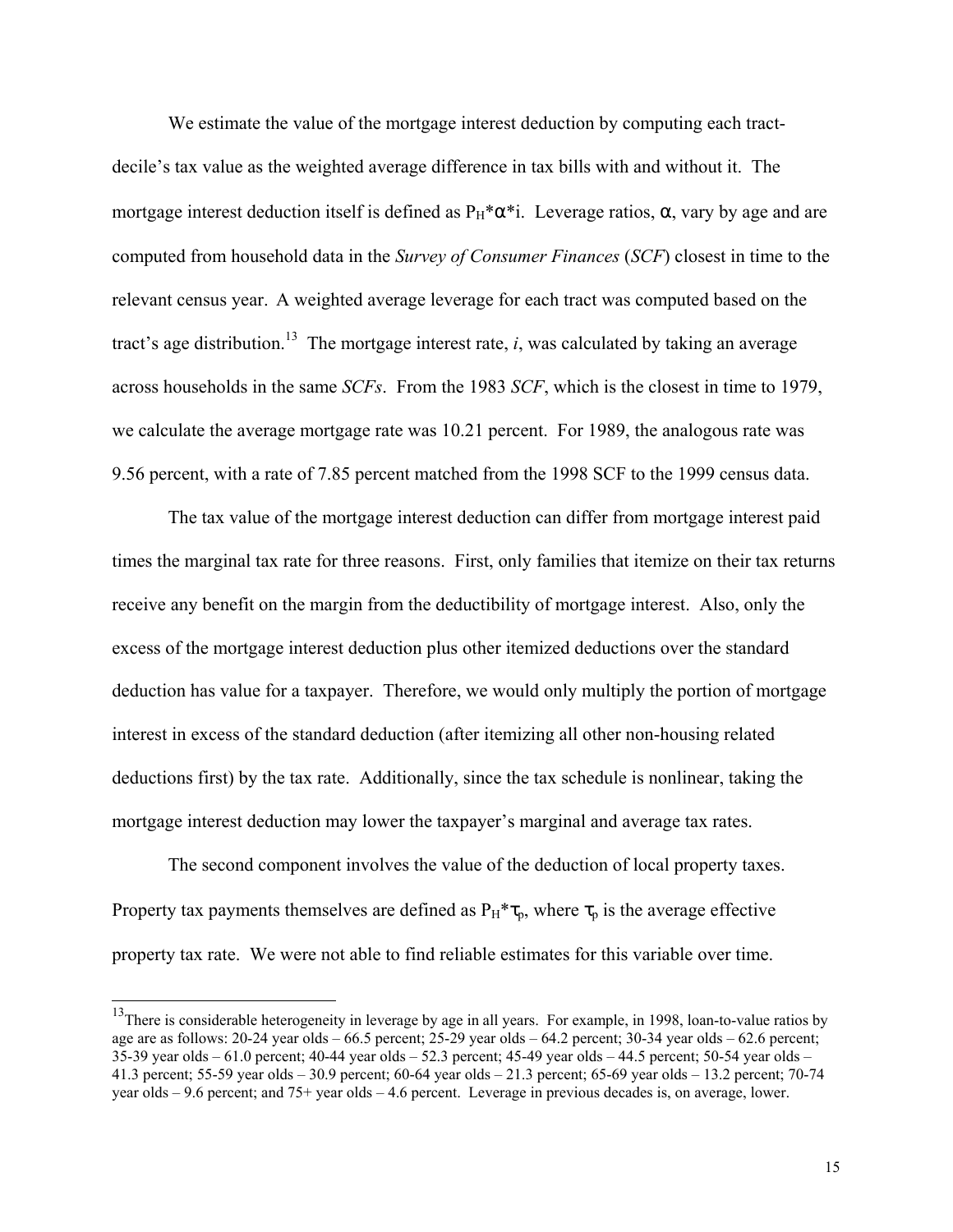Consequently, we use information for an intermediate year—1990.<sup>14</sup> This variable is allowed to vary by metropolitan area using data provided by Stephen Malpezzi, who has calculated average property tax rates in 1990 for a large number of areas. Census tracts not located within metropolitan areas covered in the Malpezzi data are assigned the average state-level local property tax rate as reported by the Advisory Commission on Intergovernmental Relations  $(ACIR (1987))$ .<sup>15</sup> The tax value of the deduction associated with these payments then is computed the same way as for the mortgage interest deduction.

The third term we estimate arises from the fact that the government does not tax as income the return home owners could have earned on their equity had they not invested in their homes. We calculate the reduction in tax liabilities that occurs when we remove the imputed income that we had added in the first step. This approach accounts for the possibility that a family might move into a higher marginal tax bracket if the return on its housing equity were taxed.

## *II. Results*

 $\overline{a}$ 

## Summary Statistics for the Nation

The national aggregate gross value to owners of housing-related ordinary income tax benefits, reported in the first panel of Table 1, is quite large and has risen over time—from \$198 billion in 1979 to \$284 billion in 1989 to \$420 billion in 1999 (in constant 1999 dollars).<sup>16</sup>

<sup>&</sup>lt;sup>14</sup> Property taxes are such a small component of the total subsidy – about 10 percent – that the noise in this measure probably has little qualitative effect on our conclusions.

<sup>&</sup>lt;sup>15</sup> The ACIR did not report state-by-state breakdowns for 1989, so we use the 1987 data. We have also experimented with assuming a 1 percent and 1.5 percent national average effective rate. Our findings are not sensitive to these changes.

<sup>&</sup>lt;sup>16</sup> The bulk of the tax code-related benefits to owners arises from the third of the three components from equation (4). Depending upon the census year, from two-thirds to three-quarters of the total benefits are due to not having to pay tax on the return to equity invested in the home plus the difference in expected return on housing versus the cost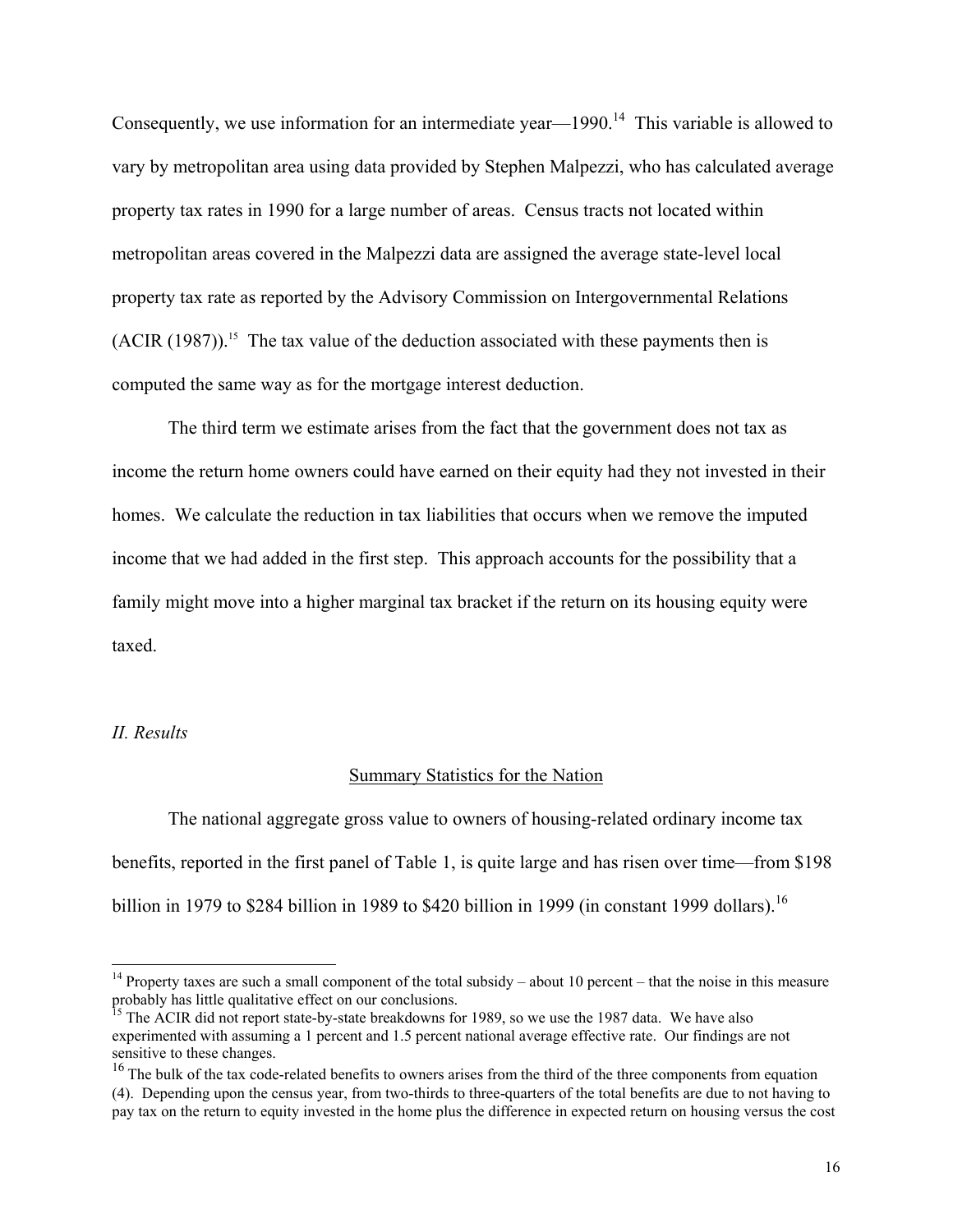These subsidies are large and are significantly higher than those typically reported by Treasury or the Joint Committee on Taxation primarily because those government agencies calculate only the traditional tax expenditures – the tax cost of the mortgage interest and property tax deductions – rather than the failure to tax implicit rent. Since houses are only partially leveraged and the expected return on a house is greater than mortgage rates, those deductions measure only a portion of the true tax expenditure.<sup>17</sup> In addition, our figures include state tax subsidies.

The housing subsidy is sizeable – and growing – even on a per owner or per household basis. While the aggregate real subsidy amount increased 112 percent since 1979, the number of owner-occupied units rose just 70 percent between 1979 and 1999 (from 40.9 million in 1979 to 69.7 million in 1999) so the subsidy per owner-occupied household has been going up. Gross program benefits per owner-occupied household were \$4,840 in 1979, remained constant over the ensuing decade with the 1989 figure being \$4,818, and then rose in the 1990s to \$6,024 in 1999. The analogous figures on a per household basis range from just over three thousand dollars in 1979 to just over four thousand dollars in 1999.

While it has long been understood that the subsidy is skewed in aggregate towards those with high incomes and high house values, much less is known about the spatial skewness of this aspect of the tax code. It is to that issue we now turn. We begin by documenting just how the tax subsidy to owner-occupied housing is skewed, describe how that skewness changes over time, and then investigate the factors driving any changes in the distribution of the subsidy

of the mortgage. Results on the decomposition of the subsidy are available upon request.

<sup>&</sup>lt;sup>17</sup> Our estimates of the tax savings from the mortgage interest deduction alone are quite close to, but lower than, what we obtain by looking at actual tax return data. We cannot use the Statistics of Income data to compute the full tax expenditure because tax return data do not include information about house values, only itemized deductions. In addition, the SOI data do not report state of residence for taxpayers with AGI above a threshold, so our calculations using the SOI are also below the true figure. On the other hand, the Joint Committee on Taxation's projected tax expenditure on mortgage interest deductions for 1999 (these do not include state taxes) is slightly lower than what we calculate.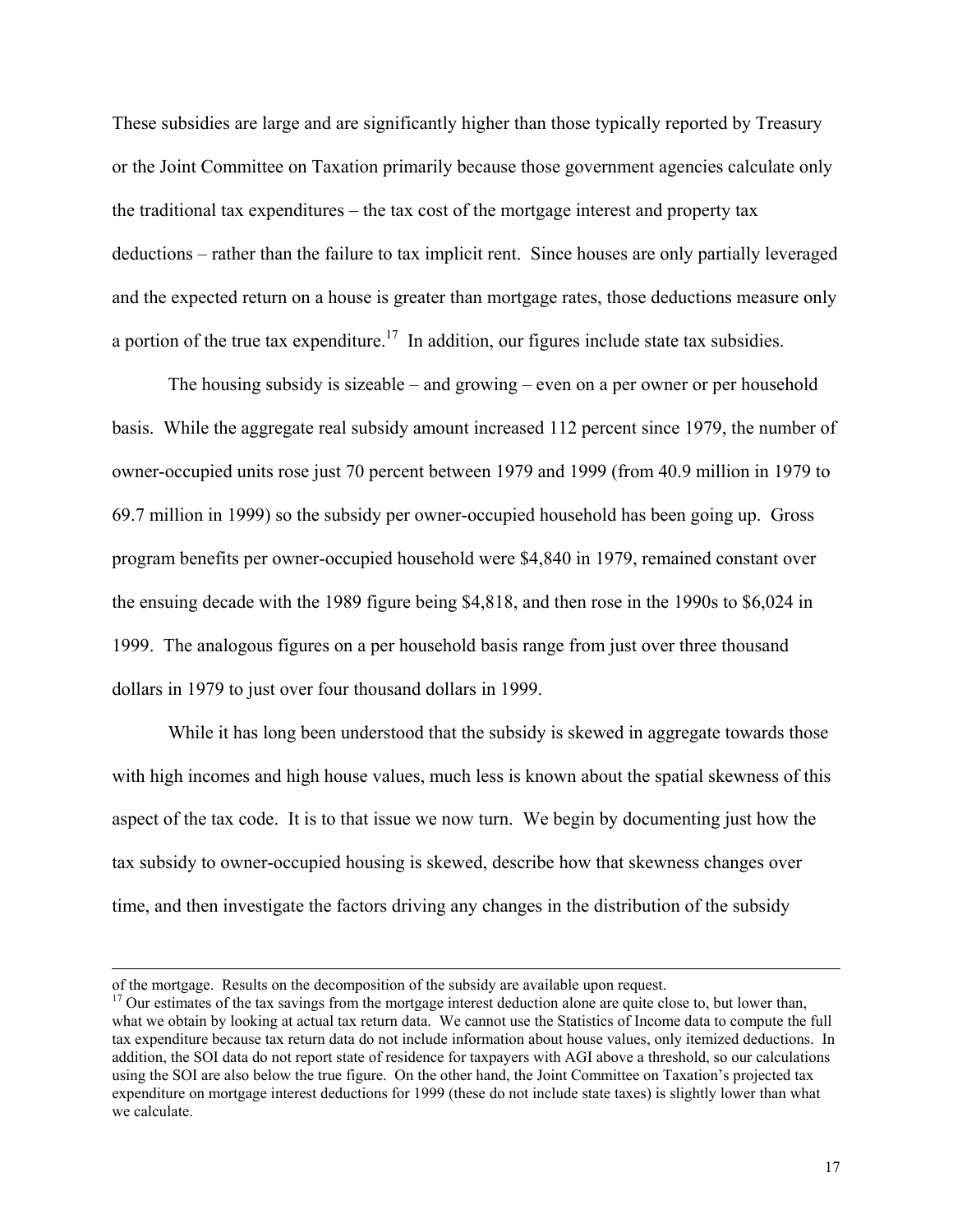across states and metropolitan areas.

## State-Level Results

 While we will focus most of our analysis on the amount of tax benefits per owner, we begin with the most basic measure of the spatial distribution of the benefits: the aggregate benefit flow for each state by year. Not surprisingly, the most populous state, California, stands out in Table 2, with its owners receiving gross benefits of nearly \$40 billion in 1979, well over \$60 billion in 1989, and almost \$80 billion in 1999. No other state approaches these levels, although the benefit flow to New York has risen dramatically over time. A closer examination shows that, as the national aggregate value of the subsidy increases, the additional benefits appear to be distributed in rough proportion to where they were already going. That is, while the aggregate benefit to California doubles between 1979 and 1999, so does the subsidy to small beneficiaries such as Georgia, Maryland, and North Carolina. Thus, the states tend to maintain their same relative standing, but the absolute (real) dollar difference between the highest and lowest recipient increases substantially.

 Of course, changes in aggregate subsidy flows are heavily affected by population growth. To net out differential increases in the number of homeowners, Figure 2 reports benefits scaled by the number of owners in each state in 1979 and 1999.<sup>18</sup> Even on a per owner basis, people in only a handful of states, often the most populous ones, reap substantially more from tax coderelated housing benefits than the typical owner nationally. For example, while California is no longer the extreme outlier it was in the aggregate data in Table 2, it still is one of only seven states that received at least \$6,000 per owner in 1979 and at least \$8,000 per owner in 1999. Overall, the per owner subsidies in the top few states are well over double those received by

 $\overline{a}$ 

18

<sup>&</sup>lt;sup>18</sup> Data for all three years – 1979, 1989, and 1999 – is reported in the Appendix.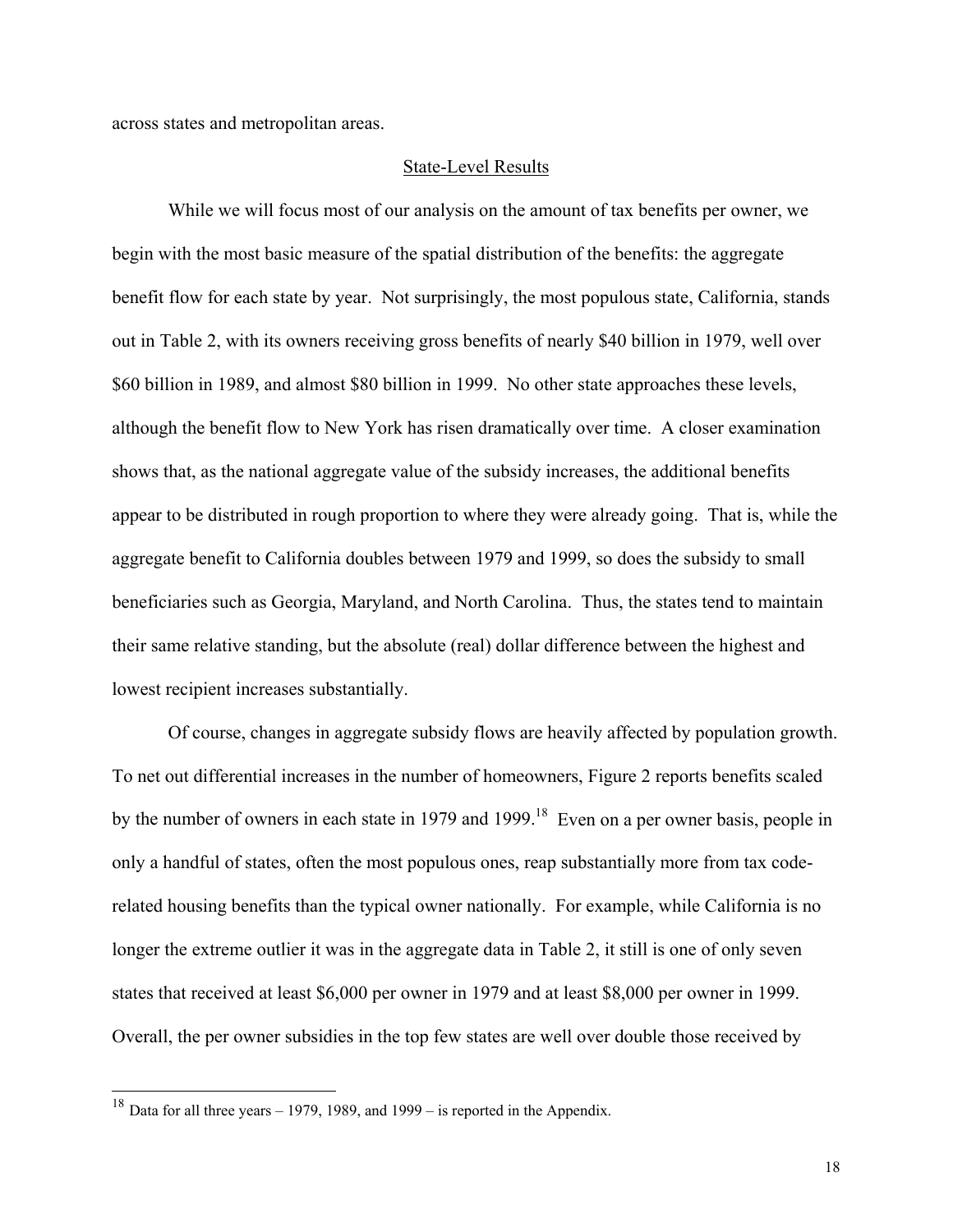owners in the vast majority of states. Thus, while the Gini coefficients for the distribution of per owner benefits across states are relatively low in each decade (0.20 in 1979, 0.32 in 1989, and 0.25 in 1999), it would not be accurate to consider the benefit distribution an especially egalitarian one in spatial terms.

 Although the subsidy per owned unit has risen over time, the skewness has persisted at least since 1979. Benefit flows always are concentrated in the hands of owners in just a few states and the top three states have remained there for the last 20 years. However, the spatial distribution has changed some with owners in northeastern states doing better over time.

 Of course, Figure 2 confounds changes in the national level of subsidy with its distribution across space. However, the typical state receives less than the national average benefit per owner, with a few states receiving about double the average. These disparities rise between 1979 and 1989, but are mitigated somewhat by 1999.<sup>19</sup> To isolate the spatial distribution from the dollar value of the subsidy, we have computed the ratio of each state's share of the subsidy to its share of the nation's owners. For example, the median state has a ratio of subsidy share to owner share of 0.83 in 1979, 0.71 in 1989, and 0.76 in 1999. These generally are less than half of California's numbers which are 1.77 in 1979, 2.29 in 1989, and 2.00 in 1999.<sup>20</sup>

 Figure 3 provides more detail on the heterogeneity in benefit changes by state over the 1980s and 1990s by measuring each state's changes relative to the national average change. The top panel highlights that owners in northeastern and mid-Atlantic states did better than average in the 1980s. California and Hawaii are the only exceptions to that statement. There was less

<sup>&</sup>lt;sup>19</sup> While one cannot compute transfers across states without making assumptions regarding how the program is financed, it seems certain that transfers are flowing from a host of states to owners in California and a select few other states. See our 2003 paper for transfer estimates assuming lump sum and proportional financing schemes using 1990 data. In both cases, the outcome is the majority of states transferring resources to owners in the smaller number of other states.

 $^{20}$  While Hawaii's and the District of Columbia's ratios are higher in each decade, California's are more relevant empirically because of its very large number of owners.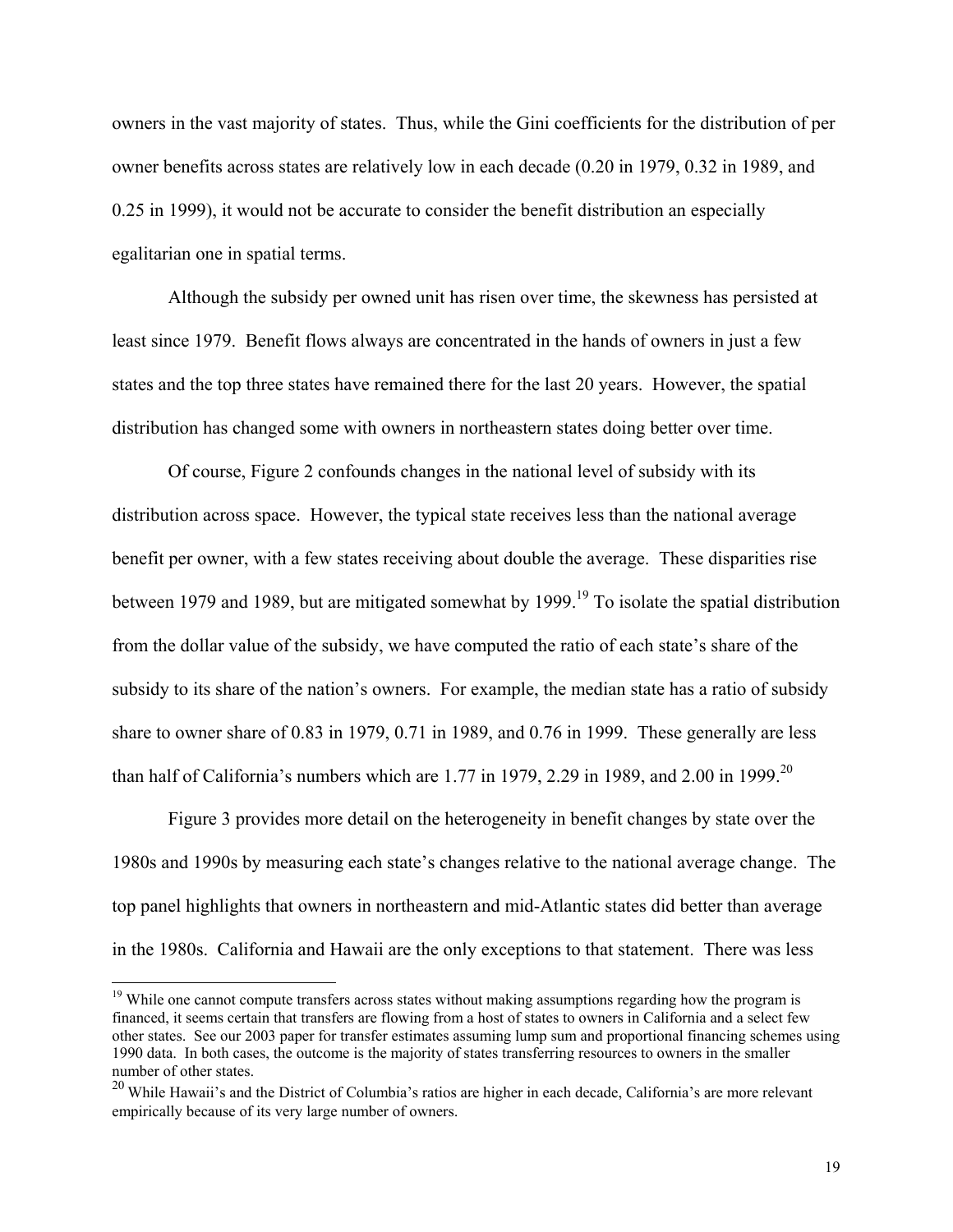heterogeneity in the 1990s, and it was owners in the less populous western states of Colorado, Oregon, and Utah who experienced significantly greater than average increases that decade. Owners in California and Hawaii received smaller than average benefit flow increases that decade.

 As suggested in the introduction, many factors have changed over time that could influence the value of the tax benefits associated with owner-occupancy. The most obvious is tax rates themselves. Because owner-occupied housing is a true tax shelter in the sense that one can deduct expenses without declaring any income on the asset, a reduction in tax rates naturally lowers the value of the tax shelter. Figure 4 plots the 'average' marginal tax rate (state+federal) on housing deductions for 1979 and 1999, calculated using the Census data and the NBER's TAXSIM program. While marginal rates do differ across states, those differences have declined over time. Overall, marginal rates fell significantly during the 1980s and then rose modestly during the 1990s due to a series of tax reforms at the federal level.<sup>21</sup>

 That aggregate benefits rose and benefits per owner did not decline on average between 1979 and 1989 indicates that other factors were changing to counterbalance the negative effect that an increase in the tax price of housing would have on the value of the benefit. In addition, the fact that most of the important tax changes were at the federal level may help explain why the nature of the spatial distribution across states was not affected very much.

 Other components of the subsidy were changing, of course, and house prices in particular. Figure 5 graphs mean house price by state in 1979, 1989, and 1999, with Figure 6 reporting the percentage changes over time for each state. Values in many of the coastal states in

<sup>&</sup>lt;sup>21</sup> Like tax rates, the probability of itemizing declined significantly between 1979 and 1999, reducing the subsidy to owner-occupied housing. Changes in the spatial distribution of itemizers, once one nets out the effect of house prices on the likelihood of itemization, do not seem to determine the changes in the benefits. This is not surprising since we saw in section I that itemization only affects the value of a small portion of the tax subsidy.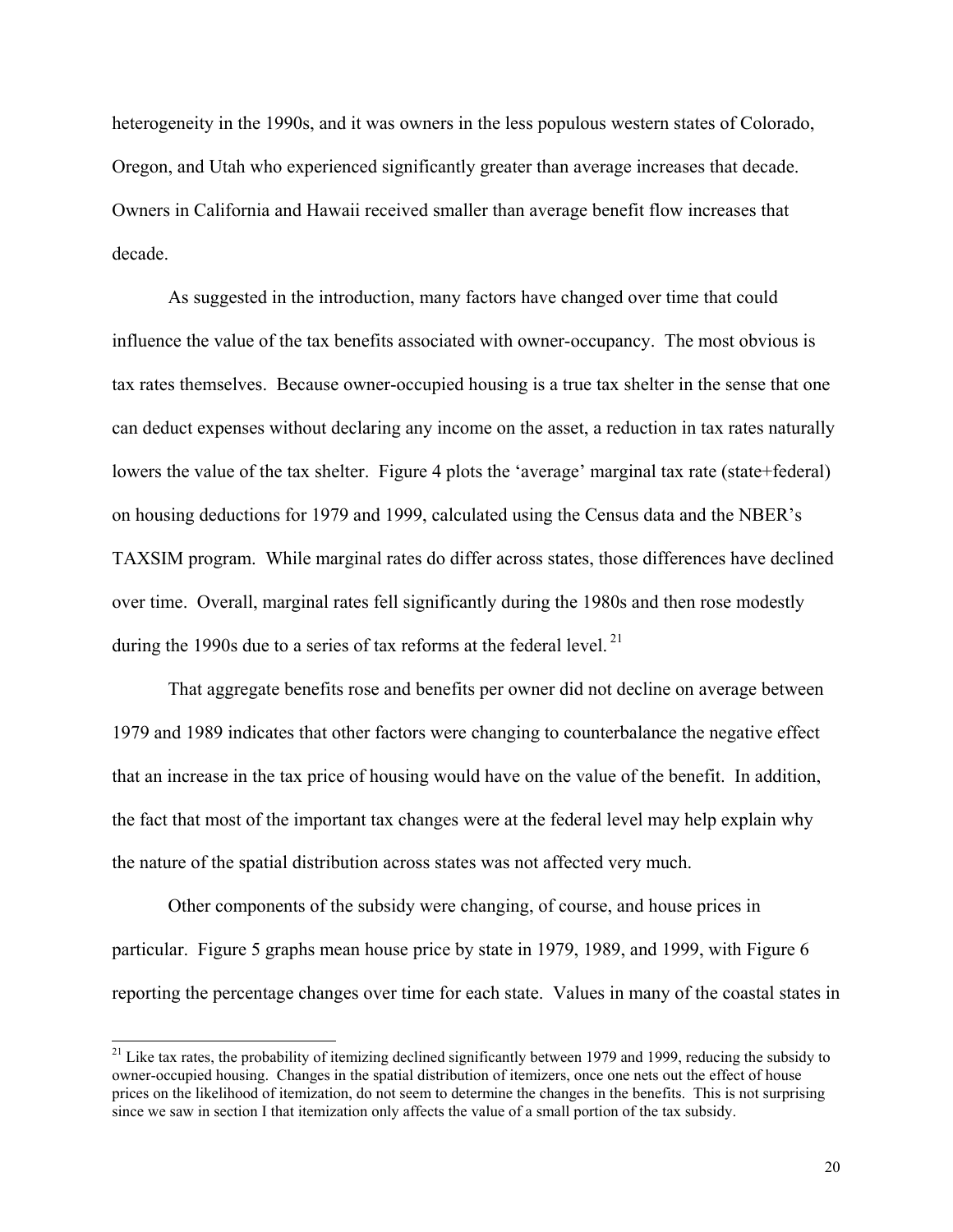particular have skyrocketed over the past 20 years. In California, mean real prices rose from just over \$200,000 in 1979 to nearly \$300,000 in 1999. The change has been even more dramatic in places such as Massachusetts, where the average home was worth a little more than \$100,000 in 1979. One decade later, mean prices had doubled (in real terms), and prices held firm in that state during the 1990s. It seems clear that it is this type of change that has allowed the average subsidy per owner in Massachusetts to rise so much over the past two decades. Indeed, a comparison of Figures 3 and 6 suggests that rising real house prices can help account for the dramatic increases in benefits per owner that have occurred in a small number of states, especially northeastern ones in the 1980s.

 Of course, there are other factors at work, including the rising return in equity markets which raises the value of the tax shield on home equity in our calculations. While a detailed decomposition analysis of changes in the tax benefit over time is beyond the scope of this study, the data show that the factors that do change did so in a largely offsetting fashion with respect to the spatial distribution across states in the 1980s. The rise in aggregate and per owner benefits in the 1990s probably reflects a growing share of households that are owners, rising real house prices, and increasing tax rates. On net, the spatial distribution of benefits across states is fairly skewed in each census year, with very few states experiencing significant changes in their relative status. Whether this holds at the metropolitan area level is the subject of the following subsection.

## Between-Metropolitan Area Results

In this subsection, we disaggregate the data further to examine subsidy flows at the metropolitan area level and find that the distribution of housing benefits are more skewed than at the state level, and that skewness is increasing over time. Results are computed for 380 areas

21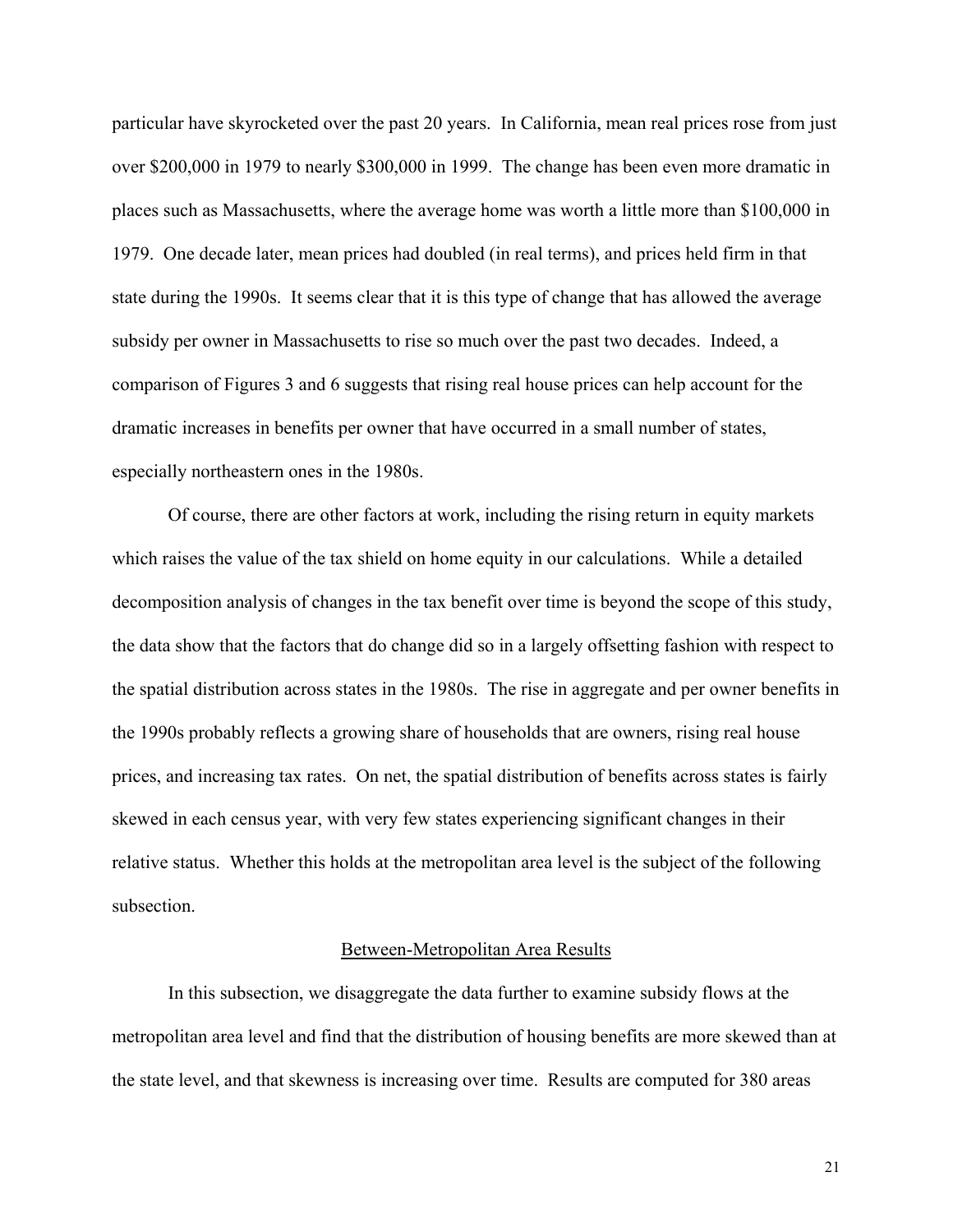that were identifiable Census Core-Based Statistical Areas (CBSAs).<sup>22</sup>

Aggregate benefit flows at the CBSA level, which are reported for selected areas in the Appendix, document how extremely spatially targeted are the overall benefit flows. The vast majority of metropolitan areas receive a relatively modest benefit flow, while a relatively small number of areas receive very large aggregate benefit flows.

This form of spatial skewness also has increased over time at the metropolitan area level. For example, if we focus just on the three CBSAs that contain the nation's three largest cities of New York City, Los Angeles, and Chicago, their owners received benefit flows equal to \$27.3 billion in 1979. While being home to just 10.1 percent of all owners living in designated metropolitan areas in the 1980s, they received 14.7 percent of all benefits flowing to metropolitan census tracts. By 1989, the spatial skewness of aggregate tax subsidy flows had become even more extreme. Owners in just these three CBSAs received 17.7 percent of all metropolitan area benefits while constituting an even smaller share of the nation's owners at 9.3 percent. The share of owners in these areas had fallen to 8.5 percent by 1999, but their benefit share was 1.72 times higher at 14.6 percent.

Figure 7, which plots benefits scaled by the number of owners in the CBSA, highlights that the subsidy flows disproportionately towards owners in a relatively small number of metropolitan areas and that the skewness is increasing over time. In this figure, CBSAs are ordered by their per-owner subsidy. Thus, the more extreme curvature in the graphs as the

<sup>&</sup>lt;sup>22</sup>Benefit flows to census tracts not located within CBSAs are not included in the figures reported in this section. CBSAs are Census's new (2003) county-based definition of metropolitan areas. We apply the same definition in each of the three Census files, realizing of course that the economic relationship between the counties is weaker earlier in previous decades. By construction, a CBSA must contain at least one urban area of 10,000 or more population. The county (or counties) "in which at least 50 percent of the population resides within urban areas of 10,000 or more population, or that contain at least 5,000 people residing within a single urban area of 10,000 or more population, is identified as a "central county"" and is included in the CBSA. Additional "outlying counties" are included in the CBSA if they meet specified requirements of commuting to or from the central counties.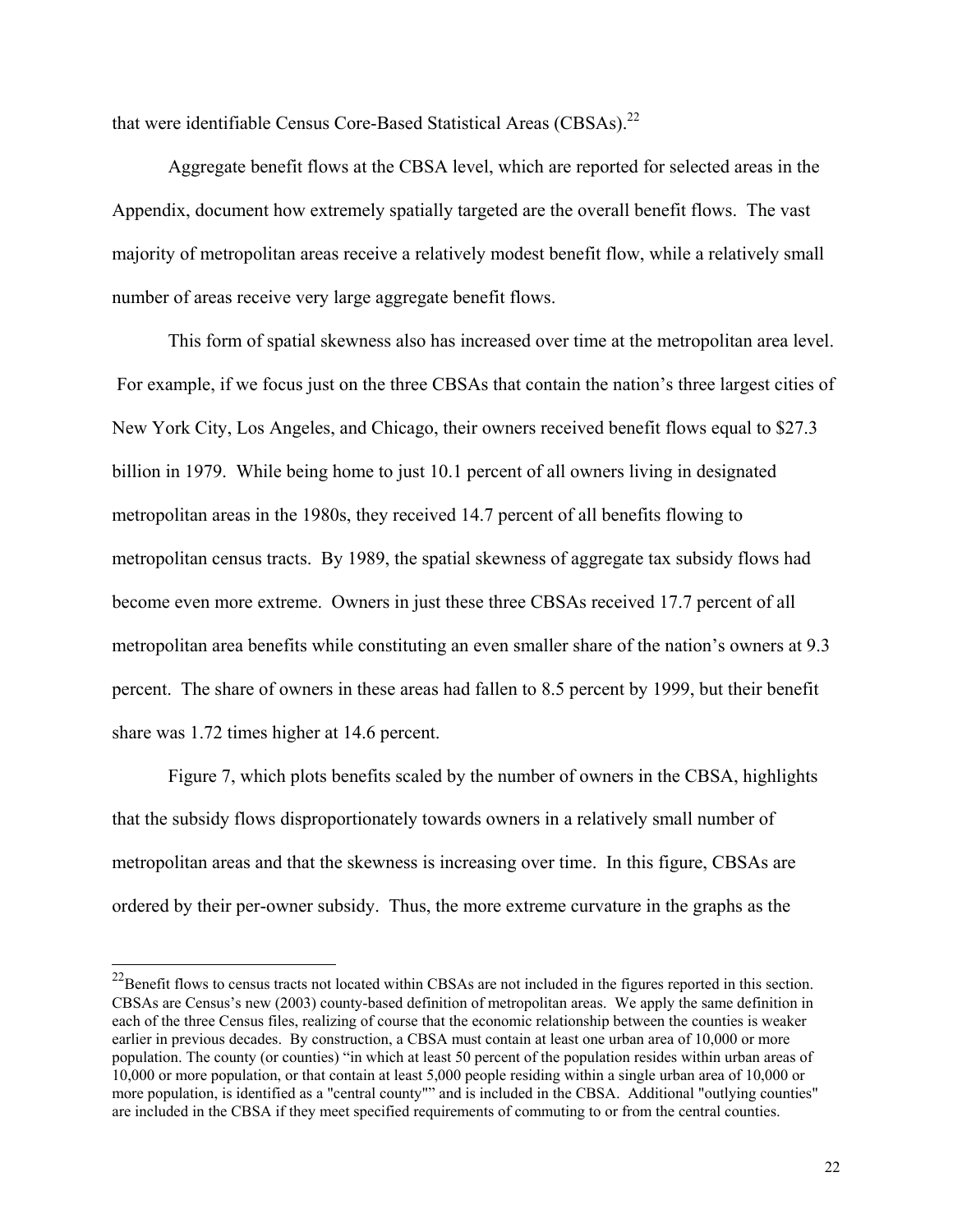decades progress is an indication that spatial skewness, net of population changes, has been on the rise.

This is made even more clear in Tables 3 and 4, which report the top and bottom 20 CBSAs in terms of benefits per owner in 1979 and 1999, respectively. (We limit consideration to the 179 CBSAs that are above the median in terms of the number of households.<sup>23</sup>) The table also includes per household values of the subsidy, although the sorting is on a per owner basis.

These two tables make clear that there are very wide disparities in the size of benefit flows across places. For example, Table 3 documents that in 1979 an owner in one of the top 20 areas received from three to eight times the benefit flow of an owner in one of the bottom 20 areas.<sup>24</sup> The differentials are narrower on a per household basis, with households in the top twenty areas having benefit flows that are from 2 to 4 times those in the bottom twenty areas. While differences in ownership rates – which are lower in the top subsidy areas – do account for some of the gap between the top and bottom recipient areas, the disparity still is large even on a per household basis.

Table 4's figures based on 1999 data indicate that the differentials widened considerably over the ensuing two decades. For example, a comparison of the per owner subsidy in the  $20<sup>th</sup>$ highest ranked area (Lake County-Kenosha County, IL-WI, Metropolitan Division) with the same figure for the 20<sup>th</sup> lowest ranked area (Scranton-Wilkes-Barre, PA, MSA) finds a ratio of 3.4 to 1—or 1.3 times the ratio for the analogously ranked areas in 1979. Comparing the  $10^{th}$ highest area's (Honolulu, HI, MSA) benefit per owner value with that for the  $10<sup>th</sup>$  lowest area

 $\overline{\phantom{a}}$ 

 $^{23}$  The top twenty areas in terms of benefits per owner are virtually unchanged by restricting the sample to more populous areas containing more than the median number of households. This is not the case among the bottom twenty areas. If the full sample of 380 CBSAs is used, Texas is even more overrepresented as it contains a large number of less populous metropolitan areas.

<sup>&</sup>lt;sup>24</sup> These ranges were determined by computing the ratio of benefit per owner in the top-ranked area versus the bottom ranked area, from the second-to-highest ranked area versus the second-to-lowest ranked area, and so forth.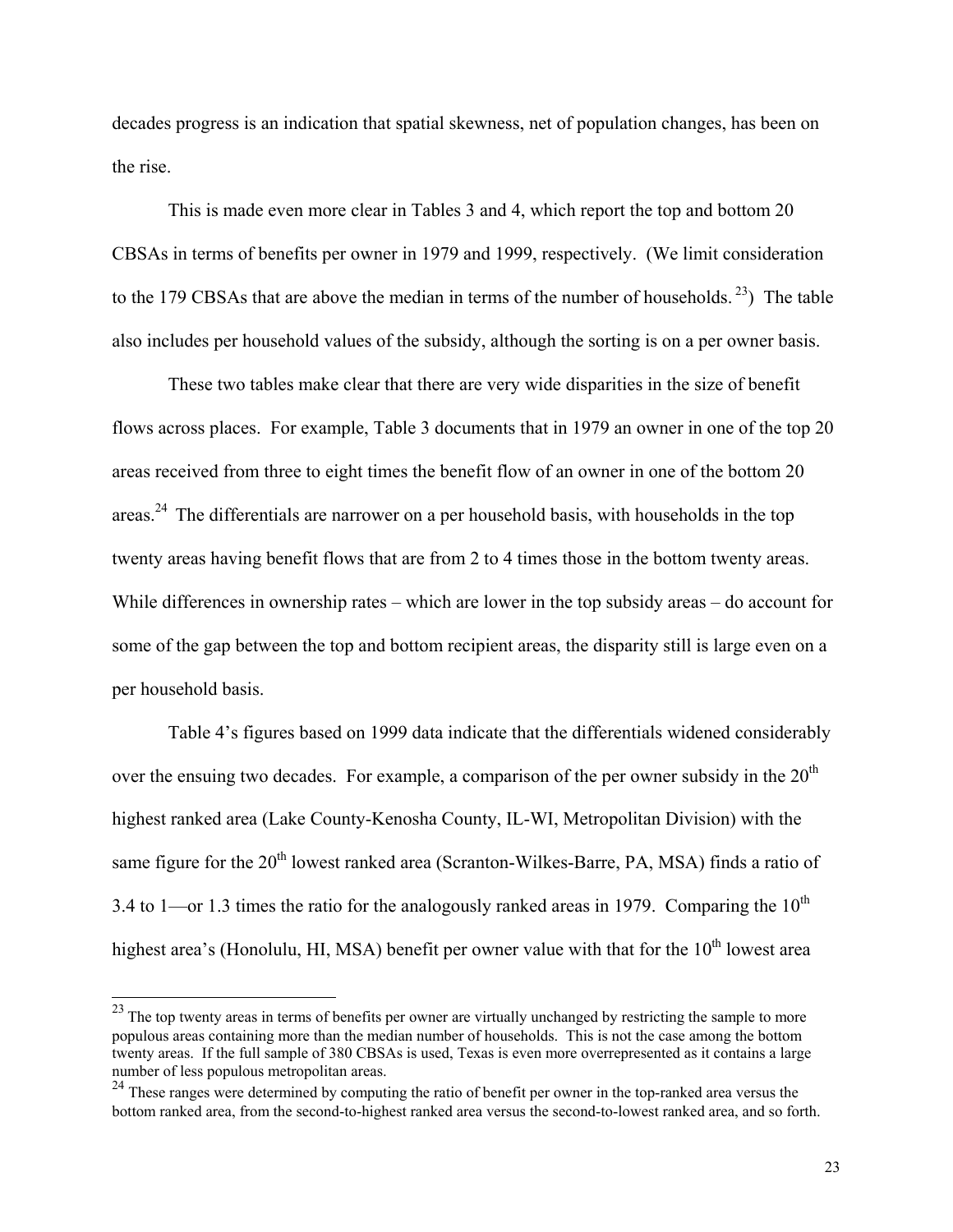(Fort Smith, AR-OK, MSA) finds a ratio of 5.6 to 1—which is 1.5 times the ratio for similarly ranked areas in 1979. The disparity widens even further when comparing the top-ranked area (San Francisco-San Mateo-Redwood City, CA, Metropolitan Division) to the bottom-ranked area (McAllen-Edinberg-Pharr, TX, MSA) in terms of benefit per owner, with a ratio of 17.1 to 1 (\$26,385/\$1,541). Thus, the top recipient areas are receiving relatively more per area than the bottom ranked areas in 1999 than in 1979. Moreover, the benefits flowing to owners in the very top areas rose by 50-100 percent in real terms, while they were flat or declined slightly in the very bottom-ranked areas.

An even clearer face can be put on the skewness depicted in Figure 7 by examining who and where the top and bottom recipient areas are on a per owner basis. Fourteen of the top 20 areas appear in both 1979 and 1999. They include Honolulu, HI, Bridgeport-Stamford-Norwalk, CT, Bethesda-Frederick-Gaithersburg, MD, Lake County-Kenosha County, IL-WI, and ten areas spanning the length of California's coastline. By 1999, a series of areas, primarily located along the New York City-Boston corridor (Suffolk County-Nassau County, NY, New York-Wayne-White Plains, NY-NJ, Cambridge-Newton-Framingham, MA, Boston-Quincy, MA, and Newark-Union, NJ-PA) joined the top 20 list, replacing midwestern areas such as Ann Arbor, MI, Warren-Farmington Hills-Troy, MI, and Milwaukee-Waukesha-West Allis, WI, along with Anchorage, AK, and Washington-Arlington-Alexandria, DC-VA-MD-WV. Thus, the top recipient areas have become even more dominated by coastal areas, with the northeast being much more heavily represented in the 1999 rankings.<sup>25</sup> There is less stability among the bottom twenty ranked areas, with ten being present in both 1979 and 1999. Moreover, this group always has a very strong southern representation (especially, but not exclusively, Texas), and the

 $\overline{a}$ 

24

 $^{25}$  The only interior area to join the top twenty list in 1999 was Boulder, CO.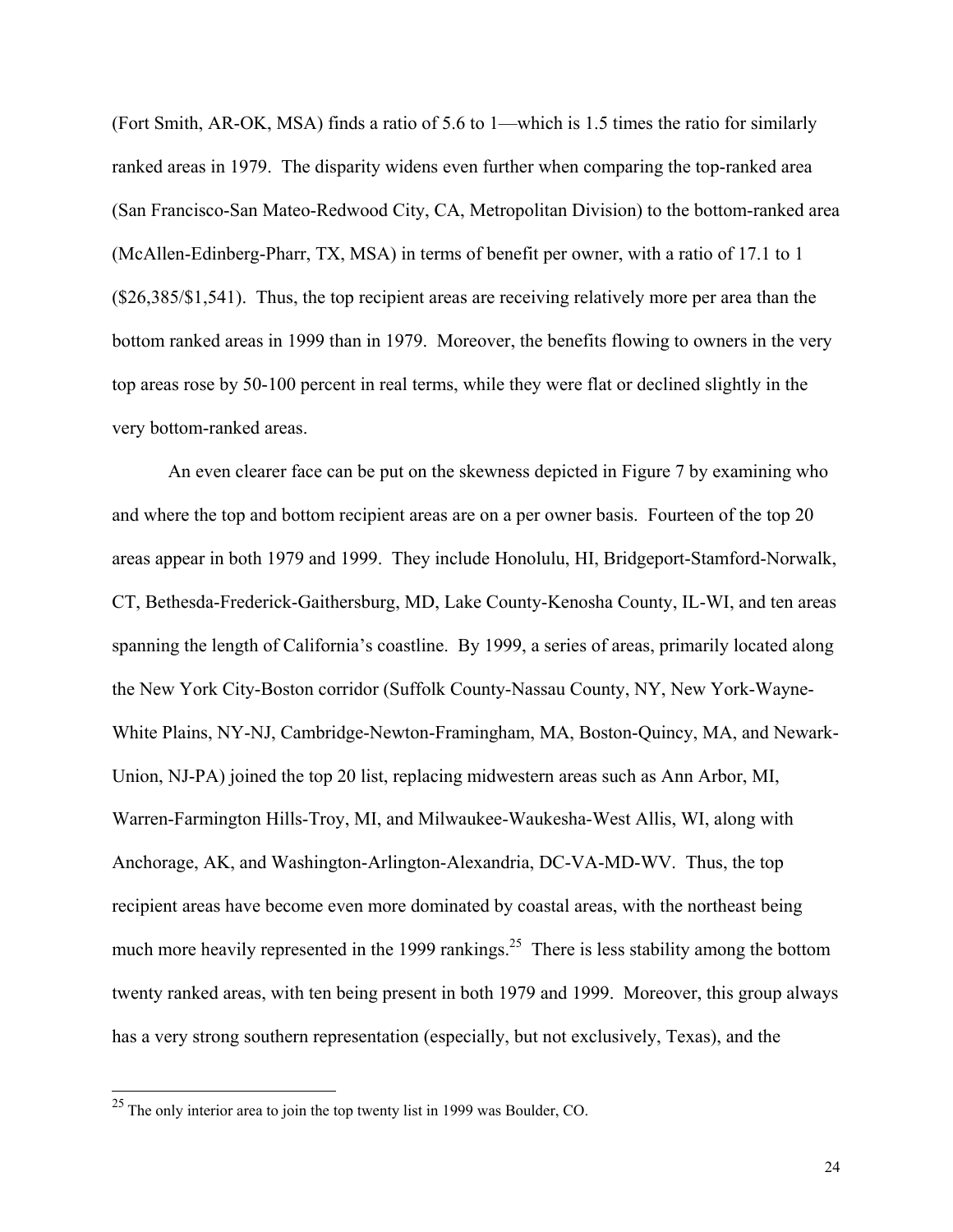metropolitan areas tend not to situated along the Atlantic or Pacific coasts.

In sum, the spatial skewness of benefit flows per owner has grown over time, with the top areas now receiving very large multiples of the subsidy received by the bottom areas. Geographically, this skewness now is a bi-coastal phenomenon, with metropolitan areas spanning the state of California and between New York and Boston dominating the top 20 benefit per owner rankings. Still, there is strong persistence over time in the areas that receive the most benefit, and their share of the total has been rising.

Because the most important tax code changes tend to have occurred at the federal level, plots of tax rates and tax rate changes at the metropolitan level are not particularly helpful in increasing our understanding of these results. In contrast, examining house prices over time at the local level is very illuminating. For example, Figure 8's plots of the distribution of mean house values by metropolitan area over time look strikingly similar to the distributions of benefits per owner in Figure 7. While it is the case that incomes and tax rates are somewhat higher in coastal metropolitan areas, those differences are not nearly as pronounced as for house values. Thus, it is rising real house prices, especially in key coastal metropolitan areas, augmented by generally higher tax rates in those areas, that is increasing the absolute and relative benefits flowing to their owners. Because how the housing is financed has only a second-order effect (through itemization) on the value of the subsidy, it is not necessary for households to refinance their houses to increase their subsidies. Since higher prices reflect higher implicit rental value, if housing were treated symmetrically tax revenues would increase with house prices.

## *III. Conclusions*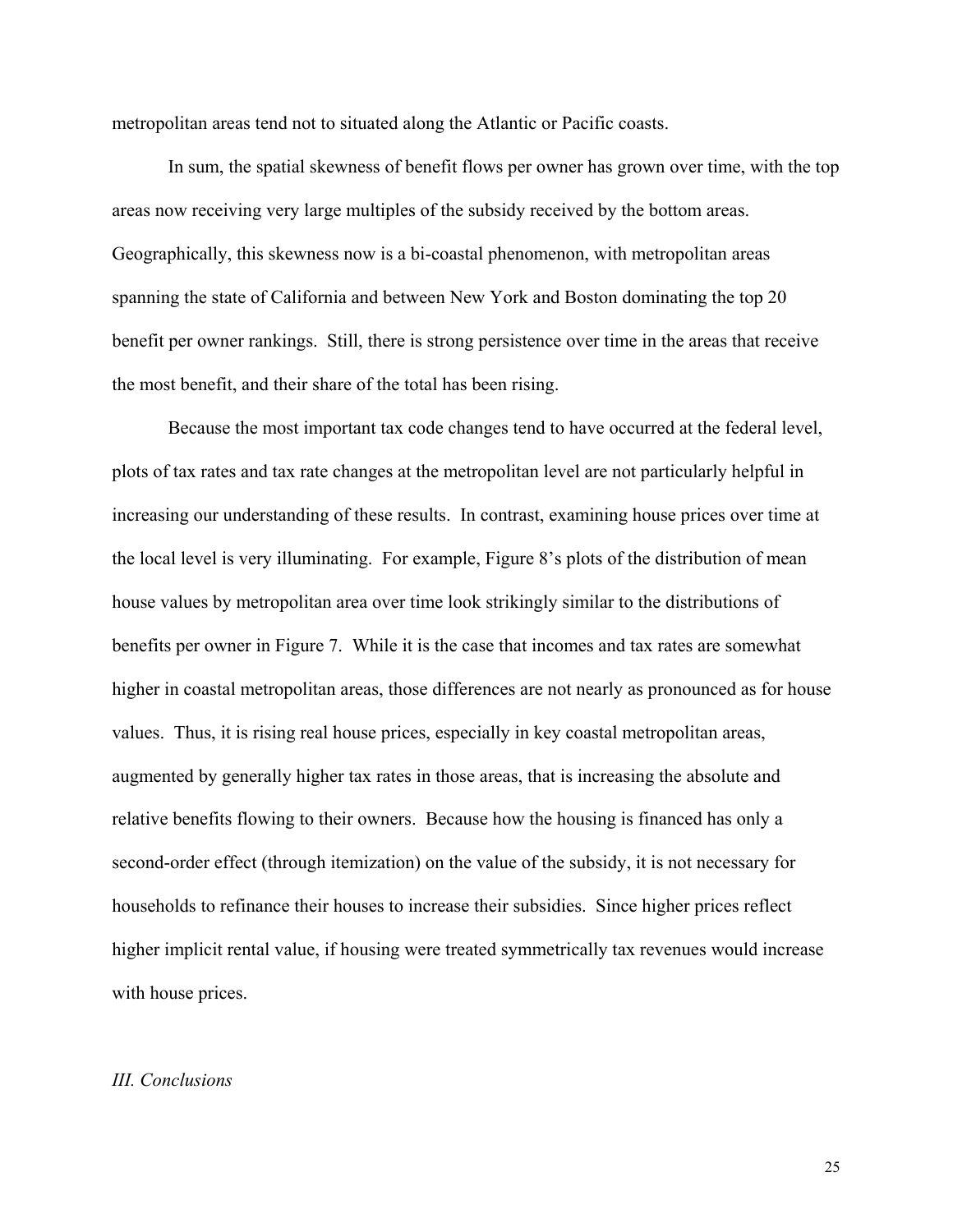Estimating the tax subsidy to home owners by comparing the taxes they now pay with those they would pay if they faced neutral tax treatment – like landlords, in our example – shows a substantial increase in the value of the tax benefit over time. While some of the aggregate increase clearly is due to a rise in the number of homeowners, benefits per owner are about 20 percent higher in 1999 than they were in 1979 at the national level. This is particularly interesting given that it occurs despite marginal and average tax rates falling over the past two decades. The evidence suggests that rising house prices, especially in key coastal areas and in certain regions of the country, can help account for the fact that the value of the subsidy has risen even though the tax subsidy per dollar of housing has declined.

 Spatially, we demonstrate that the subsidy flows disproportionately to owners in a relatively small number of states—California, especially. Spatial skewness is even more extreme at the metropolitan level, and the data indicate that skewness there has increased over time, though the top recipient areas tend to remain so. Rising house prices in certain coastal metropolitan areas appear to play a large role in explaining this phenomenon.

 While the magnitude and skewness of the subsidy are striking, one note of caution is in order when interpreting these results. While it may appear that current homeowners in some parts of the country reap a large tax subsidy, their house prices may be higher to reflect it. That is, the after-tax annual cost of housing in high-subsidy areas may not differ from low-subsidy areas by the full amount of the tax benefit. In the extreme case, if house prices have fully capitalized the benefit, current homeowners are no better off on a flow basis.

 Computing the incidence of the tax subsidy to owner-occupied housing – the degree to which the subsidy shows up in higher house prices rather than as a reduced flow cost of homeownership – is beyond the scope of this paper. In addition, there is no consensus in the

26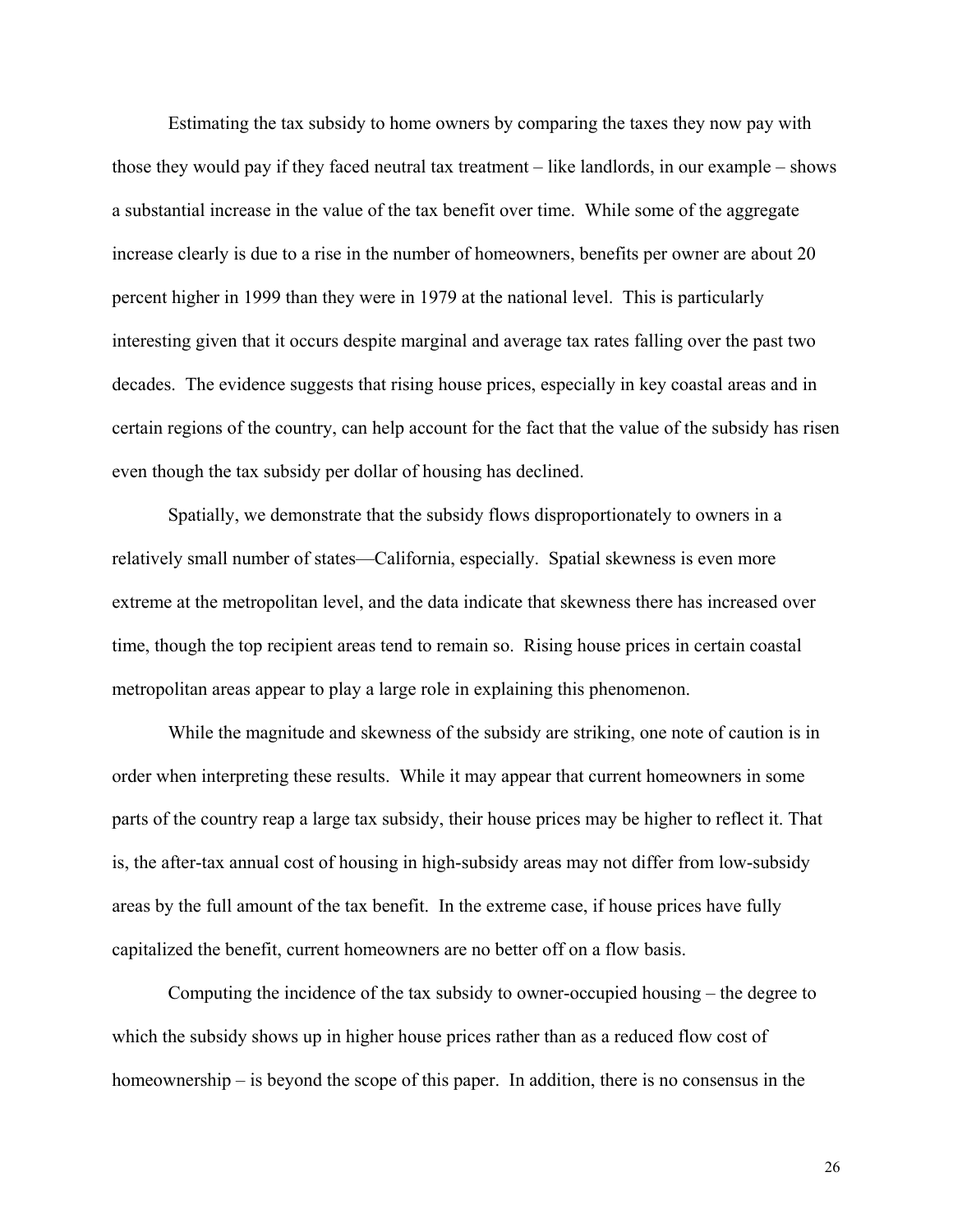economics literature on the answer: estimates range from full capitalization to very low capitalization.<sup>26</sup> Unfortunately, where the incidence lies has crucial implications for public policy. For example, it would be easy to jump to the conclusion that, due to the spatial inequity of the tax subsidy to owner occupied housing, policymakers should restructure the tax benefit. But if a reduction in benefit is capitalized into house prices, current homeowners may experience a loss of wealth. If those homeowners had been the beneficiaries of the rise in house prices when the tax subsidy increased, such a reduction in asset value might be equitable. However, it is quite likely that current homeowners purchased their house with the tax benefit already capitalized into the price, paying more on the expectation of future subsidies.

 The degree of the capitalization of the subsidy into house prices also is unlikely to be spatially neutral. In places where land is in short supply, an increase in demand for housing is likely to show up more in house prices than it would in cities where it is easy to add more housing stock. That housing demand can be created by local economic factors or the subsidy to owner occupied housing. Thus, for the same underlying economic reasons, places where the tax benefit is the greatest are places with high land prices and also places where the subsidy is more likely to be capitalized into the house price. While we cannot say how much of any reduction in the tax benefit would show up as lower house prices, it seems likely that a larger fraction (of a larger benefit) would be reflected in house prices in the high benefit areas.

 $\overline{\phantom{a}}$ 

 $26$  For examples, see Bruce and Holtz-Eakin (1999) and Capozza, Green, and Hendershott (1996).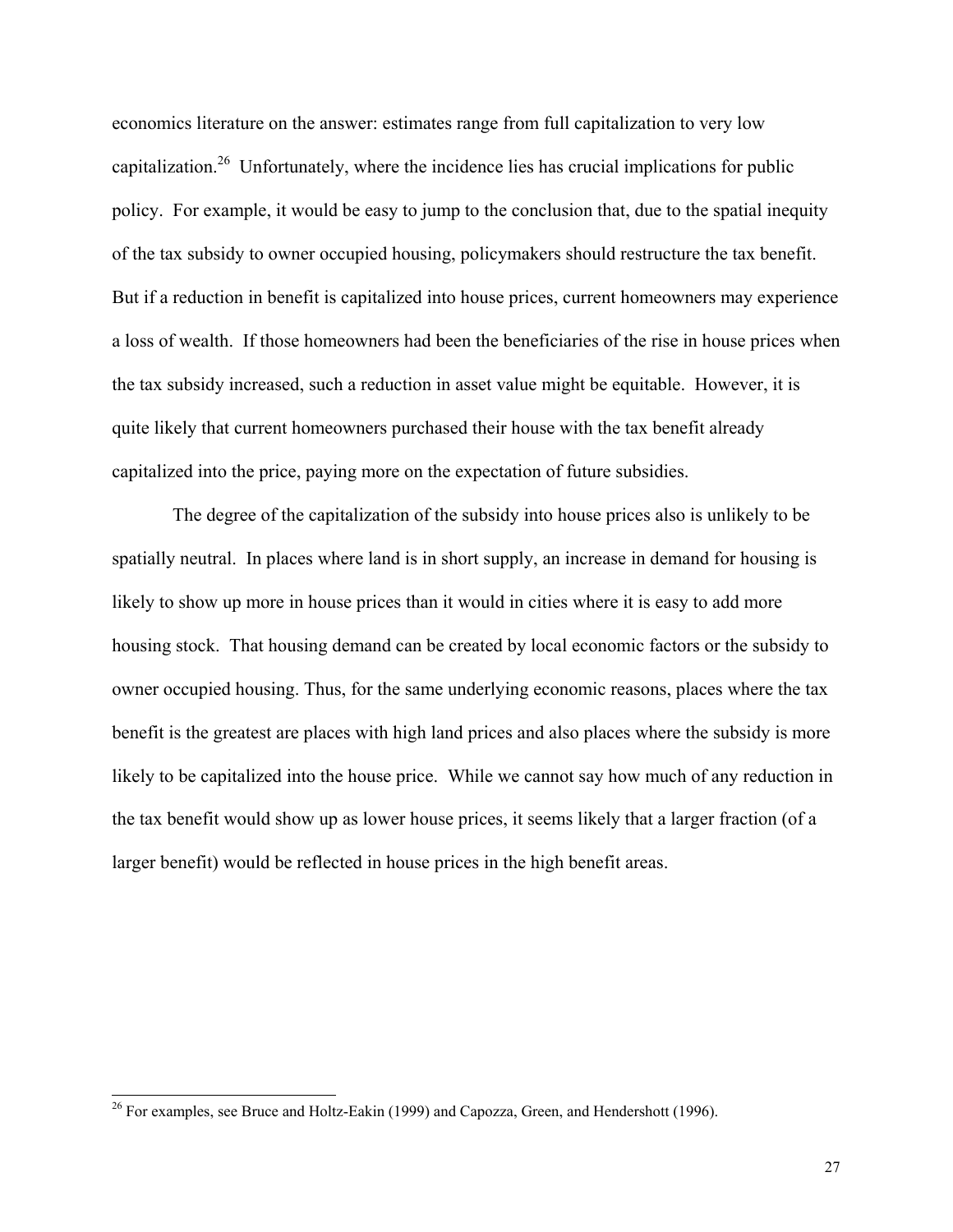## *Selected References*

- Bruce, Donald, and Douglas Holtz-Eakin. "Apocalypse Now? Fundamental Tax Reform and Residential Housing Values," *mimeo*, Syracuse University, November 1999.
- Capozza, Dennis, Richard Green and Patric Hendershott. "Taxes, Mortgage Borrowing, and Residential Land Prices." In Henry Aaron and William Gale, eds. *Economic Effects of Fundamental Tax Reform*. Washington, D.C.: Brookings, 1996, pp. 171-210.
- Deloitte & Touche. "Analysis of the Economic and Tax Depreciation of Structures," *Deloitte & Touche working paper*. Washington, D.C.: June 2000.
- Feenberg, Daniel Richard, and Elizabeth Coutts, "An Introduction to the TAXSIM Model," *Journal of Policy Analysis and Management* vol. 12 no. 1, Winter 1993, pages 189-194.
- Follain, James, and David Ling. "The Federal Tax Subsidy to Housing and the Reduced Value of the Mortgage Interest Deduction," *National Tax Journal*, Vol. 44, no. 2 (1991): 147-168.
- ----------, David Ling, and Gary McGill. "The Preferential Income Tax Treatment of Owner-Occupied Housing: Who Really Benefits?" *Housing Policy Debate*, Vol. 4, no. 1 (1993): 1-24.
- ----------, and Lisa Melamed. "The False Messiah of Tax Policy: What Elimination of the Home Mortgage Interest Deduction Promises and a Careful Look at What It Delivers," *Journal of Housing Research*, Vol. 9 no. 2 (1998): 179-199.
- Geolytics, Inc. *CensusCD 1980, 1990, 2000*, census tract-level data, East Brunswick, NJ.
- Gravelle, Jane. "Whither Depreciation?" *National Tax Journal*, Vol. 54, no. 3 (2001): 513-526.
- Green, Richard and Andrew Reschovsky. *Using Tax Policy to Increase Homeownership Among Low- and Moderate-Income Households.* Final Report to the Ford Foundation, 2001.
- Gyourko, Joseph and Todd Sinai. "The Spatial Distribution of Housing-Related Ordinary Income Tax Benefits," *Real Estate Economics*, forthcoming 2003.
- Hendershott, Patric and Joel Slemrod. "Taxes and the User Cost of Capital for Owner-Occupied Housing," *AREUEA Journal*, Winter 1983, 10 (4), 375-393.
- Joint Committee on Taxation. "Estimates of Federal Tax Expenditures for Fiscal Years 1999-2003 (JCS-7-98)," (Washington, DC) U.S. Government Printing Office, December 14, 1998.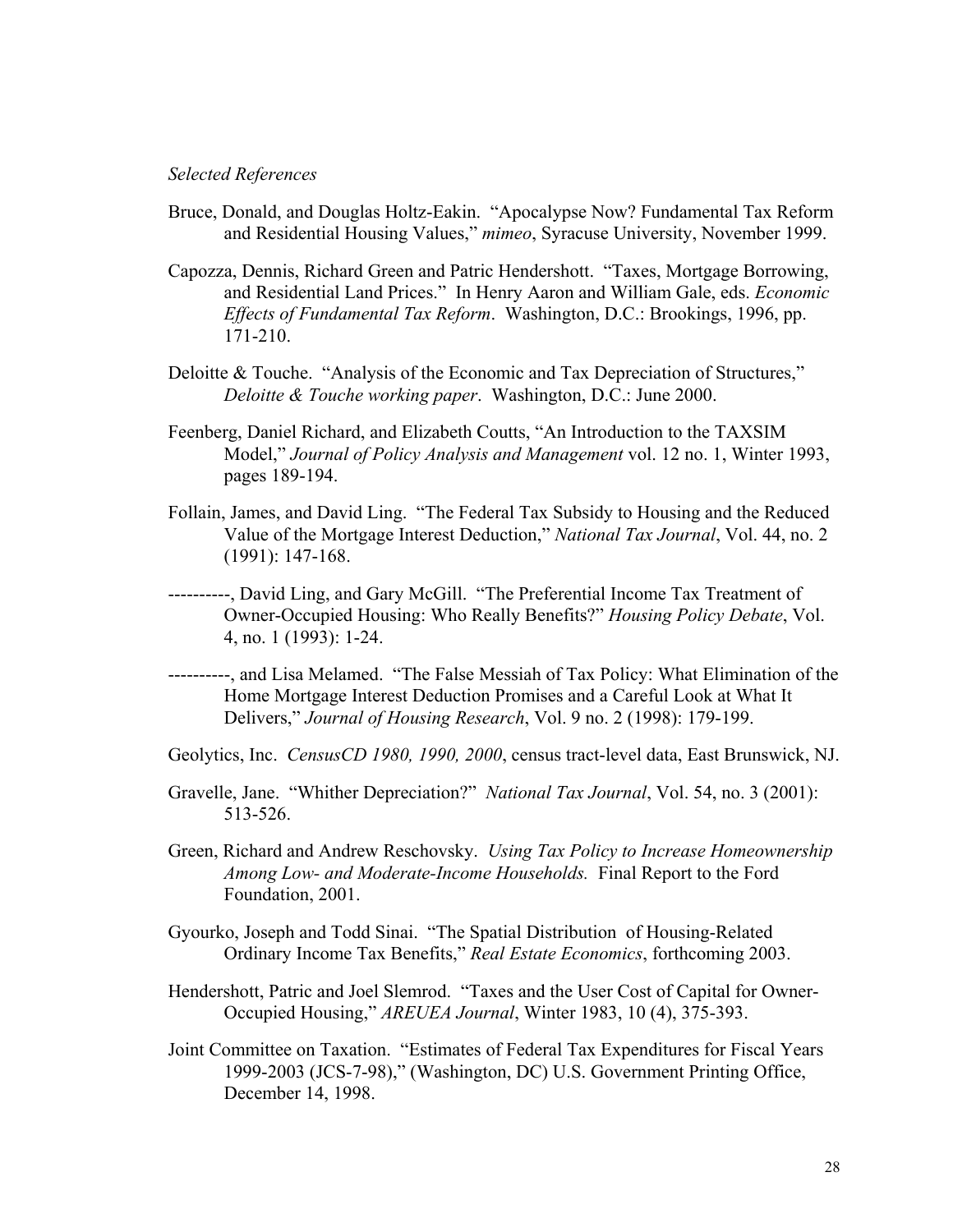- Moody, J. Scott. "Federal Tax Burdens and Expenditures by State: Which States Gain Most from Federal Fiscal Operations?" *Tax Foundation Monograph No. 124*, July 2003
- Poterba, James. "Tax Subsidies to Owner-Occupied Housing: An Asset Market Approach," *Quarterly Journal of Economics*, November 1984, 99 (4), 729-752.
- Poterba, James. "House Price Dynamics: The Role of Tax Policy and Demography," *Brookings Papers on Economic Activity*, 1991, 2, 143-203.

----------. "Taxation and Housing: Old Questions, New Answers," *American Economic Review*, May 1992, 82 (2), 237-242.

- Rosen, Harvey. "Housing Decisions and the U.S. Income Tax," *Journal of Public Economics,* June 1979, 36 (1), 87-109.
- O'Sullivan, Arthur, Terri Sexton, and Steven Sheffrin. *Property Taxes and Tax Revolts: The Legacy of Proposition 13*. Cambridge Press, 1995.
- U. S. Bureau of the Census. *Summary Tape File 3 (STF3)*, census tract-level data. Washington, D.C.: 1990.
- U.S. Department of the Treasury. *Statistics of Income, 1979, 1989, and 1999 Public Use Microsamples*. Washington, D.C.: 1980, 1990, 2000.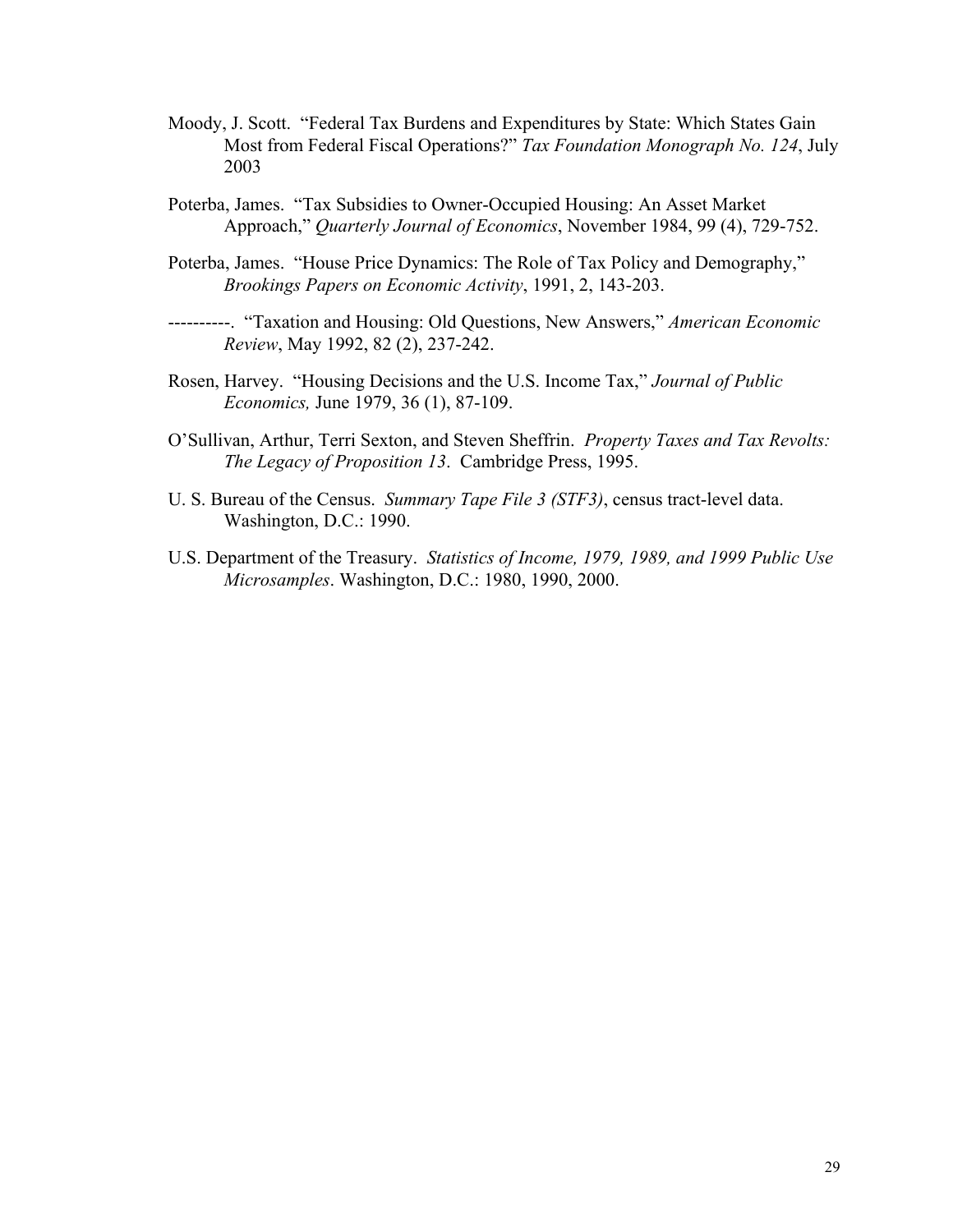|      | Table 1: Aggregate Tax Subsidy,<br><b>National Level, by Year</b> |
|------|-------------------------------------------------------------------|
|      | Total (billions of \$99)                                          |
| 1979 | \$197.9                                                           |
| 1989 | \$284.0                                                           |
| 1999 | \$420.1                                                           |
|      | Per Owner (\$99)                                                  |
| 1979 | \$4,840                                                           |
| 1989 | \$4,818                                                           |
| 1999 | \$6,024                                                           |
|      | Per Household (\$99)                                              |
| 1979 | \$3,023                                                           |
| 1989 | \$3,121                                                           |
| 1999 | \$4,015                                                           |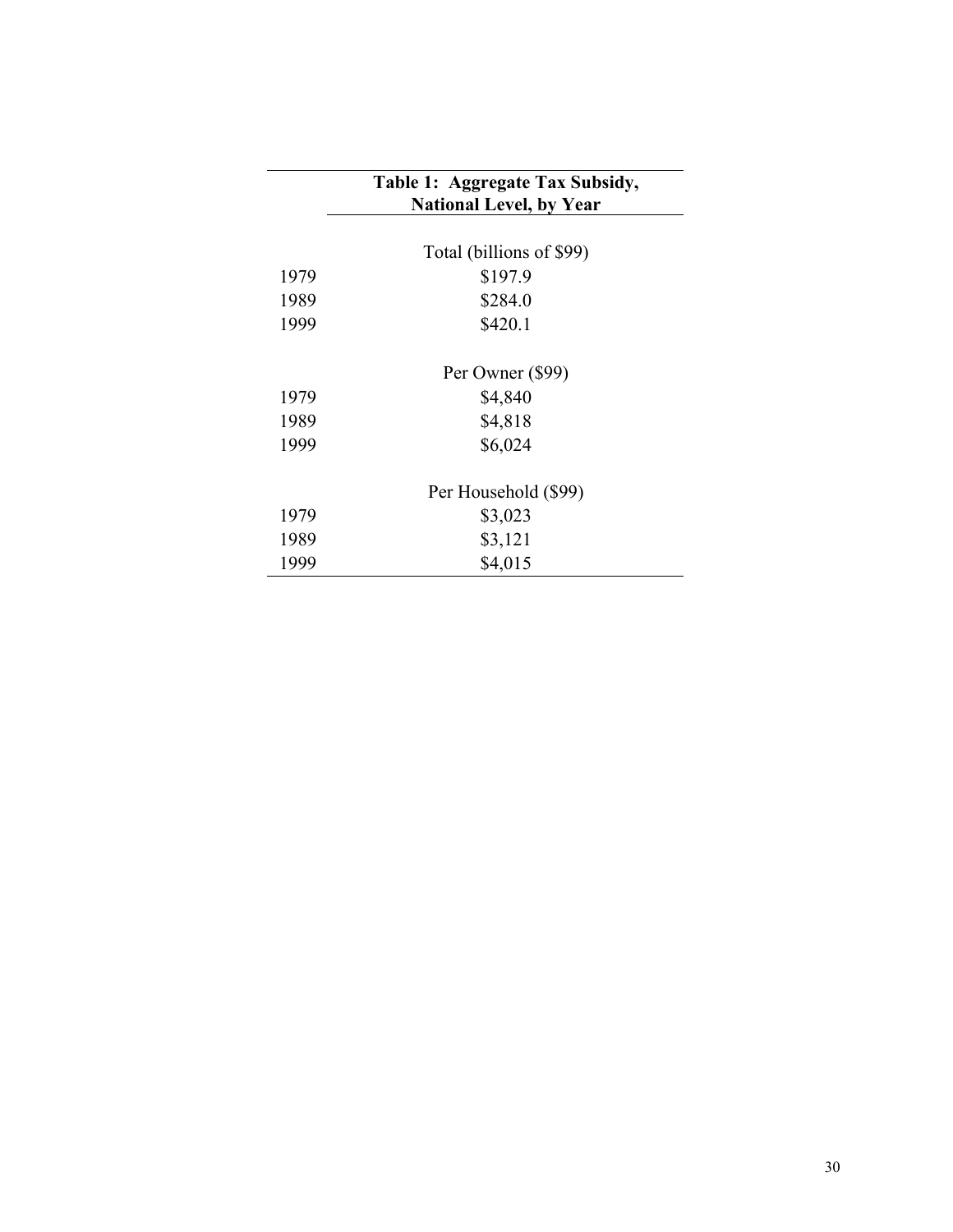### **Table 2: Aggregate Benefit Flow in Billions of \$1999 By State and Year**

|                      | <u>1979</u> | <u> 1989</u> | <u> 1999</u> |
|----------------------|-------------|--------------|--------------|
| Alabama              | \$1.80      | \$2.25       | \$4.18       |
| Alaska               | \$0.38      | \$0.40       | \$0.67       |
| Arizona              | \$2.69      | \$3.23       | \$6.55       |
| Arkansas             | \$0.65      | \$1.17       | \$2.09       |
| California           | \$38.07     | \$63.73      | \$78.66      |
| Colorado             | \$3.37      | \$3.07       | \$8.56       |
| Connecticut          | \$4.29      | \$8.10       | \$8.23       |
| Delaware             | \$0.58      | \$0.89       | \$1.20       |
| District of Columbia | \$0.99      | \$1.23       | \$1.41       |
| Florida              | \$8.61      | \$11.83      | \$19.62      |
| Georgia              | \$3.63      | \$5.30       | \$10.49      |
| Hawaii               | \$1.81      | \$2.70       | \$2.91       |
| Idaho                | \$0.43      | \$0.65       | \$1.55       |
| Illinois             | \$9.92      | \$11.87      | \$19.71      |
| Indiana              | \$3.01      | \$3.31       | \$6.13       |
| lowa                 | \$1.43      | \$1.70       | \$3.07       |
| Kansas               | \$1.77      | \$1.94       | \$2.93       |
| Kentucky             | \$1.28      | \$1.89       | \$3.81       |
| Louisiana            | \$2.22      | \$2.04       | \$3.49       |
| Maine                | \$0.54      | \$1.37       | \$1.59       |
| Maryland             | \$4.53      | \$7.42       | \$9.56       |
| Massachusetts        | \$5.12      | \$11.84      | \$14.03      |
| Michigan             | \$10.39     | \$9.92       | \$17.59      |
| Minnesota            | \$4.11      | \$4.14       | \$7.67       |
| Mississippi          | \$1.01      | \$1.11       | \$2.00       |
| Missouri             | \$2.61      | \$3.64       | \$6.11       |
| Montana              | \$0.43      | \$0.49       | \$1.04       |
| Nebraska             | \$0.76      | \$0.85       | \$1.67       |
| Nevada               | \$0.82      | \$0.93       | \$2.30       |
| New Hampshire        | \$0.64      | \$1.60       | \$1.74       |
| New Jersey           | \$8.96      | \$15.01      | \$17.60      |
| New Mexico           | \$0.84      | \$1.12       | \$2.15       |
| <b>New York</b>      | \$15.20     | \$32.99      | \$39.72      |
| North Carolina       | \$2.59      | \$5.03       | \$10.54      |
| North Dakota         | \$0.26      | \$0.27       | \$0.41       |
| Ohio                 | \$8.09      | \$7.82       | \$13.32      |
| Oklahoma             | \$1.77      | \$1.72       | \$2.67       |
| Oregon               | \$2.87      | \$2.50       | \$6.48       |
| Pennsylvania         | \$8.80      | \$10.45      | \$13.82      |
| Rhode Island         | \$0.80      | \$1.48       | \$1.49       |
| South Carolina       | \$1.48      | \$2.48       | \$4.76       |
| South Dakota         | \$0.23      | \$0.24       | \$0.48       |
| Tennesseee           | \$2.26      | \$2.84       | \$5.61       |
| Texas                | \$9.12      | \$8.88       | \$15.60      |
| Utah                 | \$1.22      | \$1.14       | \$3.21       |
| Vermont              | \$0.11      | \$0.59       | \$0.72       |
| Virginia             | \$5.30      | \$7.82       | \$10.90      |
| Washington           | \$4.04      | \$4.77       | \$9.52       |
| West Virginia        | \$0.87      | \$0.90       | \$1.40       |
| Wisconsin            | \$4.90      | \$5.11       | \$8.64       |
| Wyoming              | \$0.31      | \$0.22       | \$0.46       |
|                      |             |              |              |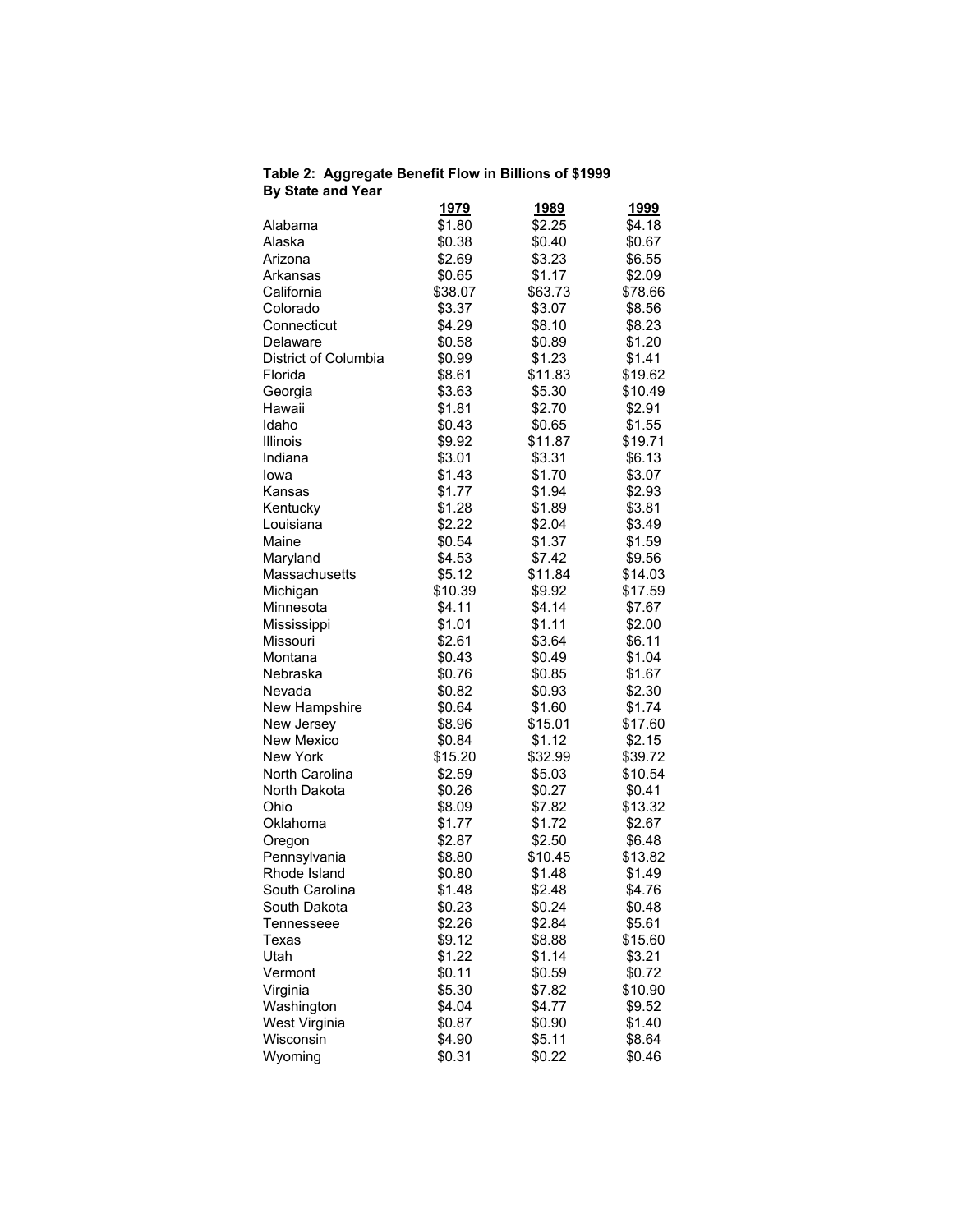### **Table 3: Benefits Per Owner and Per Household, Select CBSAs above median population in 1979, in \$1999**

| Top 20 (by 1979 per owner)                                         | Top 20 Areas by per owner subsidy, 1979 |                       |  |  |  |  |  |
|--------------------------------------------------------------------|-----------------------------------------|-----------------------|--|--|--|--|--|
|                                                                    | Subsidy Per Owner Occupied Unit         | Subsidy Per Household |  |  |  |  |  |
| <b>CBSA Name</b>                                                   | 1979                                    | 1979                  |  |  |  |  |  |
| Honolulu, HI Metropolitan Statistical Area                         | \$13,491                                | \$7,132               |  |  |  |  |  |
| San Francisco-San Mateo-Redwood City, CA Metropolitan Division     | \$13,126                                | \$6,156               |  |  |  |  |  |
| San Jose-Sunnyvale-Santa Clara, CA Metropolitan Statistical Area   | \$11,320                                | \$6,830               |  |  |  |  |  |
| Santa Barbara-Santa Maria-Goleta, CA Metropolitan Statistical Area | \$10,731                                | \$5,615               |  |  |  |  |  |
| Santa Ana-Anaheim-Irvine, CA Metropolitan Division                 | \$10,719                                | \$6,430               |  |  |  |  |  |
| Bethesda-Frederick-Gaithersburg, MD Metropolitan Division          | \$10,669                                | \$7,080               |  |  |  |  |  |
| Bridgeport-Stamford-Norwalk, CT Metropolitan Statistical Area      | \$10,189                                | \$6,870               |  |  |  |  |  |
| Los Angeles-Long Beach-Glendale, CA Metropolitan Division          | \$9,585                                 | \$4,621               |  |  |  |  |  |
| San Diego-Carlsbad-San Marcos, CA Metropolitan Statistical Area    | \$8,758                                 | \$4,813               |  |  |  |  |  |
| Lake County-Kenosha County, IL-WI Metropolitan Division            | \$8,637                                 | \$6,236               |  |  |  |  |  |
| Anchorage, AK Metropolitan Statistical Area                        | \$8,616                                 | \$4,843               |  |  |  |  |  |
| Santa Cruz-Watsonville, CA Metropolitan Statistical Area           | \$8,598                                 | \$5,332               |  |  |  |  |  |
| Oxnard-Thousand Oaks-Ventura, CA Metropolitan Statistical Area     | \$8,553                                 | \$5,744               |  |  |  |  |  |
| Oakland-Fremont-Hayward, CA Metropolitan Division                  | \$8,427                                 | \$4,856               |  |  |  |  |  |
| Washington-Arlington-Alexandria, DC-VA-MD-WV Metropolitan Division | \$8,349                                 | \$4,425               |  |  |  |  |  |
| Salinas, CA Metropolitan Statistical Area                          | \$8,037                                 | \$4,549               |  |  |  |  |  |
| Milwaukee-Waukesha-West Allis, WI Metropolitan Statistical Area    | \$7,738                                 | \$4,611               |  |  |  |  |  |
| Santa Rosa-Petaluma, CA Metropolitan Statistical Area              | \$7,677                                 | \$4,857               |  |  |  |  |  |
| Ann Arbor, MI Metropolitan Statistical Area                        | \$7,483                                 | \$4,094               |  |  |  |  |  |
| Warren-Farmington Hills-Troy, MI Metropolitan Division             | \$7,387                                 | \$5,689               |  |  |  |  |  |

*Bottom 20 Areas by per owner subsidy, 1979*

|                                                                      | Subsidy Per Owner Occupied Unit | Subsidy Per Household |
|----------------------------------------------------------------------|---------------------------------|-----------------------|
| <b>CBSA Name</b>                                                     | 1979                            | 1979                  |
| McAllen-Edinburg-Pharr, TX Metropolitan Statistical Area             | \$1,687                         | \$1,173               |
| Waco, TX Metropolitan Statistical Area                               | \$2,010                         | \$1,252               |
| Fort Smith, AR-OK Metropolitan Statistical Area                      | \$2,177                         | \$1,490               |
| Lakeland-Winter Haven, FL Metropolitan Statistical Area              | \$2,180                         | \$1,539               |
| Killeen-Temple-Fort Hood, TX Metropolitan Statistical Area           | \$2,247                         | \$1,332               |
| Kingsport-Bristol, TN-VA Metropolitan Statistical Area               | \$2,294                         | \$1,751               |
| Pensacola-Ferry Pass-Brent, FL Metropolitan Statistical Area         | \$2,303                         | \$1,614               |
| Scranton--Wilkes-Barre, PA Metropolitan Statistical Area             | \$2,307                         | \$1,564               |
| Columbus, GA-AL Metropolitan Statistical Area                        | \$2,418                         | \$1,496               |
| Johnstown, PA Metropolitan Statistical Area                          | \$2,418                         | \$1,740               |
| Jacksonville, FL Metropolitan Statistical Area                       | \$2,564                         | \$1,670               |
| Deltona-Daytona Beach-Ormond Beach, FL Metropolitan Statistical Area | \$2,599                         | \$1,848               |
| Chattanooga, TN-GA Metropolitan Statistical Area                     | \$2,602                         | \$1,800               |
| Fayetteville, NC Metropolitan Statistical Area                       | \$2,612                         | \$1,619               |
| Beaumont-Port Arthur, TX Metropolitan Statistical Area               | \$2,628                         | \$1,885               |
| Hickory-Morganton-Lenoir, NC Metropolitan Statistical Area           | \$2,652                         | \$2,001               |
| Huntington-Ashland, WV-KY-OH Metropolitan Statistical Area           | \$2,652                         | \$1,896               |
| Macon, GA Metropolitan Statistical Area                              | \$2,667                         | \$1,666               |
| Augusta-Richmond County, GA-SC Metropolitan Statistical Area         | \$2,733                         | \$1,855               |
| Springfield, MO Metropolitan Statistical Area                        | \$2,760                         | \$1,851               |

Note: Median number of households in 1979 among all 380 CBSAs is 56,664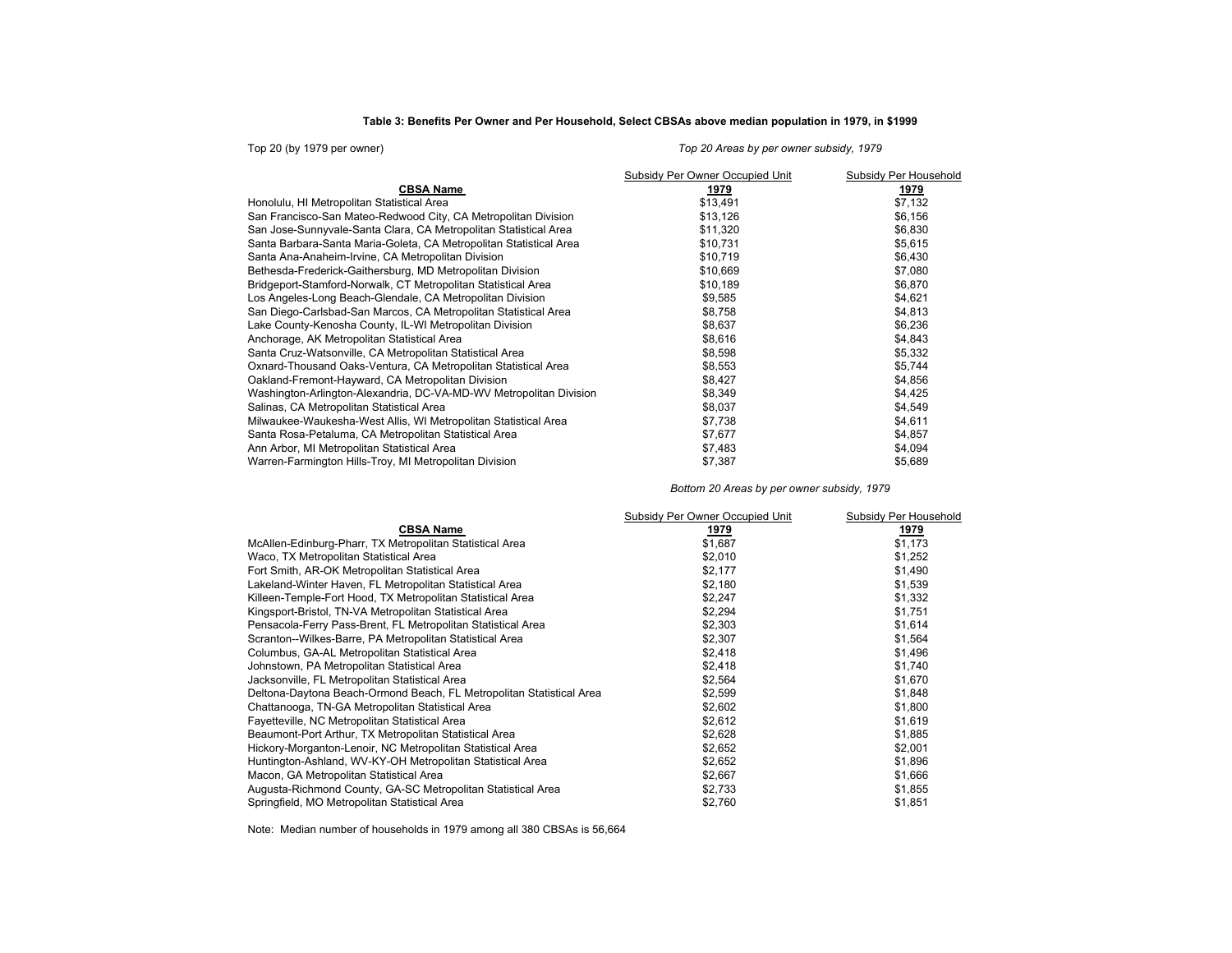#### **Table 4: Benefits Per Owner and Per Household, Select CBSA's above median pop, 1999**

#### **CBSA Name 1999 1999** San Francisco-San Mateo-Redwood City, CA Metropolitan Division  $$26,385$  \$13,327 \$13,327 San Jose-Sunnyvale-Santa Clara, CA Metropolitan Statistical Area  $$24,629$  \$14,874 \$14,874 Bridgeport-Stamford-Norwalk, CT Metropolitan Statistical Area **517 1999** \$17,418 \$17,075<br>Santa Barbara-Santa Maria-Goleta, CA Metropolitan Statistical Area \$16,759 \$16,759 \$9,593 Santa Barbara-Santa Maria-Goleta, CA Metropolitan Statistical Area  $$16,759$ Suffolk County-Nassau County, NY Metropolitan Division 612,520 \$15,655 \$15,655 \$12,520 Oakland-Fremont-Hayward, CA Metropolitan Division \$15,151 \$9,189 New York-Wayne-White Plains, NY-NJ Metropolitan Division 514,776 \$6,123 \$6,123<br>Santa Ana-Anaheim-Irvine, CA Metropolitan Division \$14,593 \$8,953 Santa Ana-Anaheim-Irvine, CA Metropolitan Division Salinas, CA Metropolitan Statistical Area  $$14,554$  \$7,994 Honolulu, HI Metropolitan Statistical Area 67,944 (115 - 114,115 \$7,944 (115 - 114,115 \$7,944 )<br>Santa Rosa-Petaluma. CA Metropolitan Statistical Area 114 (129) \$13,030 (129) \$8,338 (13,030 \$8,338 ) Santa Rosa-Petaluma, CA Metropolitan Statistical Area 513,031 \$13,030 \$8,338<br>188.734 \$12,895 \$12,895 \$8,734 \$8,734 \$8,734 Oxnard-Thousand Oaks-Ventura, CA Metropolitan Statistical Area  $$12,895$ <br>Cambridge-Newton-Framingham, MA Metropolitan Division  $$12,643$ Cambridge-Newton-Framingham, MA Metropolitan Division  $$12,643$ Los Angeles-Long Beach-Glendale, CA Metropolitan Division <br>Boulder. CO Metropolitan Statistical Area **by any 120 and 120 and 120 and 131**,855 \$5,845 \$7.719 Boulder, CO Metropolitan Statistical Area 67,719<br>
San Diego-Carlsbad-San Marcos, CA Metropolitan Statistical Area 611,641 \$11,641 \$6,476 San Diego-Carlsbad-San Marcos, CA Metropolitan Statistical Area **\$11,641** \$6,476<br>Bethesda-Frederick-Gaithersburg, MD Metropolitan Division \$1,223 \$6,476 \$11,223 Bethesda-Frederick-Gaithersburg, MD Metropolitan Division  $$11,223$ Boston-Quincy, MA Metropolitan Division 6.389 (1999) 810,941 \$6,389 Newark-Union, NJ-PA Metropolitan Division \$10,870 \$6,823 Lake County-Kenosha County, IL-WI Metropolitan Division Subsidy Per Owner Occupied Unit Subsidy Per Household

#### *Top 20 areas by per owner subsidy, 1999*

#### *Bottom 20 areas by per owner subsidy, 1999*

|                                                                      | Subsidy Per Owner Occupied Unit | Subsidy Per Household |
|----------------------------------------------------------------------|---------------------------------|-----------------------|
| <b>CBSA Name</b>                                                     | 1999                            | 1999                  |
| McAllen-Edinburg-Pharr, TX Metropolitan Statistical Area             | \$1,541                         | \$1,126               |
| Brownsville-Harlingen, TX Metropolitan Statistical Area              | \$1,696                         | \$1,149               |
| Beaumont-Port Arthur, TX Metropolitan Statistical Area               | \$2,027                         | \$1,428               |
| El Paso, TX Metropolitan Statistical Area                            | \$2,153                         | \$1,380               |
| Lubbock, TX Metropolitan Statistical Area                            | \$2,326                         | \$1,380               |
| Corpus Christi, TX Metropolitan Statistical Area                     | \$2,341                         | \$1,483               |
| Killeen-Temple-Fort Hood, TX Metropolitan Statistical Area           | \$2,345                         | \$1,329               |
| Huntington-Ashland, WV-KY-OH Metropolitan Statistical Area           | \$2,448                         | \$1,765               |
| Ocala, FL Metropolitan Statistical Area                              | \$2,466                         | \$1,969               |
| Lakeland-Winter Haven, FL Metropolitan Statistical Area              | \$2,528                         | \$1,855               |
| Fort Smith, AR-OK Metropolitan Statistical Area                      | \$2,537                         | \$1,785               |
| Kingsport-Bristol, TN-VA Metropolitan Statistical Area               | \$2,789                         | \$2,136               |
| Deltona-Daytona Beach-Ormond Beach, FL Metropolitan Statistical Area | \$2,866                         | \$2,162               |
| Shreveport-Bossier City, LA Metropolitan Statistical Area            | \$2,873                         | \$1,901               |
| San Antonio, TX Metropolitan Statistical Area                        | \$2,931                         | \$1,891               |
| Pensacola-Ferry Pass-Brent, FL Metropolitan Statistical Area         | \$3,000                         | \$2,134               |
| Youngstown-Warren-Boardman, OH-PA Metropolitan Statistical Area      | \$3,069                         | \$2,275               |
| Charleston, WV Metropolitan Statistical Area                         | \$3,071                         | \$2,272               |
| Mobile, AL Metropolitan Statistical Area                             | \$3,087                         | \$2,158               |
| Scranton--Wilkes-Barre, PA Metropolitan Statistical Area             | \$3,156                         | \$2,199               |

Note: Median number of households in 1999 among all 380 CBSAs is 92,249.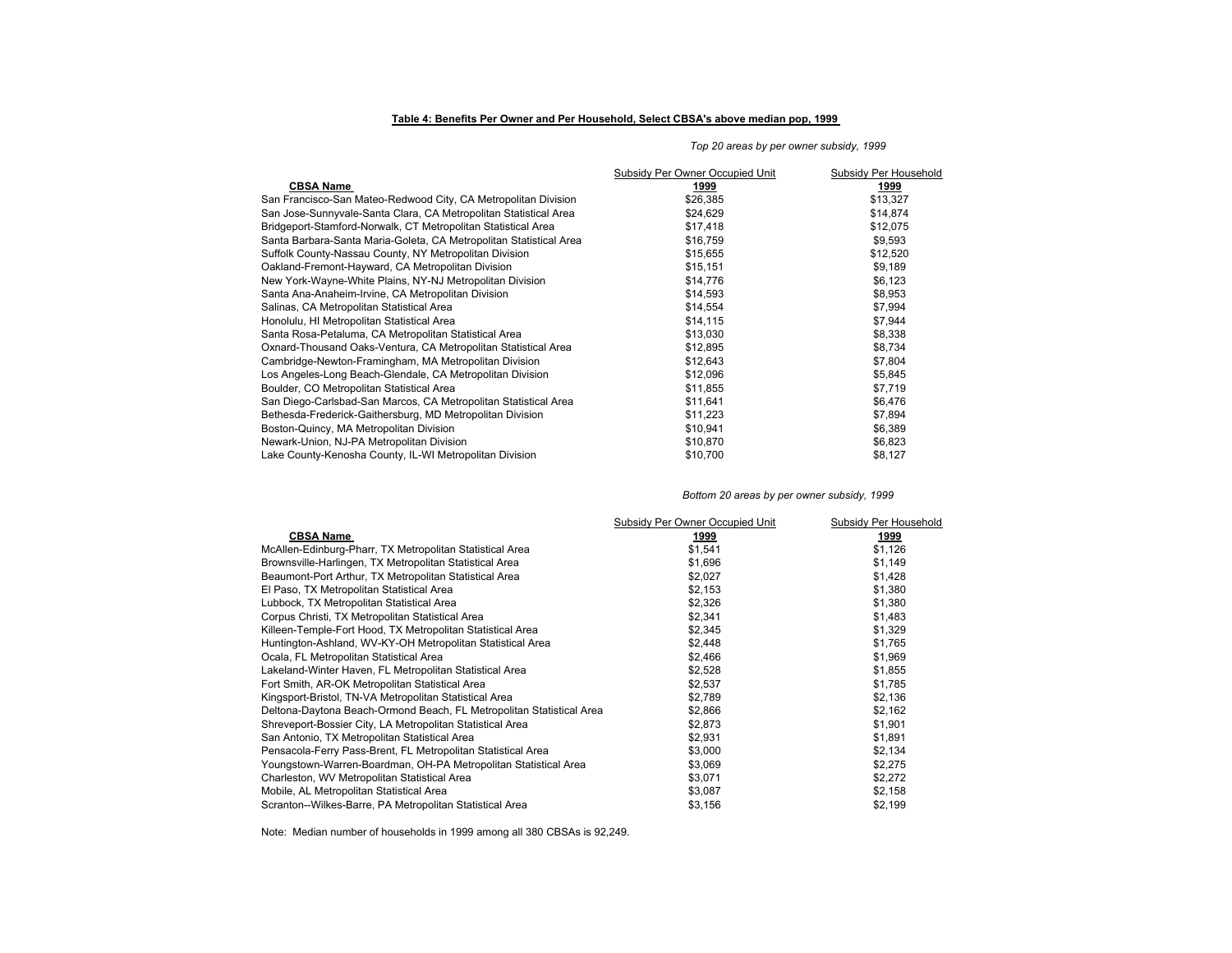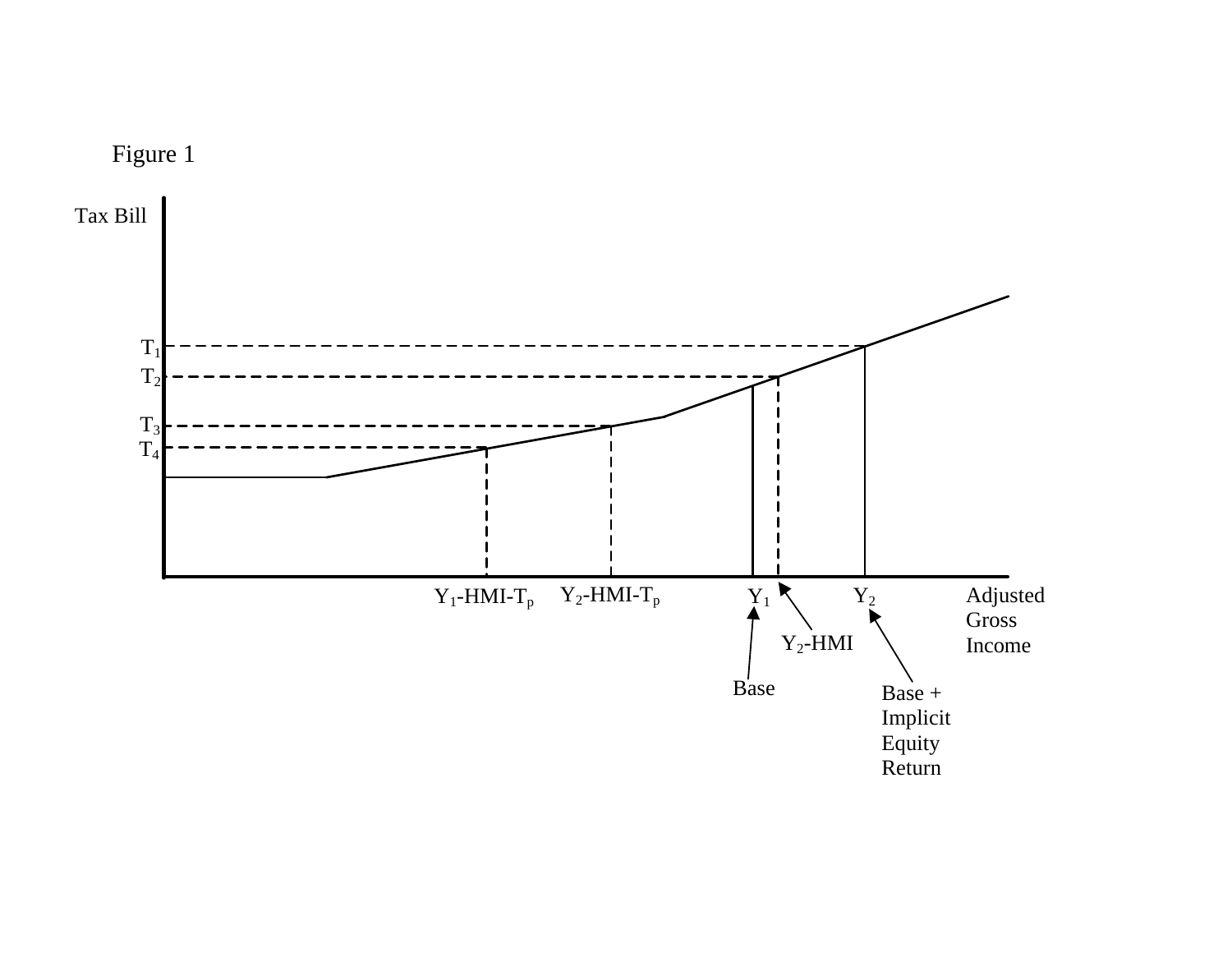

**Figure 2: Average Tax Benefits Per Owned Unit, by State and Year**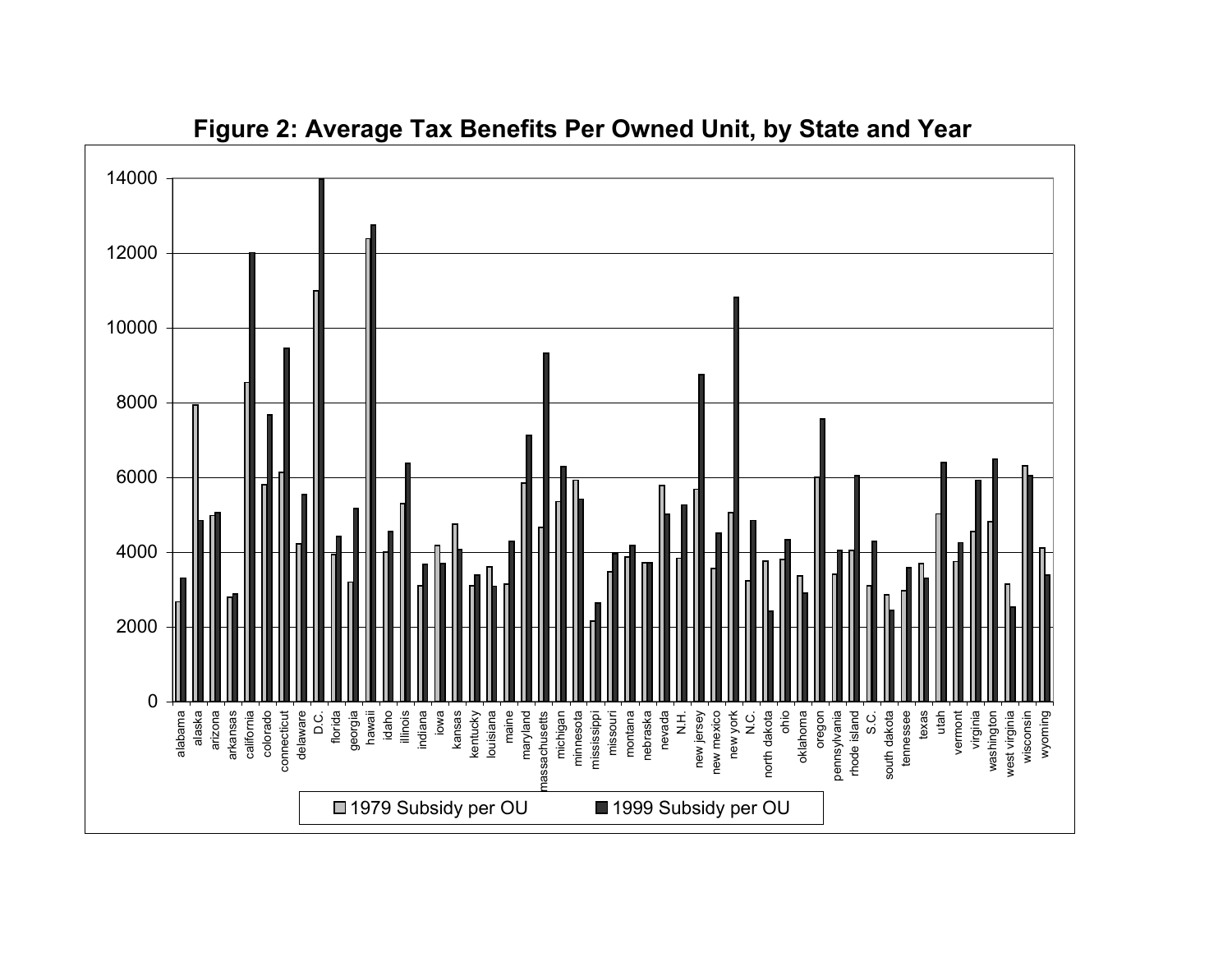# **Figure 3: Changes in Benefits per Owner Relative to National Average, by State**

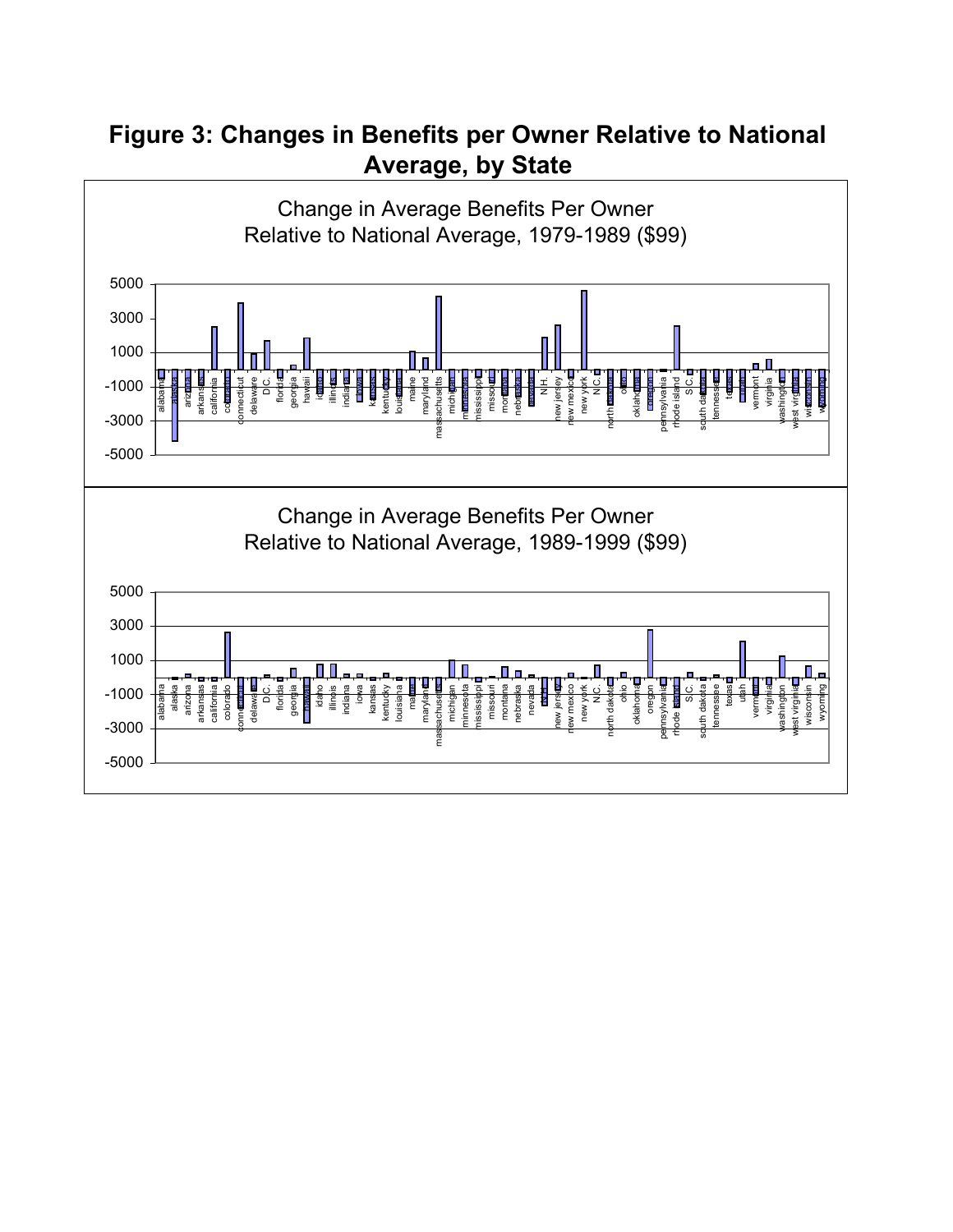

# **Figure 4: Average Marginal Tax Rates, by State and Year**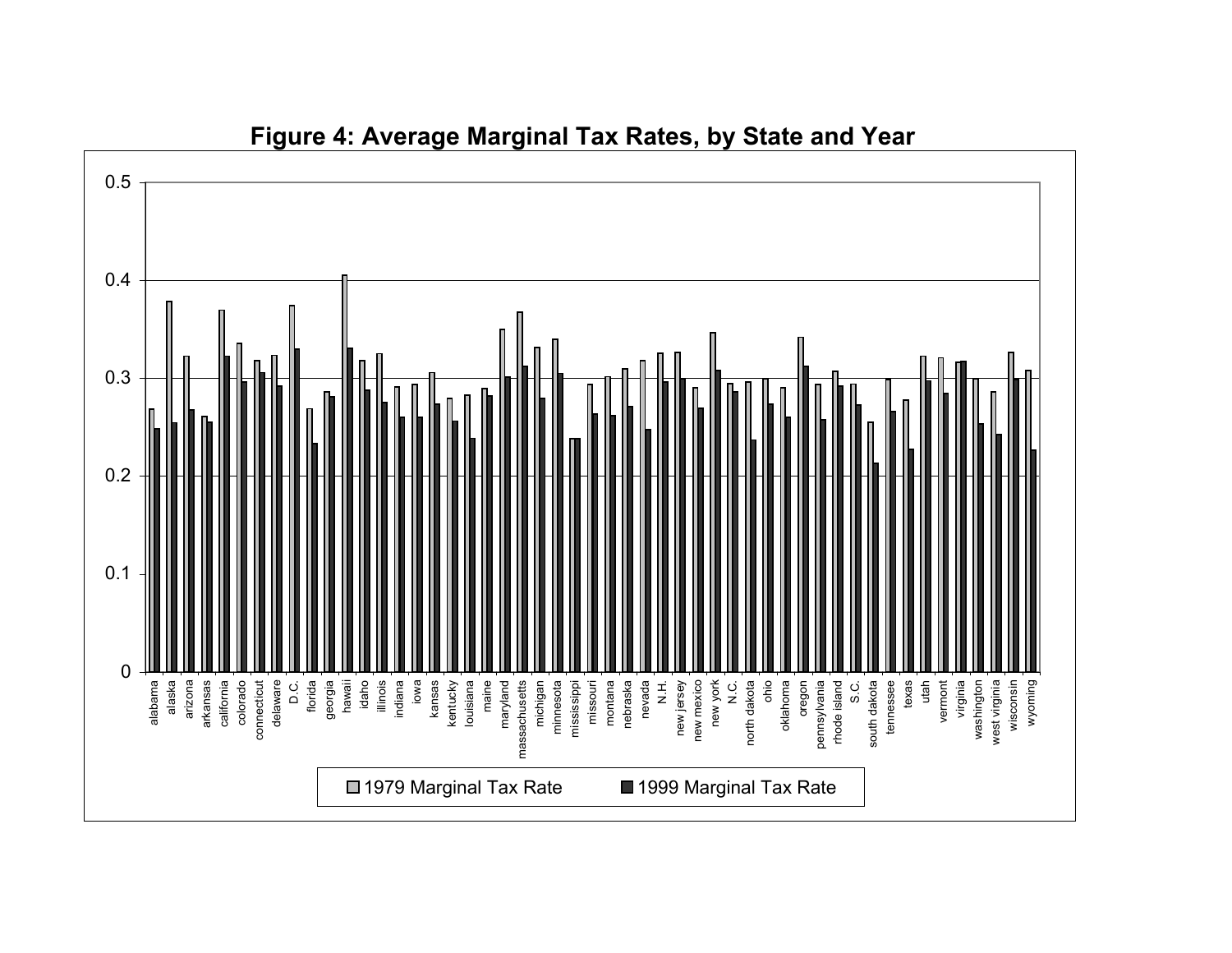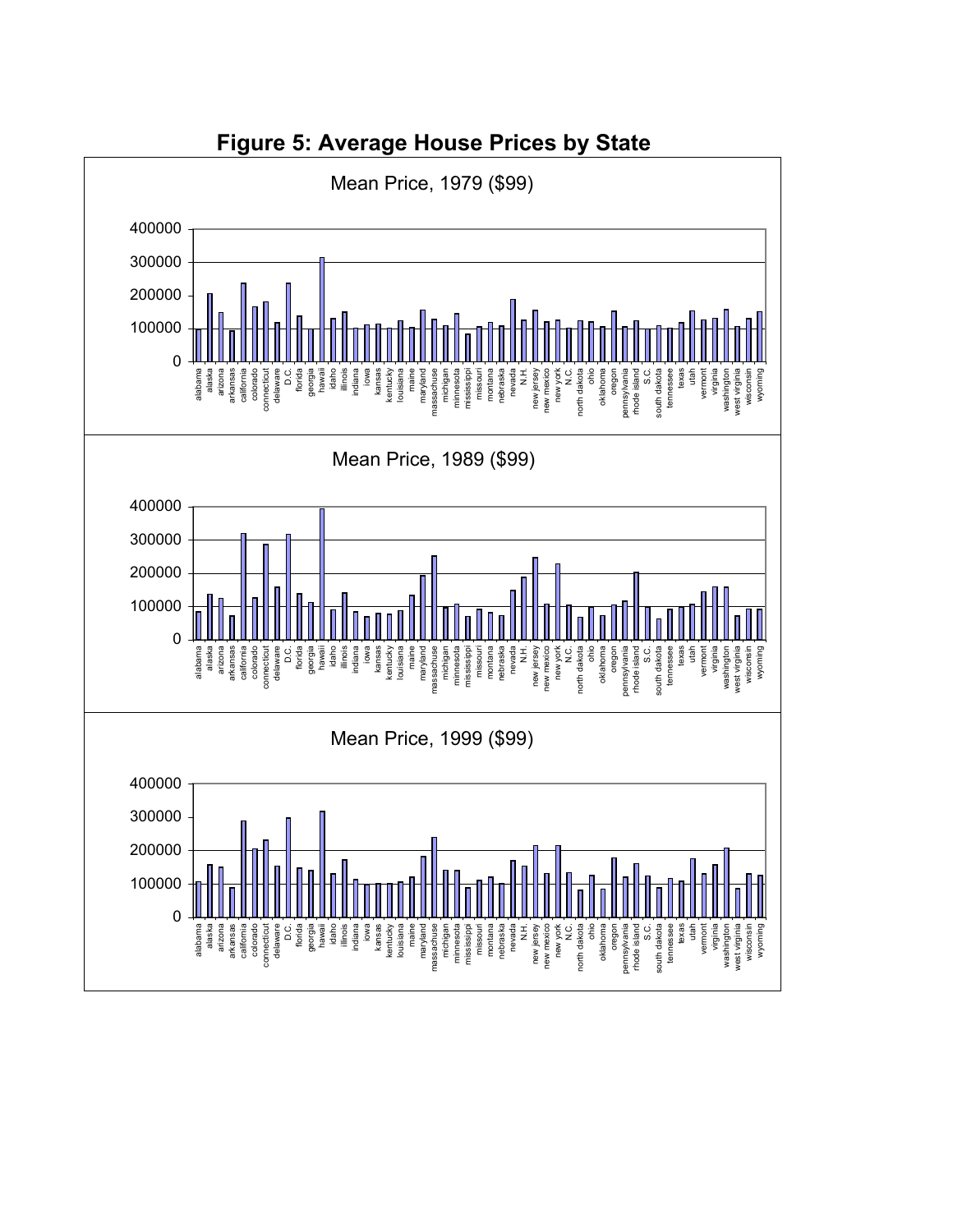

**Figure 6: Percentage Change in Mean House Prices, by State**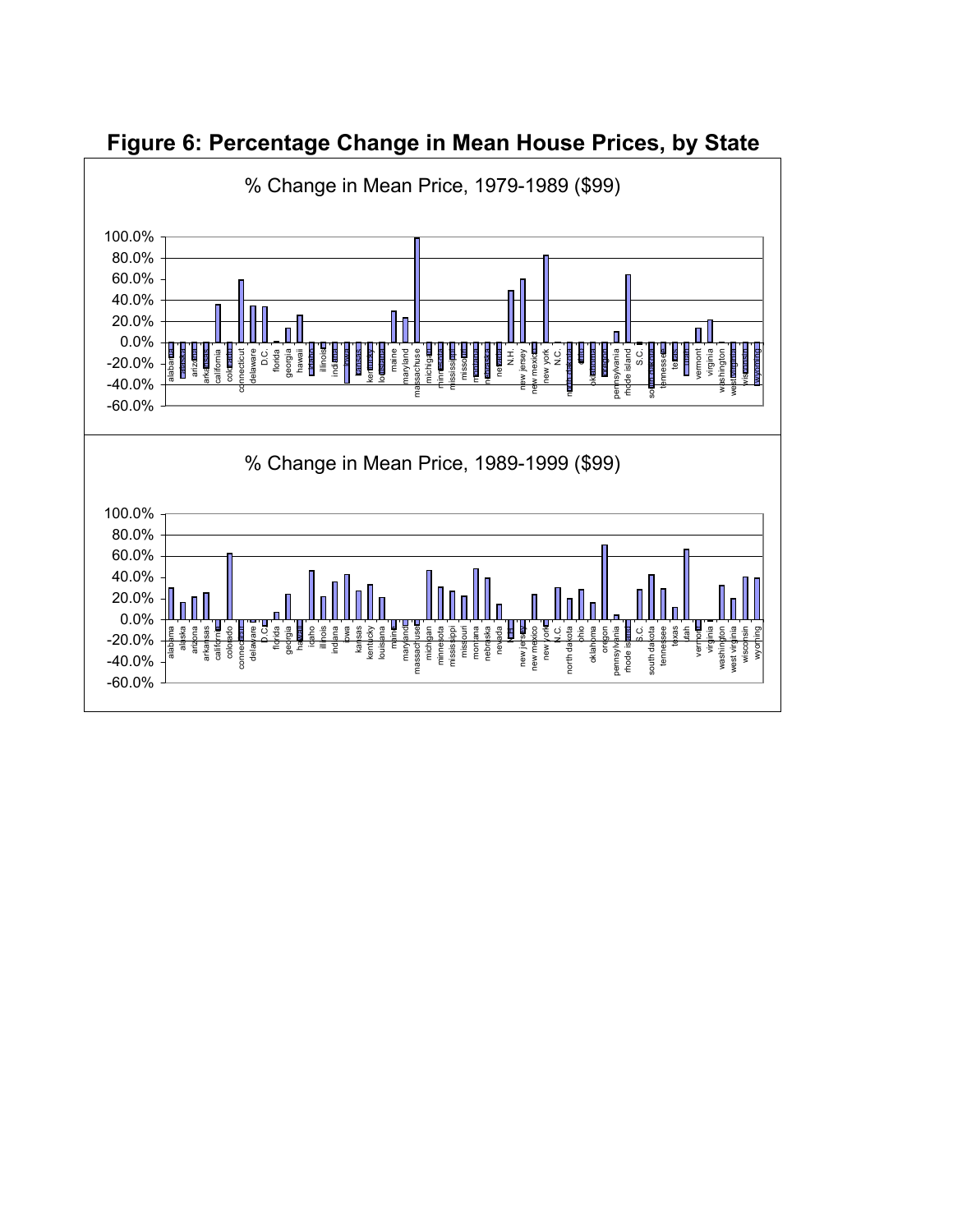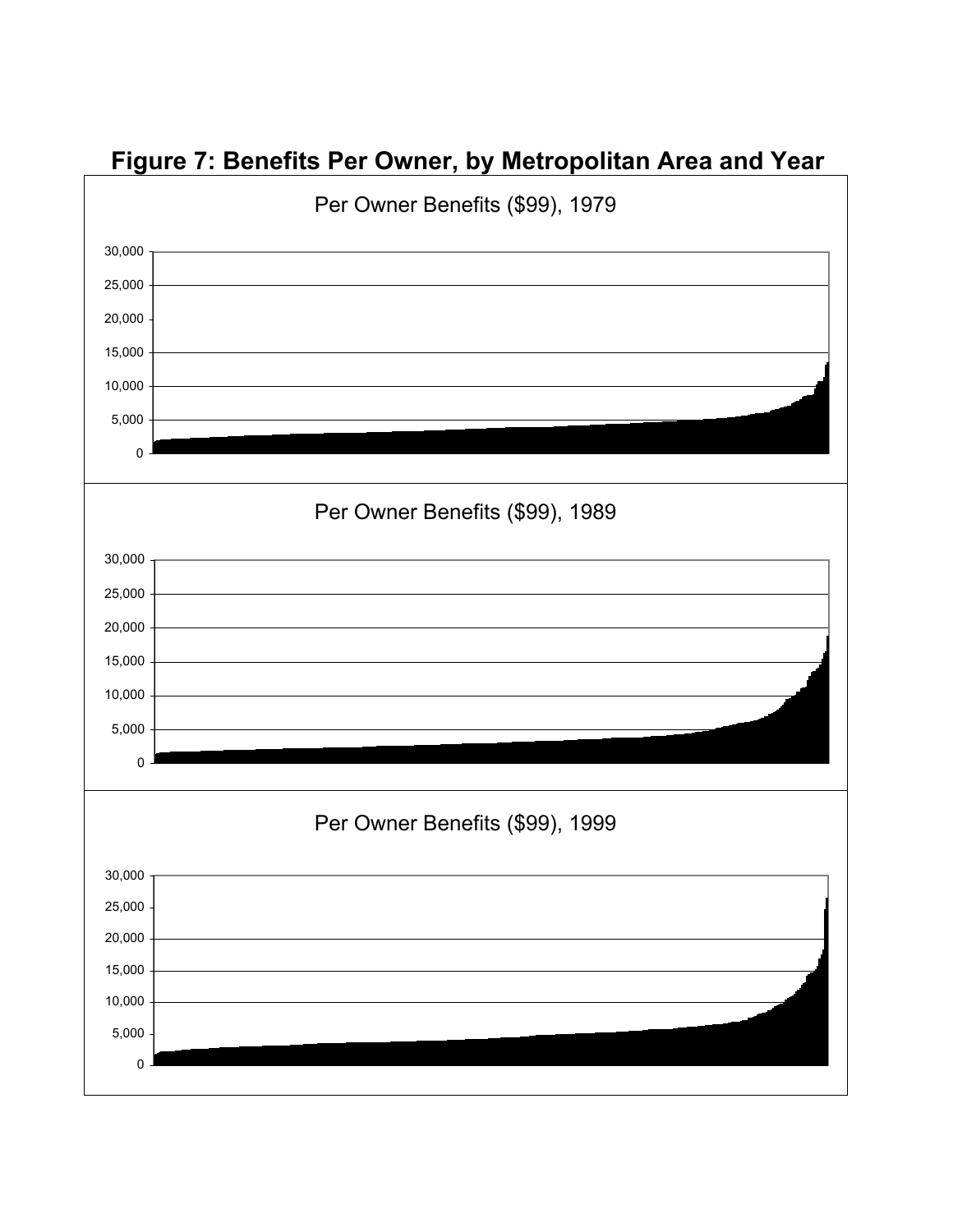

# **Figure 8: Mean House Value By Metro Area and Year**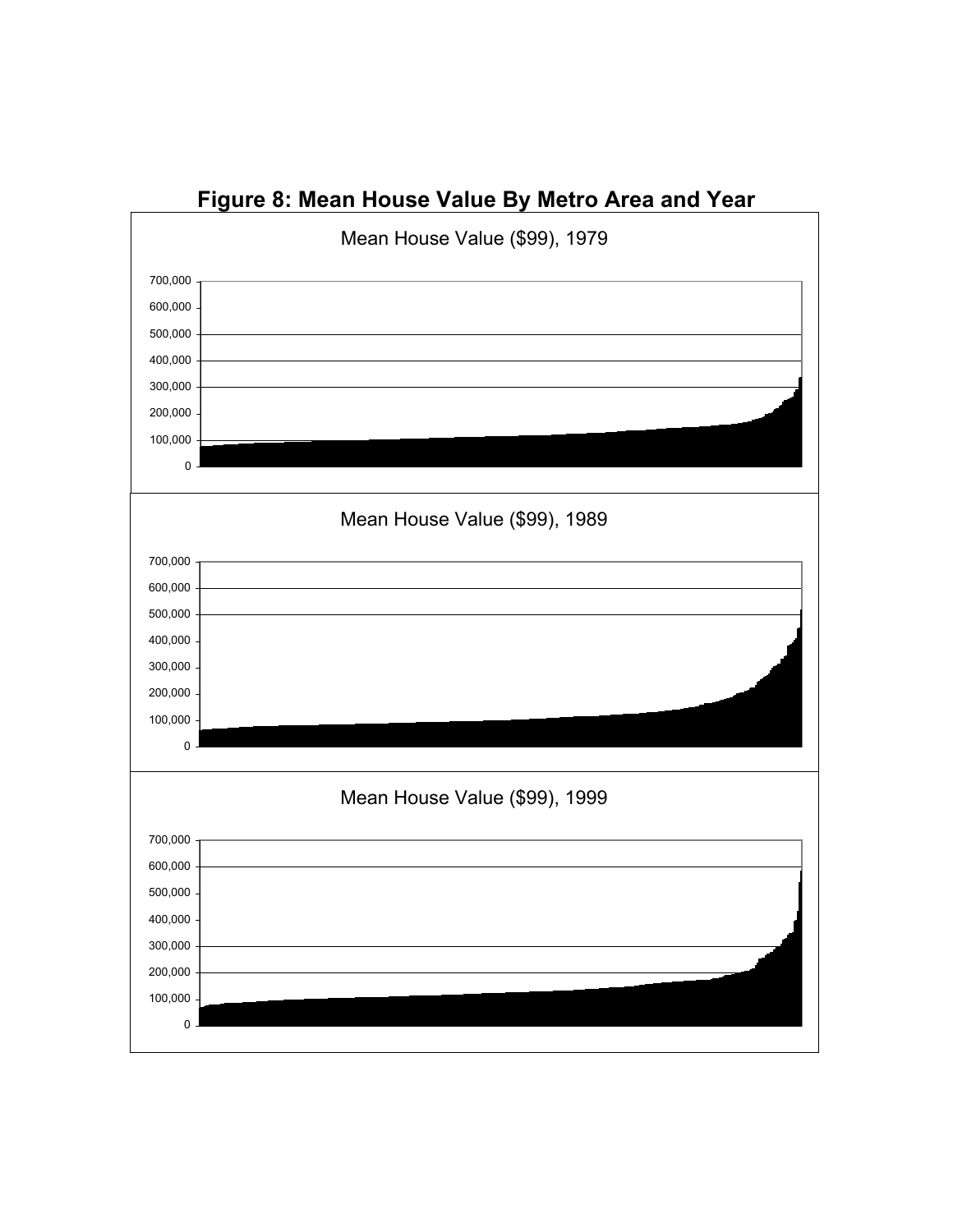## Appendix Table A: Selected Data for U.S. States

| state name    |                   | value of aggregate tax benefits (\$99) |                 | tax benefit per owner-occ unit (\$99) |        |        |            | number of owners |            |         | mean house value (\$99) |         | average marginal tax rate |       |       |
|---------------|-------------------|----------------------------------------|-----------------|---------------------------------------|--------|--------|------------|------------------|------------|---------|-------------------------|---------|---------------------------|-------|-------|
|               | 1979              | 1989                                   | 1999            | 1979                                  | 1989   | 1999   | 1979       | 1989             | 1999       | 1979    | 1989                    | 1999    | 1979                      | 1989  | 1999  |
| alabama       | 1,802,227,840     | 2,253,063,424                          | 4,175,816,448   | 2,675                                 | 2,121  | 3,318  | 673,806    | 1,062,054        | 1,258,635  | 96,129  | 82,428                  | 106,983 | 26.9%                     | 21.9% | 24.9% |
| alaska        | 379,607,232       | 397,060,160                            | 672,533,120     | 7,947                                 | 3,746  | 4,856  | 47,765     | 105,994          | 138,502    | 205,408 | 135,935                 | 157,736 | 37.8%                     | 24.8% | 25.5% |
| arizona       | 2,690,386,432     | 3,231,756,288                          | 6,554,214,400   | 4,984                                 | 3,678  | 5,069  | 539,757    | 878,580          | 1,292,938  | 148,093 | 123,851                 | 149,931 | 32.3%                     | 25.8% | 26.8% |
| arkansas      | 650,788,864       | 1, 167, 047, 424                       | 2,090,370,944   | 2,790                                 | 1,882  | 2,890  | 233,238    | 620,027          | 723,428    | 92,488  | 70,168                  | 87,847  | 26.1%                     | 21.0% | 25.5% |
| california    | 38,067,302,400    | 63,727,050,752                         | 78,659,928,064  | 8,545                                 | 11,041 | 12,020 | 4,455,057  | 5,772,075        | 6,544,294  | 235,602 | 319,707                 | 288,367 | 37.0%                     | 31.5% | 32.3% |
| colorado      | 3,373,017,856     | 3,073,462,784                          | 8,560,170,496   | 5,806                                 | 3,851  | 7,670  | 580,961    | 798,109          | 1,116,008  | 165,177 | 126,149                 | 204,708 | 33.6%                     | 26.5% | 29.6% |
| connecticut   | 4,288,072,448     | 8,098,544,128                          | 8,226,069,504   | 6,144                                 | 10,032 | 9,460  | 697,929    | 807,271          | 869,568    | 180,498 | 286,864                 | 230,847 | 31.8%                     | 31.4% | 30.6% |
| delaware      | 582,245,824       | 891,791,488                            | 1,198,751,488   | 4,235                                 | 5,129  | 5,549  | 137,485    | 173,874          | 216,046    | 117,084 | 157,535                 | 153,474 | 32.3%                     | 28.0% | 29.2% |
| D.C.          | 987,615,872       | 1,225,863,040                          | 1,412,150,912   | 10,995                                | 12,655 | 13,983 | 89,828     | 96,866           | 100,993    | 236,762 | 316,488                 | 296,733 | 37.4%                     | 31.3% | 32.9% |
| florida       | 8,611,905,536     | 11,832,546,304                         | 19,615,412,224  | 3,941                                 | 3,427  | 4,418  | 2,185,388  | 3,452,472        | 4,439,483  | 136,515 | 137,655                 | 146,958 | 26.9%                     | 21.7% | 23.3% |
| georgia       | 3,629,056,000     | 5,302,925,824                          | 10,490,105,856  | 3,206                                 | 3,451  | 5,170  | 1,131,977  | 1,536,745        | 2,029,097  | 98,568  | 112,028                 | 138,960 | 28.6%                     | 25.4% | 28.1% |
| hawaii        | 1,806,276,224     | 2,702,411,520                          | 2,905,577,472   | 12,390                                | 14,223 | 12,759 | 145,783    | 190,005          | 227,729    | 313,646 | 394,430                 | 316,968 | 40.5%                     | 33.5% | 33.1% |
| idaho         | 428,736,544       | 652,517,888                            | 1,548,928,000   | 4,018                                 | 2,582  | 4,557  | 106,701    | 252,670          | 339,913    | 129,274 | 89,276                  | 130,260 | 31.8%                     | 25.6% | 28.7% |
| illinois      | 9,924,210,688     | 11,869,473,792                         | 19,707,949,056  | 5,300                                 | 4,406  | 6,391  | 1,872,329  | 2,694,029        | 3,083,895  | 148,959 | 140,727                 | 171,253 | 32.5%                     | 25.0% | 27.5% |
| indiana       | 3,012,318,464     | 3,314,499,584                          | 6,128,819,200   | 3,103                                 | 2,285  | 3,672  | 970,666    | 1,450,766        | 1,669,036  | 101,982 | 83,422                  | 113,003 | 29.1%                     | 23.7% | 26.0% |
| iowa          | 1,432,509,056     | 1,702,115,200                          | 3,070,541,312   | 4,187                                 | 2,284  | 3,693  | 342,165    | 745,371          | 831,419    | 110,751 | 68,159                  | 97,233  | 29.4%                     | 23.0% | 26.0% |
| kansas        | 1,765,733,888     | 1,938,567,168                          | 2,932,505,088   | 4,750                                 | 3,021  | 4,079  | 371,740    | 641,760          | 718,852    | 113,504 | 78,970                  | 100,258 | 30.6%                     | 23.9% | 27.3% |
| kentucky      | 1,278,161,536     | 1,891,647,360                          | 3,814,249,728   | 3,107                                 | 1,969  | 3,390  | 411,350    | 960,473          | 1,125,263  | 101,580 | 75,539                  | 100,380 | 27.9%                     | 21.0% | 25.6% |
| louisiana     | 2,216,166,400     | 2,039,128,320                          | 3,485,700,096   | 3,611                                 | 2,064  | 3,099  | 613,664    | 987,958          | 1,124,960  | 123,998 | 86,733                  | 104,837 | 28.3%                     | 20.7% | 23.9% |
| maine         | 539,102,592       | 1,367,156,992                          | 1,591,701,248   | 3,145                                 | 4,170  | 4,292  | 171,395    | 327,846          | 370,893    | 102,243 | 132,530                 | 120,413 | 29.0%                     | 27.0% | 28.2% |
| maryland      | 4,525,458,432     | 7,418,500,096                          | 9,560,833,024   | 5,858                                 | 6,524  | 7,127  | 772,546    | 1,137,154        | 1,341,442  | 155,912 | 192,235                 | 181,120 | 34.9%                     | 28.9% | 30.1% |
| massachusetts | 5,115,107,840     | 11,840,002,048                         | 14,027,061,248  | 4,658                                 | 8,901  | 9,322  | 1,098,037  | 1,330,122        | 1,504,750  | 126,902 | 252,197                 | 239,309 | 36.7%                     | 33.7% | 31.2% |
| michigan      | 10,390,330,368    | 9,924,272,128                          | 17,592,858,624  | 5,360                                 | 4,089  | 6,299  | 1,938,581  | 2,427,308        | 2,793,111  | 109,309 | 96,207                  | 141,093 | 33.1%                     | 25.5% | 27.9% |
| minnesota     | 4,107,958,272     | 4, 137, 303, 552                       | 7,665,030,144   | 5,930                                 | 3,497  | 5,426  | 692,749    | 1,183,118        | 1,412,679  | 144,255 | 107,095                 | 139,938 | 34.0%                     | 27.9% | 30.5% |
| mississippi   | 1,007,276,608     | 1,105,440,512                          | 2,002,671,872   | 2,157                                 | 1,697  | 2,645  | 466,907    | 651,565          | 757,115    | 82,710  | 69,491                  | 87,925  | 23.9%                     | 19.9% | 23.8% |
| missouri      | 2,607,953,152     | 3,644,891,392                          | 6,112,291,840   | 3,471                                 | 2,703  | 3,963  | 751,437    | 1,348,536        | 1,542,237  | 105,572 | 90,693                  | 110,746 | 29.4%                     | 23.1% | 26.3% |
| montana       | 428,192,928       | 490,939,264                            | 1,037,627,648   | 3,879                                 | 2,384  | 4,190  | 110,392    | 205,895          | 247,622    | 118,764 | 81,022                  | 119,956 | 30.2%                     | 23.1% | 26.2% |
| nebraska      | 763,762,240       | 853,186,688                            | 1,674,232,704   | 3,721                                 | 2,131  | 3,727  | 205,278    | 400,382          | 449,178    | 108,070 | 72,160                  | 100,306 | 30.9%                     | 23.1% | 27.1% |
| nevada        | 817,402,432       | 932,990,656                            | 2,297,021,184   | 5,781                                 | 3,665  | 5,024  | 141,395    | 254,566          | 457,199    | 188,371 | 147,546                 | 168,613 | 31.8%                     | 23.2% | 24.7% |
| N.H.          | 638,592,448       | 1,596,936,704                          | 1,743,287,424   | 3,842                                 | 5,695  | 5,270  | 166,213    | 280,415          | 330,783    | 125,703 | 187,447                 | 153,730 | 32.6%                     | 29.3% | 29.6% |
| new jersey    | 8,955,282,432     | 15,010,032,640                         | 17,601,245,184  | 5,687                                 | 8,282  | 8,753  | 1,574,611  | 1,812,339        | 2,010,815  | 154,362 | 246,995                 | 214,630 | 32.6%                     | 28.3% | 30.0% |
| new mexico    | 843,683,584       | 1,122,229,888                          | 2,145,111,168   | 3,567                                 | 3,068  | 4,522  | 236,538    | 365,736          | 474,400    | 119,025 | 106,216                 | 131,164 | 29.0%                     | 24.2% | 26.9% |
| new york      | 15, 197, 323, 264 | 32,992,880,640                         | 39,722,639,360  | 5,067                                 | 9,683  | 10,824 | 2,998,990  | 3,407,462        | 3,669,796  | 125,073 | 227,971                 | 214,444 | 34.6%                     | 30.1% | 30.8% |
| N.C.          | 2,587,712,512     | 5,025,573,376                          | 10,542,273,536  | 3,237                                 | 2,936  | 4,853  | 799,308    | 1,711,672        | 2,172,152  | 101,989 | 102,358                 | 133,273 | 29.5%                     | 24.2% | 28.6% |
| north dakota  | 260,747,040       | 266,344,288                            | 414,378,784     | 3,767                                 | 1,688  | 2,420  | 69,218     | 157,788          | 171,259    | 123,919 | 67,123                  | 80,265  | 29.6%                     | 20.8% | 23.7% |
| ohio          | 8,087,154,176     | 7,822,331,392                          | 13,320,946,688  | 3,812                                 | 2,836  | 4,336  | 2,121,384  | 2,757,772        | 3,072,384  | 120,203 | 97,637                  | 125,233 | 30.0%                     | 24.6% | 27.4% |
| oklahoma      | 1,766,557,312     | 1,717,336,960                          | 2,668,697,600   | 3,362                                 | 2,091  | 2,907  | 525,460    | 821,267          | 918,136    | 105,161 | 72,772                  | 84,317  | 29.0%                     | 22.8% | 26.0% |
| oregon        | 2,869,642,496     | 2,504,379,392                          | 6,482,011,648   | 6,001                                 | 3,599  | 7,565  | 478,187    | 695,772          | 856,858    | 152,463 | 104,173                 | 177,739 | 34.2%                     | 27.2% | 31.2% |
| pennsylvania  | 8,800,496,640     | 10,449,649,664                         | 13,818,100,736  | 3,415                                 | 3,290  | 4,057  | 2,577,100  | 3,176,255        | 3,406,045  | 105,430 | 115,942                 | 120,697 | 29.3%                     | 23.4% | 25.7% |
| rhode island  | 803,631,232       | 1,482,526,720                          | 1,485,555,840   | 4,056                                 | 6,594  | 6,060  | 198,140    | 224,829          | 245,128    | 123,122 | 202,311                 | 160,513 | 30.7%                     | 28.6% | 29.2% |
| S.C.          | 1,481,468,416     | 2,477,453,568                          | 4,762,169,344   | 3,107                                 | 2,820  | 4,299  | 476,795    | 878,396          | 1,107,619  | 98,249  | 96,554                  | 123,803 | 29.4%                     | 24.9% | 27.3% |
| south dakota  | 226,558,576       | 239,957,360                            | 484,884,800     | 2,869                                 | 1,402  | 2,450  | 78,964     | 171,122          | 197,902    | 108,525 | 61,841                  | 87,845  | 25.5%                     | 18.1% | 21.3% |
| tennessee     | 2,262,095,872     | 2,840,229,632                          | 5,612,573,696   | 2,975                                 | 2,252  | 3,595  | 760,328    | 1,260,974        | 1,561,394  | 101,570 | 90,677                  | 116,947 | 29.9%                     | 23.4% | 26.6% |
| texas         | 9,122,002,944     | 8,877,802,496                          | 15,597,929,472  | 3,700                                 | 2,403  | 3,307  | 2,465,540  | 3,694,082        | 4,716,914  | 116,826 | 96,644                  | 107,786 | 27.8%                     | 20.4% | 22.8% |
| utah          | 1,217,788,160     | 1,136,289,280                          | 3,210,896,384   | 5,028                                 | 3,106  | 6,401  | 242,219    | 365,781          | 501,605    | 153,176 | 105,104                 | 174,779 | 32.3%                     | 26.6% | 29.7% |
| vermont       | 114,842,080       | 593,118,784                            | 723,118,464     | 3,754                                 | 4,080  | 4,259  | 30,593     | 145,368          | 169,777    | 126,830 | 144,010                 | 129,562 | 32.1%                     | 27.5% | 28.4% |
| virginia      | 5,300,419,584     | 7,820,744,192                          | 10,895,771,648  | 4,564                                 | 5,148  | 5,928  | 1,161,331  | 1,519,273        | 1,837,926  | 131,179 | 159,395                 | 157,349 | 31.6%                     | 26.8% | 31.7% |
| washington    | 4,037,749,760     | 4,768,554,496                          | 9,521,277,952   | 4,813                                 | 4,074  | 6,494  | 838,846    | 1,170,590        | 1,466,081  | 157,329 | 156,948                 | 207,334 | 30.0%                     | 23.0% | 25.3% |
| west virginia | 874,336,896       | 899,306,240                            | 1,402,487,936   | 3,147                                 | 1,763  | 2,533  | 277,790    | 510,041          | 553,619    | 106,439 | 71,315                  | 85,444  | 28.6%                     | 21.3% | 24.3% |
| wisconsin     | 4,895,357,440     | 5,110,471,168                          | 8,643,598,336   | 6,317                                 | 4,206  | 6,060  | 775,010    | 1,214,900        | 1,426,329  | 129,365 | 92,239                  | 129,357 | 32.6%                     | 27.4% | 29.9% |
| wyoming       | 305,814,560       | 222,550,080                            | 459,084,256     | 4,113                                 | 1,946  | 3,389  | 74,358     | 114,373          | 135,471    | 151,016 | 89,961                  | 125,252 | 30.8%                     | 20.4% | 22.6% |
| Nation        | 197,878,141,392   | 284,002,854,736                        | 420,069,163,200 | 4,840                                 | 4,818  | 6,024  | 40,885,208 | 58,951,786       | 69,730,677 | 137,536 | 148,106                 | 158,764 |                           |       |       |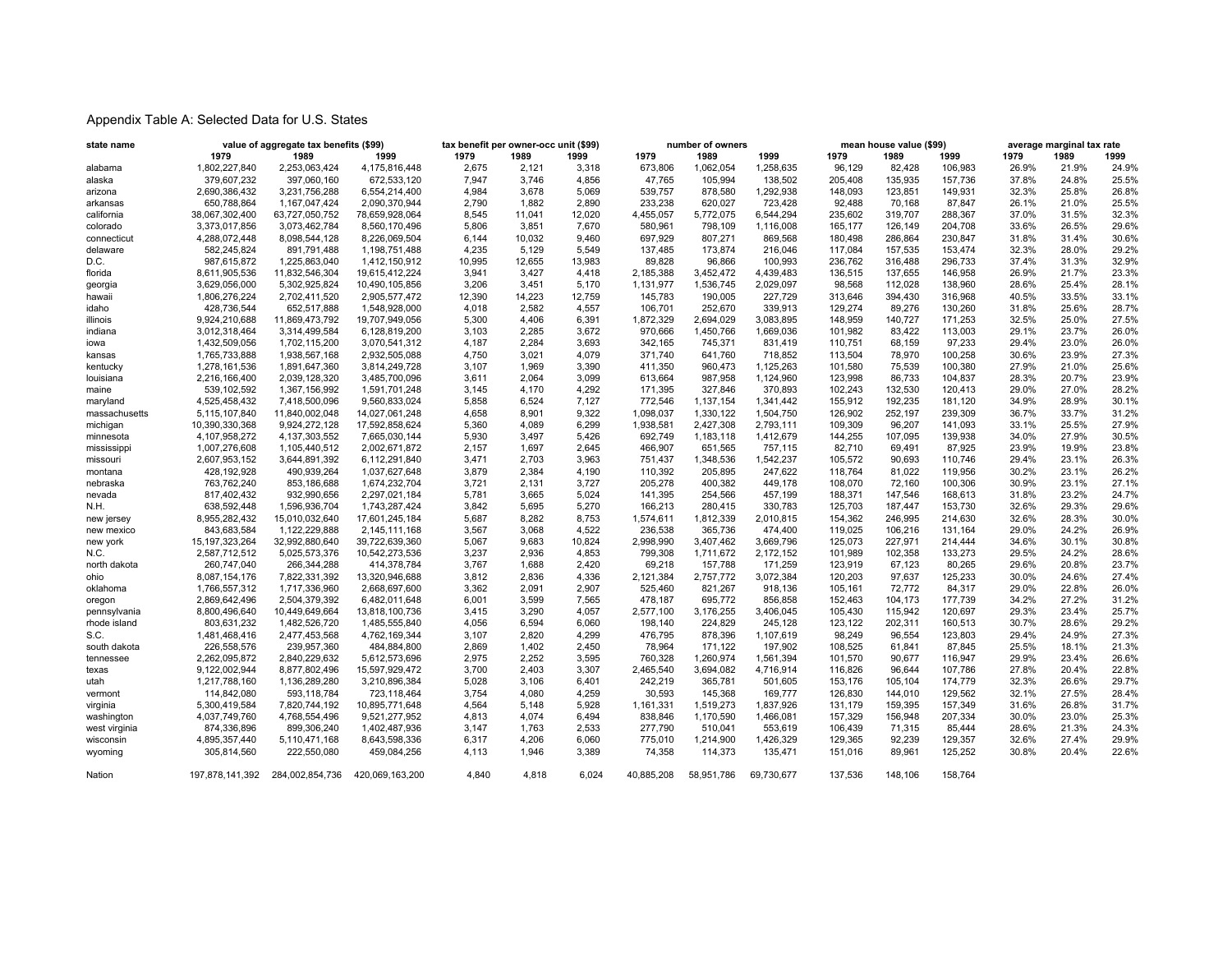### Appendix Table B: Data for Selected CBSAs

| CBSA name                                         | value of aggregate tax benefits (\$99) |                | tax benefit per owner occ unit (\$99) |        |        | number of owners |         |         | mean house value (\$99) |         |         | marginal tax rates |       |       |       |
|---------------------------------------------------|----------------------------------------|----------------|---------------------------------------|--------|--------|------------------|---------|---------|-------------------------|---------|---------|--------------------|-------|-------|-------|
|                                                   | 1979                                   | 1989           | 1999                                  | 1979   | 1989   | 1999             | 1979    | 1989    | 1999                    | 1979    | 1989    | 1999               | 1979  | 1989  | 1999  |
| Akron, OH                                         | 638,726,656                            | 516,888,928    | 932,638,016                           | 4,012  | 3,006  | 4,827            | 159210  | 171939  | 193216                  | 123,480 | 101,418 | 135,480            | 30.4% | 24.9% | 27.9% |
| Albany-Schenectady-Troy, NY                       | 640,422,528                            | 1,238,426,112  | 1,248,092,544                         | 3,673  | 6,251  | 5,866            | 174374  | 198129  | 212761                  | 97,292  | 146,335 | 122,295            | 33.3% | 29.1% | 29.5% |
| Albuquerque, NM                                   | 464,202,976                            | 528,685,024    | 979,671,808                           | 4,158  | 3,630  | 5,130            | 111640  | 145651  | 190951                  | 136,033 | 122,163 | 145,352            | 30.8% | 26.3% | 28.6% |
| Anchorage, AK                                     | 294,608,640                            | 222,468,304    | 386,975,904                           | 8,616  | 4,157  | 5,291            | 34195   | 53517   | 73139                   | 218,177 | 145,365 | 165,659            | 38.3% | 25.4% | 26.0% |
| Atlanta-Sandy Springs-Marietta, GA                | 2,001,247,616                          | 3,397,691,136  | 7,016,630,272                         | 4,288  | 4,716  | 6,764            | 466664  | 720466  | 1037289                 | 121,854 | 144,184 | 171,392            | 31.7% | 28.0% | 30.3% |
| Atlantic City, NJ                                 | 227, 104, 752                          | 288,889,664    | 318,181,024                           | 5,016  | 5,249  | 5,047            | 45272   | 55032   | 63040                   | 145,769 | 168,175 | 143,500            | 29.9% | 26.3% | 27.2% |
| Augusta-Richmond County, GA-SC                    | 221,483,200                            | 283,350,624    | 454,939,360                           | 2,733  | 2,712  | 3,533            | 81039   | 104464  | 128785                  | 89,463  | 93,675  | 105,276            | 28.1% | 24.8% | 26.8% |
| Austin-Round Rock, TX                             | 433,828,544                            | 517,870,752    | 1,510,661,632                         | 4,275  | 3,100  | 5,496            | 101491  | 167072  | 274860                  | 134,011 | 119,051 | 160,781            | 27.6% | 21.6% | 25.1% |
| Baltimore-Towson, MD                              | 2,138,101,504                          | 3,112,937,728  | 4,169,964,032                         | 4,755  | 5,555  | 6,399            | 449670  | 560385  | 651626                  | 133,862 | 166,357 | 165,544            | 33.0% | 28.0% | 29.3% |
| Baton Rouge, LA                                   | 397,446,304                            | 335, 150, 976  | 635,060,992                           | 3,963  | 2,309  | 3,569            | 100294  | 145173  | 177926                  | 134,767 | 94,846  | 117,445            | 30.0% | 22.2% | 25.2% |
|                                                   |                                        | 111,412,976    |                                       | 4,050  | 3,567  | 5,286            | 24816   | 31237   | 40863                   |         |         | 187,997            | 28.0% | 22.1% | 24.3% |
| Bellingham, WA                                    | 100,510,848                            |                | 216,015,664                           |        |        | 8,034            |         | 20728   |                         | 149,040 | 146,820 |                    |       |       |       |
| Bend, OR                                          | 18,944,644                             | 86,332,608     | 264,858,176                           | 4,869  | 4,165  |                  | 3891    |         | 32967                   | 133,093 | 121,326 | 191,411            | 33.3% | 27.8% | 31.1% |
| Billings, MT                                      | 98,110,192                             | 86,549,648     | 166,627,648                           | 4,458  | 2,723  | 4,267            | 22008   | 31779   | 39052                   | 136,578 | 89,560  | 117,921            | 31.2% | 24.1% | 26.7% |
| Boise City-Nampa, ID                              | 255,588,224                            | 235,741,696    | 617,279,104                           | 4,210  | 2,894  | 5,046            | 60713   | 81459   | 122329                  | 133,148 | 96,915  | 138,922            | 32.1% | 26.9% | 29.9% |
| Boston-Quincy, MA                                 | 1,444,536,960                          | 3,393,614,336  | 4,288,292,608                         | 4,772  | 9,753  | 10,941           | 302726  | 347955  | 391958                  | 128,819 | 275,059 | 275,346            | 36.8% | 34.1% | 32.0% |
| Boulder, CO                                       | 243,525,776                            | 280,866,944    | 880,046,848                           | 6,889  | 5,199  | 11,855           | 35348   | 54027   | 74233                   | 196,032 | 163,109 | 297,575            | 35.2% | 28.7% | 32.0% |
| Bridgeport-Stamford-Norwalk, CT                   | 1,923,640,576                          | 3,205,777,664  | 3,909,148,416                         | 10,189 | 15,405 | 17,418           | 188793  | 208103  | 224436                  | 257,432 | 407,753 | 393,162            | 35.7% | 33.3% | 33.1% |
| Buffalo-Cheektowaga-Tonawanda, NY                 | 1,090,865,536                          | 1,417,401,856  | 1,724,492,544                         | 3,885  | 4,758  | 5,560            | 280786  | 297911  | 310169                  | 95,849  | 103,569 | 101,591            | 33.0% | 26.5% | 27.9% |
| Cambridge-Newton-Framingham, MA                   | 1,686,670,848                          | 3,441,761,792  | 4,381,857,792                         | 6,107  | 11,114 | 12,643           | 276194  | 309685  | 346591                  | 156,010 | 302,768 | 307,466            | 39.6% | 34.9% | 33.1% |
| Camden, NJ                                        | 905,497,472                            | 1,473,746,176  | 1,661,466,496                         | 3,684  | 5,095  | 5,160            | 245816  | 289236  | 321989                  | 114,437 | 161,389 | 141,217            | 31.1% | 27.2% | 28.6% |
| Cape Coral-Fort Myers, FL                         | 216,397,632                            | 369,687,648    | 688,554,688                           | 3.849  | 3,657  | 4,774            | 56220   | 101093  | 144240                  | 145,256 | 149,217 | 159,251            | 27.2% | 22.2% | 23.5% |
| Cedar Rapids, IA                                  | 152,935,744                            | 164,628,496    | 321,963,552                           | 4,372  | 2,858  | 4,647            | 34981   | 57598   | 69290                   | 113,523 | 83,039  | 118,592            | 31.1% | 24.6% | 27.5% |
| Champaign-Urbana, IL                              | 131,526,608                            | 120,526,896    | 175,654,320                           | 4,328  | 2,771  | 3,599            | 30389   | 43501   | 48802                   | 130,475 | 97,901  | 108,430            | 30.3% | 23.6% | 25.4% |
| Charleston-North Charleston, SC                   | 298,552,576                            | 392,901,024    | 814,481,280                           | 3,492  | 3,538  | 5,887            | 85498   | 111039  | 138360                  | 109,154 | 118,143 | 158,663            | 29.9% | 26.0% | 28.4% |
| Charlotte-Gastonia-Concord, NC-SC                 | 630,344,000                            | 961,951,872    | 2,171,821,824                         | 3,819  | 3,773  | 6,298            | 165057  | 254932  | 344824                  | 111,778 | 122,980 | 160,711            | 31.3% | 26.4% | 30.5% |
| Chicago-Naperville-Joliet, IL                     | 7,231,012,352                          | 8,616,651,776  | 14,298,169,344                        | 5,916  | 5,763  | 8,185            | 1222261 | 1495156 | 1746863                 | 163,745 | 179,722 | 214,446            | 33.4% | 26.5% | 28.8% |
| Cincinnati-Middletown, OH-KY-IN                   | 1,349,861,376                          | 1,492,849,408  | 2,720,939,264                         | 4.086  | 3.350  | 5.192            | 330386  | 445659  | 524044                  | 125,086 | 112,169 | 142,408            | 30.0% | 25.3% | 28.3% |
| Cleveland-Elyria-Mentor, OH                       | 2,340,626,688                          | 1,891,229,824  | 3,076,908,288                         | 4.619  | 3.535  | 5,298            | 506780  | 535003  | 580806                  | 137,384 | 115,657 | 145,946            | 31.7% | 25.7% | 28.1% |
| Columbia, MO                                      | 66,004,672                             | 68,706,872     | 143,254,080                           | 3,614  | 2,667  | 4,290            | 18265   | 25761   | 33395                   | 116,401 | 91,526  | 122,095            | 29.3% | 23.5% | 26.9% |
| Columbia, SC                                      | 310,364,192                            | 441,571,616    | 758,316,736                           | 3,654  | 3,291  | 4,406            | 84942   | 134160  | 172118                  | 111,649 | 108,000 | 124,057            | 31.1% | 26.6% | 28.3% |
| Columbus, GA-AL                                   | 125,229,640                            | 135,079,872    | 219,418,608                           | 2,418  | 2,487  | 3,528            | 51800   | 54308   | 62194                   | 82,239  | 87,537  | 103,540            | 26.2% | 23.1% | 25.7% |
| Columbus, OH                                      | 907,619,136                            | 1,094,443,392  | 2,082,875,776                         | 3,741  | 3,389  | 5,193            | 242635  | 322933  | 401117                  | 121,344 | 113,436 | 143,824            | 29.4% | 25.8% | 28.4% |
| Dallas-Plano-Irving, TX                           | 1,787,127,680                          | 2.052.730.112  | 3.614.394.368                         | 4,704  | 3.773  | 4,926            | 379955  | 544026  | 733778                  | 139.413 | 138.433 | 145.829            | 29.9% | 23.0% | 25.0% |
|                                                   | 650,570,688                            | 641,685,248    | 929.741.120                           | 3,571  | 3.024  | 4,092            | 182160  | 212196  | 227208                  | 115,115 | 102,132 | 120,683            | 29.7% | 25.4% | 27.6% |
| Dayton, OH                                        |                                        |                |                                       |        |        |                  |         |         |                         |         |         |                    |       |       |       |
| Denver-Aurora, CO                                 | 2,126,247,552                          | 1,727,210,368  | 4,661,587,968                         | 6,653  | 4,235  | 8,257            | 319579  | 407822  | 564536                  | 181,670 | 134,048 | 214,808            | 35.3% | 27.5% | 30.5% |
| Detroit-Livonia-Dearborn, MI                      | 2,523,734,528                          | 1,749,090,432  | 2,907,995,904                         | 4,606  | 3,508  | 5,681            | 547912  | 498536  | 511861                  | 92,172  | 80,599  | 125,817            | 31.9% | 24.1% | 27.1% |
| Durham, NC                                        | 167,461,488                            | 309,861,376    | 646,727,616                           | 3,856  | 3,957  | 6,442            | 43430   | 78309   | 100396                  | 115,163 | 128,616 | 163,509            | 30.4% | 26.1% | 29.9% |
| El Paso, TX                                       | 234,032,432                            | 202,286,624    | 287,609,920                           | 3,019  | 1,935  | 2,153            | 77511   | 104525  | 133596                  | 107,332 | 88,590  | 82,208             | 24.9% | 19.2% | 21.1% |
| Erie, PA                                          | 214,140,800                            | 152,758,544    | 240,796,192                           | 3,169  | 2,192  | 3,267            | 67577   | 69705   | 73701                   | 101,504 | 82,905  | 102,053            | 28.5% | 22.4% | 24.8% |
| Eugene-Springfield, OR                            | 352,309,856                            | 230,356,576    | 548, 142, 784                         | 5.948  | 3.418  | 6.750            | 59234   | 67387   | 81208                   | 154,441 | 100,775 | 163,778            | 33.3% | 26.6% | 30.5% |
| Fairbanks, AK                                     | 48,781,984                             | 41,802,852     | 67.040.700                            | 5.564  | 3.195  | 4,172            | 8767    | 13083   | 16070                   | 157,684 | 122.467 | 138,943            | 34.5% | 24.2% | 25.1% |
| Flagstaff, AZ                                     | 27,159,490                             | 63,852,540     | 137,561,136                           | 4,954  | 3,539  | 5,549            | 5482    | 18042   | 24790                   | 155,558 | 119,531 | 164,975            | 32.6% | 24.7% | 26.3% |
| Flint, MI                                         | 555,334,336                            | 381,794,816    | 615,705,408                           | 4,852  | 3,361  | 4,950            | 114454  | 113585  | 124382                  | 96,477  | 76,577  | 110,748            | 33.3% | 25.0% | 27.1% |
| Fort Lauderdale-Pompano Beach-Deerfield Beach, FL | 1,646,826,880                          | 1,605,702,016  | 2,339,358,976                         | 5,853  | 4,466  | 5.146            | 281351  | 359532  | 454625                  | 186,762 | 172,201 | 166,958            | 30.0% | 23.4% | 24.3% |
| Fort Worth-Arlington, TX                          | 714,726,016                            | 895,811,776    | 1,444,907,520                         | 3.322  | 2,906  | 3,629            | 215119  | 308241  | 398192                  | 112,082 | 112,403 | 116,109            | 28.0% | 22.5% | 24.0% |
| Fresno, CA                                        | 486.070.144                            | 468,251,712    | 651.644.352                           | 5.177  | 3.906  | 4.562            | 93896   | 119869  | 142856                  | 160.012 | 132.301 | 130.421            | 32.3% | 26.3% | 27.4% |
| Grand Junction, CO                                | 84,098,384                             | 59,602,872     | 151,216,544                           | 4,694  | 2,533  | 4,540            | 17917   | 23534   | 33306                   | 146,049 | 94,419  | 142,770            | 31.3% | 23.7% | 26.8% |
| Grand Rapids-Wyoming, MI                          | 589,228,928                            | 658,072,000    | 1,137,655,680                         | 4,486  | 3,938  | 5,716            | 131340  | 167128  | 199044                  | 98,972  | 96,166  | 131,514            | 31.6% | 26.0% | 28.2% |
| Greensboro-High Point, NC                         | 340,587,552                            | 452,484,608    | 814,777,856                           | 3,430  | 3,210  | 4,745            | 99286   | 140951  | 171721                  | 105,193 | 109,639 | 129,803            | 30.3% | 25.3% | 29.1% |
| Harrisburg-Carlisle, PA                           | 366,251,072                            | 386,465,376    | 573,905,792                           | 3,300  | 3,084  | 4,069            | 110999  | 125306  | 141039                  | 108,277 | 111,617 | 125,401            | 30.0% | 24.8% | 26.4% |
| Hartford-West Hartford-East Hartford, CT          | 1,158,310,656                          | 2,346,470,912  | 2,000,050,816                         | 5,021  | 8,571  | 6,763            | 230680  | 273757  | 295713                  | 159,024 | 252,005 | 174,273            | 31.6% | 31.4% | 30.3% |
| Honolulu, HI                                      | 1.502.906.240                          | 2.205.694.720  | 2.204.443.648                         | 13.491 | 16.218 | 14.115           | 111399  | 136004  | 156179                  | 335.396 | 446.772 | 346.203            | 41.4% | 34.3% | 33.7% |
| Houston-Baytown-Sugar Land, TX                    | 3,217,568,256                          | 2.229.041.408  | 4,054,737,408                         | 5.122  | 2.922  | 4.019            | 628231  | 762905  | 1008875                 | 146.784 | 109.944 | 123,350            | 31.3% | 22.0% | 23.9% |
| Huntsville, AL                                    | 148,019,184                            | 234,739,440    | 393,487,488                           | 2.935  | 3.156  | 4,104            | 50432   | 74386   | 95890                   | 101,690 | 110,519 | 122,707            | 28.7% | 25.3% | 26.8% |
| Indianapolis, IN                                  | 873,032,064                            | 949,692,672    | 1,911,556,224                         | 3,457  | 2,984  | 4,751            | 252532  | 318234  | 402315                  | 109,099 | 103,797 | 138,588            | 30.0% | 25.2% | 27.3% |
| Iowa City, IA                                     | 62,661,960                             | 88,865,784     | 176,962,272                           | 5,519  | 3,651  | 5,698            | 11354   | 24342   | 31055                   | 144,804 | 105,105 | 143,365            | 31.6% | 25.4% | 27.6% |
| Ithaca, NY                                        | 66,261,812                             | 114,455,608    | 124, 161, 200                         | 4,062  | 6,211  | 6.340            | 16312   | 18427   | 19583                   | 108,107 | 143,203 | 118,815            | 32.3% | 28.2% | 28.4% |
| Jonesboro, AR                                     | 23.401.900                             | 44.457.928     | 79.336.656                            | 3.180  | 1.908  | 2.901            | 7358    | 23306   | 27351                   | 100.033 | 69,860  | 86.894             | 26.6% | 20.4% | 25.5% |
| Kansas City, MO-KS                                | 1,351,621,504                          | 1,420,376,064  | 2.399.717.888                         | 4,240  | 3.428  | 4.902            | 318750  | 414357  | 489569                  | 113,505 | 99,453  | 124,990            | 30.9% | 25.2% | 28.3% |
|                                                   |                                        |                | 175.173.440                           |        |        |                  |         | 33940   | 46094                   |         |         |                    | 31.7% | 21.6% | 24.2% |
| Kennewick-Richland-Pasco, WA                      | 143,552,320                            | 76,011,232     |                                       | 4,656  | 2,240  | 3,800            | 30829   |         |                         | 148,891 | 94,512  | 132,466            |       |       |       |
| Knoxville, TN                                     | 338, 131, 616                          | 343,717,664    | 679,502,080                           | 2,965  | 2,402  | 3,825            | 114060  | 143120  | 177630                  | 102,427 | 95,948  | 123,920            | 29.8% | 24.1% | 26.8% |
| Lafayette, IN                                     | 80,248,152                             | 86,830,472     | 158,273,760                           | 3,781  | 2,543  | 3,985            | 21223   | 34141   | 39721                   | 125,626 | 93,652  | 123,865            | 29.7% | 24.1% | 26.2% |
| Lake County-Kenosha County, IL-WI                 | 881.901.568                            | 1,269,607,936  | 2,215,093,760                         | 8.637  | 7,874  | 10.700           | 102105  | 161245  | 207026                  | 197,791 | 220,613 | 249.906            | 36.6% | 28.2% | 30.7% |
| Las Vegas-Paradise, NV                            | 481,587,744                            | 521,283,520    | 1,474,359,168                         | 5.221  | 3,518  | 4,869            | 92232   | 148158  | 302807                  | 175,772 | 143,027 | 163,791            | 31.0% | 23.1% | 24.8% |
| Lawrence, KS                                      | 38.067.052                             | 59.406.500     | 109.807.448                           | 4.391  | 3.755  | 5.504            | 8669    | 15821   | 19951                   | 114,497 | 100.642 | 139.411            | 28.3% | 24.2% | 28.1% |
| Lewiston-Auburn, ME                               | 57.581.660                             | 92.324.232     | 92,302,400                            | 2.655  | 3.707  | 3.466            | 21687   | 24906   | 26628                   | 92.088  | 122.663 | 99,836             | 27.6% | 26.9% | 27.7% |
| Lexington-Fayette, KY                             | 247,835,472                            | 242,404,256    | 466,688,000                           | 3.920  | 3.128  | 4.758            | 63228   | 77504   | 98076                   | 128,039 | 112,415 | 133,161            | 29.2% | 24.0% | 27.9% |
| Lincoln, NE                                       | 165,446,768                            | 149,776,992    | 298,532,896                           | 4,317  | 2,779  | 4,651            | 38323   | 53892   | 64193                   | 122,495 | 90,875  | 123,599            | 31.6% | 24.9% | 28.4% |
| Los Angeles-Long Beach-Glendale, CA               | 12,335,770,624                         | 19.375.642.624 | 18.130.198.528                        | 9.585  | 13,457 | 12.096           | 1287008 | 1439801 | 1498881                 | 254,380 | 386.087 | 295,509            | 37.1% | 32.1% | 32.0% |
| Louisville, KY-IN                                 | 623,438,208                            | 680,264,640    | 1,443,264,256                         | 3.027  | 2.468  | 4.492            | 205993  | 275630  | 321312                  | 97,123  | 89,075  | 126,171            | 28.2% | 23.2% | 27.4% |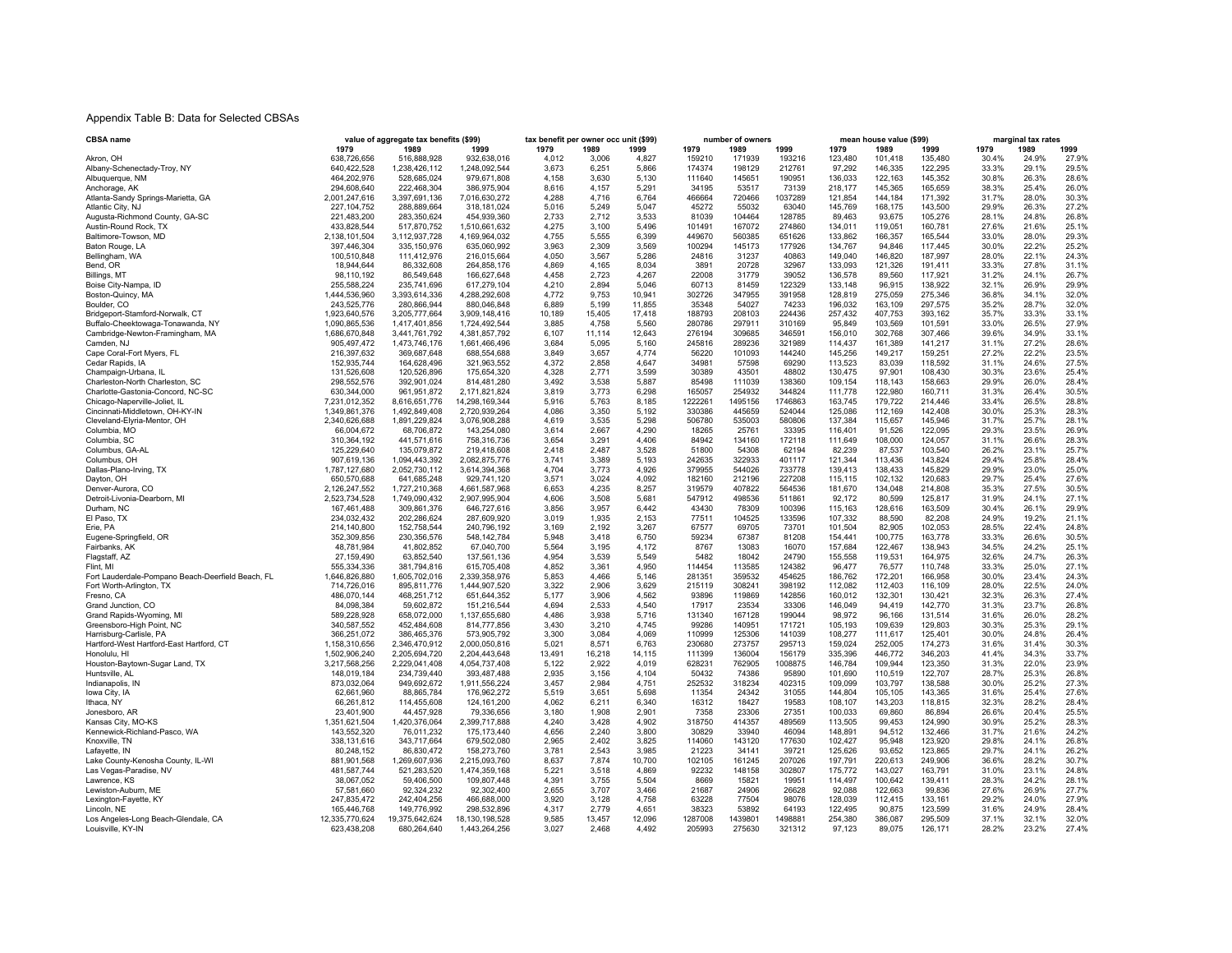### Appendix Table B: Data for Selected CBSAs

| CBSA name                                    | value of aggregate tax benefits (\$99) |                  | tax benefit per owner occ unit (\$99) |        |                 |                 | number of owners |         | mean house value (\$99) |         |         | marginal tax rates |       |       |                |
|----------------------------------------------|----------------------------------------|------------------|---------------------------------------|--------|-----------------|-----------------|------------------|---------|-------------------------|---------|---------|--------------------|-------|-------|----------------|
|                                              | 1979                                   | 1989             | 1999                                  | 1979   | 1989            | 1999            | 1979             | 1989    | 1999                    | 1979    | 1989    | 1999               | 1979  | 1989  | 1999           |
| Macon, GA                                    | 106,113,760                            | 124,471,864      | 197,234,224                           | 2,667  | 2,591           | 3,548           | 39792            | 48041   | 55594                   | 86,153  | 89,470  | 105,459            | 27.5% | 23.7% | 26.2%          |
| Madison, WI                                  | 373,065,632                            | 495, 135, 296    | 942, 124, 736                         | 7,008  | 5,150           | 7,733           | 53238            | 96139   | 121835                  | 148,707 | 110,895 | 162,775            | 33.4% | 29.1% | 31.2%          |
| Manchester-Nashua, NH                        | 252,867,904                            | 494,829,472      | 519,464,800                           | 4,212  | 6,235           | 5,537           | 60031            | 79363   | 93820                   | 132,885 | 197,864 | 155,980            | 33.6% | 30.1% | 30.3%          |
| McAllen-Edinburg-Pharr, TX                   | 84,481,144                             | 84,757,600       | 176,520,048                           | 1,687  | 1,166           | 1,541           | 50078            | 72715   | 114570                  | 72,628  | 59,351  | 65,744             | 20.9% | 15.3% | 18.9%          |
| Memphis, TN-MS-AR                            | 572,445,952                            | 663,853,760      | 1,195,546,112                         | 3,055  | 2,763           | 4,040           | 187405           | 240235  | 295908                  | 100,904 | 103,283 | 122,037            | 29.7% | 24.5% | 27.5%          |
| Miami-Miami Beach-Kendall, FL                | 1,600,257,280                          | 1,605,941,248    | 2,571,840,768                         | 5,492  | 4,271           | 5,737           | 291367           | 375990  | 448280                  |         |         | 180,534            | 28.3% | 21.7% | 23.3%          |
| Milwaukee-Waukesha-West Allis, WI            | 2,199,099,648                          | 1,747,426,944    | 2,720,813,568                         | 7,738  | 5,467           | 7,581           | 284193           | 319630  | 358877                  | 149,936 | 115,181 | 154,504            | 34.4% | 28.5% | 30.3%          |
| Minneapolis-St. Paul-Bloomington, MN-WI      | 3,359,491,072                          | 3,105,091,072    | 5,678,496,768                         | 6,812  | 4,701           | 6,897           | 493185           | 660569  | 823283                  | 160,214 | 135,993 | 169,146            | 36.0% | 30.3% | 32.1%          |
| Montgomery, AL                               | 182,564,864                            | 181,515,440      | 324,919,904                           | 3,005  | 2,451           | 3,584           | 60763            | 74048   | 90661                   | 103,484 | 92,742  | 112,540            | 27.8% | 23.1% | 25.7%          |
| Napa, CA                                     | 185,243,440                            | 266,457,696      | 422,983,296                           | 7,754  | 9,994           | 14,307          | 23890            | 26662   | 29564                   | 217,283 | 296,582 | 341,203            | 36.6% | 31.9% | 33.8%          |
| Naples-Marco Island, FL                      | 123,653,272                            | 311,607,616      | 804,793,664                           | 6.538  | 7,193           | 10.341          | 18912            | 43319   | 77829                   | 197,018 | 254,473 | 287,863            | 28.8% | 24.3% | 26.1%          |
| Newark-Union, NJ-PA                          | 2,659,852,800                          | 4,215,533,312    | 5,068,328,448                         | 6.923  | 9,929           | 10,870          | 384233           | 424570  | 466273                  | 175,800 | 287,460 | 254,550            | 33.4% | 28.7% | 30.6%          |
| New Haven-Milford, CT                        | 756,322,624                            | 1.546.504.576    | 1.366.751.872                         | 4.559  | 8.073           | 6.789           | 165903           | 191558  | 201320                  | 150.936 | 244.286 | 177.198            | 29.6% | 30.2% | 29.2%          |
| New Orleans-Metairie-Kenner, LA              | 955,555,328                            | 757,202,432      | 1,262,510,592                         | 4,321  | 2.801           | 4.118           | 221142           | 270328  | 306586                  | 144,274 | 111.223 | 131.447            | 29.1% | 22.6% | 25.2%          |
| New York-Wayne-White Plains, NY-NJ           | 7,755,856,896                          | 17,816,422,400   | 22,499,680,256                        | 6,341  | 12,827          | 14,776          | 1223091          | 1388925 | 1522705                 | 165,309 | 342,882 | 327,423            | 34.1% | 30.8% | 31.7%          |
|                                              |                                        | 439,776,064      |                                       | 3,858  |                 |                 |                  | 60315   | 66548                   |         | 229,243 |                    | 28.8% | 29.5% | 29.0%          |
| Norwich-New London, CT                       | 199,853,296<br>3,027,167,744           | 5,568,395,776    | 429,275,584                           | 8,427  | 7,291<br>12,156 | 6,451<br>15,151 | 51806<br>359203  | 458087  | 524702                  | 137,116 | 340,522 | 171,501            | 37.6% | 32.7% | 34.4%          |
| Oakland-Fremont-Hayward, CA                  |                                        |                  | 7,949,591,552                         |        |                 |                 |                  |         |                         | 228,772 |         | 346,390            |       |       |                |
| Ocala, FL                                    | 65,046,552                             | 117,274,488      | 210.059.008                           | 2.023  | 1,984           | 2.466           | 32149            | 59112   | 85171                   | 91,699  | 96,685  | 100,479            | 21.9% | 19.4% | 21.1%          |
| Oklahoma City, OK                            | 757.557.952                            | 601.781.632      | 957.260.928                           | 3.824  | 2.498           | 3.418           | 198083           | 240886  | 280030                  | 113.343 | 83.771  | 95,609             | 30.3% | 24.4% | 27.1%          |
| Olympia, WA                                  | 100.586.032                            | 120.403.280      | 270.171.008                           | 3.765  | 2.993           | 4.970           | 26713            | 40226   | 54364                   | 142.915 | 121.344 | 168,830            | 28.6% | 22.6% | 24.8%          |
| Omaha-Council Bluffs, NE-IA                  | 468,226,624                            | 465,733,024      | 940,805,696                           | 3.604  | 2,768           | 4,780           | 129908           | 168235  | 196838                  | 102,600 | 86,825  | 120,099            | 31.0% | 25.0% | 28.6%          |
| Orlando, FL                                  | 565,440,832                            | 967,848,448      | 1,668,616,320                         | 3,255  | 3,240           | 4,025           | 173703           | 298736  | 414548                  | 121,413 | 131,411 | 136,957            | 26.4% | 22.6% | 23.8%          |
| Oshkosh-Neenah, WI                           | 161,374,368                            | 150,973,088      | 236,083,616                           | 5,558  | 4,262           | 5,681           | 29037            | 35423   | 41558                   | 114,657 | 92,898  | 121,612            | 31.7% | 27.9% | 30.2%          |
| Oxnard-Thousand Oaks-Ventura, CA             | 927,708,288                            | 1,920,400,768    | 2,117,084,288                         | 8,553  | 13,501          | 12,895          | 108469           | 142242  | 164185                  | 244,050 | 379,015 | 297,286            | 38.6% | 34.0% | 34.1%          |
| Palm Bay-Melbourne-Titusville, FL            | 244,048,880                            | 349,099,968      | 486, 164, 704                         | 3,764  | 3,124           | 3,288           | 64832            | 111742  | 147878                  | 133,669 | 128,269 | 120,474            | 28.0% | 22.6% | 23.1%          |
| Peoria, IL                                   | 340,588,960                            | 214,362,224      | 371,938,432                           | 4,384  | 2,291           | 3,565           | 77684            | 93555   | 104331                  | 125,203 | 77,900  | 105,416            | 31.7% | 23.2% | 25.9%          |
| Philadelphia, PA                             | 3,228,380,672                          | 4,720,415,744    | 5,614,452,736                         | 3.742  | 4.979           | 5.627           | 862778           | 947977  | 997749                  | 110,273 | 162,830 | 153,021            | 30.2% | 25.2% | 27.0%          |
| Phoenix-Mesa-Scottsdale, AZ                  | 1,897,470,592                          | 2,175,566,336    | 4,587,456,512                         | 5,171  | 4.033           | 5,653           | 366932           | 539474  | 811467                  | 151,625 | 132,229 | 160,945            | 32.9% | 26.7% | 27.8%          |
| Pittsburgh, PA                               | 2,370,635,520                          | 1,693,993,728    | 2,559,060,736                         | 3,809  | 2,475           | 3,598           | 622376           | 684553  | 711338                  | 109,745 | 87,896  | 105,831            | 29.9% | 22.3% | 25.2%          |
| Portland-South Portland, ME                  | 311,336,096                            | 680,303,936      | 802,344,640                           | 3,595  | 5,969           | 5,882           | 86610            | 113967  | 136405                  | 113,144 | 178,725 | 154,830            | 29.8% | 29.6% | 30.1%          |
| Portland-Vancouver-Beaverton, OR-WA          | 1,915,478,144                          | 1,454,741,760    | 4,102,248,704                         | 6,423  | 3,986           | 8,745           | 298227           | 364981  | 469092                  | 162,216 | 115,700 | 205,031            | 34.7% | 27.7% | 31.5%          |
| Poughkeepsie-Newburgh-Middletown, NY         | 481,094,112                            | 1,227,028,224    | 1,362,951,680                         | 4,632  | 9,416           | 9,363           | 103852           | 130318  | 145570                  | 115,355 | 209,302 | 167,594            | 34.9% | 31.5% | 31.1%          |
| Providence-New Bedford-Fall River, RI-MA     | 1,118,298,240                          | 2,216,024,576    | 2,237,987,840                         | 3.801  | 6.602           | 6,025           | 294217           | 335660  | 371451                  | 115,752 | 200,987 | 163,042            | 31.6% | 29.8% | 29.3%          |
| Provo-Orem, UT                               | 119,019,400                            | 136,340,208      | 449,609,312                           | 4,698  | 3.000           | 6,542           | 25332            | 45445   | 68727                   | 153,190 | 106,098 | 185,641            | 30.6% | 26.2% | 29.7%          |
| Raleigh-Cary, NC                             | 273,847,648                            | 568,685,760      | 1,464,367,872                         | 4,163  | 4,267           | 7,055           | 65779            | 133280  | 207558                  | 123,745 | 135,440 | 176,139            | 32.3% | 27.1% | 31.5%          |
| Rapid City, SD                               | 52,500,996                             | 43,098,092       | 85,072,720                            | 3,307  | 1,837           | 2,940           | 15874            | 23455   | 28937                   | 123,886 | 79,631  | 105,847            | 26.6% | 19.9% | 22.4%          |
| Redding, CA                                  | 124,933,808                            | 141,344,464      | 195,947,280                           | 4,560  | 3,914           | 4,671           | 27397            | 36112   | 41949                   | 155,614 | 139,517 | 142,253            | 31.3% | 26.4% | 27.3%          |
| Reno-Sparks, NV                              | 291,332,256                            | 254,740,128      | 510,701,760                           | 7.002  | 4,536           | 6,426           | 41607            | 56155   | 79472                   | 214,022 | 175,032 | 202.884            | 33.3% | 23.8% | 25.3%          |
| Richmond, VA                                 | 669,487,680                            | 908,106,944      | 1,464,138,752                         | 3.793  | 3,794           | 5,007           | 176500           | 239381  | 292409                  | 115,089 | 122,637 | 137,469            | 30.9% | 26.6% | 30.8%          |
| Riverside-San Bernardino-Ontario, CA         | 1,846,830,848                          | 3,668,636,672    | 4,094,103,296                         | 5.265  | 6.491           | 5.938           | 350795           | 565185  | 689482                  | 168.143 | 204.026 | 162.849            | 33.3% | 29.5% | 29.4%          |
| Roanoke, VA                                  | 214,533,808                            | 226.308.672      | 365.496.800                           | 3.287  | 3.058           | 4,328           | 65270            | 74008   | 84449                   | 103,743 | 104.160 | 126,589            | 29.2% | 24.9% | 25.9%          |
| Sacramento--Arden-Arcade--Roseville, CA      | 1,423,387,776                          | 2,240,527,104    | 3,018,712,832                         | 5.736  | 6,823           | 7,404           | 248142           | 328401  | 407689                  | 176,334 | 211,623 | 192,757            | 34.6% | 30.0% | 31.1%          |
|                                              |                                        |                  |                                       |        | 3,425           | 4,769           | 487892           | 678994  | 757785                  |         |         |                    | 30.2% | 24.9% | 27.5%          |
| St. Louis, MO-IL                             | 1,820,621,184                          | 2,325,556,992    | 3,613,991,424                         | 3,732  |                 |                 |                  |         |                         | 111,153 | 111,186 | 127,647            |       |       |                |
| Salt Lake City, UT                           | 713,197,184                            | 573,228,224      | 1,654,642,688                         | 5.484  | 3,446           | 7.473           | 130047           | 166327  | 221403                  | 160,980 | 113,302 | 195,723            | 33.2% | 27.2% | 30.7%<br>22.5% |
| San Antonio, TX                              | 615,769,728                            | 662,697,600      | 1,136,645,376                         | 2.909  | 2,246           | 2.931           | 211699           | 295080  | 387744                  | 98,278  | 93,760  | 99.789             | 25.2% | 20.1% |                |
| San Diego-Carlsbad-San Marcos, CA            | 3.071.007.488                          | 4.980.189.184    | 6.419.328.000                         | 8.758  | 10.435          | 11.641          | 350663           | 477281  | 551431                  | 249.665 | 306.009 | 286.299            | 36.4% | 31.5% | 32.5%          |
| Sandusky, OH                                 | 70,773,448                             | 58,789,320       | 100,586,704                           | 3,815  | 2,849           | 4,401           | 18553            | 20633   | 22854                   | 122,551 | 98,353  | 130,743            | 31.0% | 25.7% | 27.8%          |
| San Francisco-San Mateo-Redwood City, CA     | 3,709,906,944                          | 5,785,719,296    | 8,834,676,736                         | 13,126 | 18,697          | 26,385          | 282648           | 309446  | 334833                  | 332,138 | 518,772 | 583,460            | 41.3% | 34.6% | 37.2%          |
| San Jose-Sunnyvale-Santa Clara, CA           | 2,758,220,288                          | 5, 184, 223, 744 | 8,606,179,328                         | 11,320 | 16,494          | 24,629          | 243657           | 314308  | 349429                  | 290,104 | 449,598 | 538,704            | 41.6% | 34.7% | 37.5%          |
| Santa Ana-Anaheim-Irvine, CA                 | 4,166,436,096                          | 6,879,275,520    | 8,379,301,376                         | 10,719 | 13,847          | 14,593          | 388700           | 496824  | 574181                  | 280,805 | 384,555 | 326,706            | 41.2% | 34.0% | 34.3%          |
| Santa Barbara-Santa Maria-Goleta, CA         | 558,587,776                            | 994,041,536      | 1,283,205,888                         | 10,731 | 13,992          | 16,759          | 52053            | 71043   | 76569                   | 288,900 | 402,659 | 398,362            | 37.9% | 32.6% | 33.5%          |
| Santa Cruz-Watsonville, CA                   | 333,710,304                            | 677,507,904      | 995,440,064                           | 8,598  | 13,536          | 18,210          | 38812            | 50052   | 54665                   | 261,270 | 392,714 | 432,492            | 36.2% | 33.0% | 35.1%          |
| Santa Fe, NM                                 | 55,636,284                             | 150,503,536      | 345,525,184                           | 5,339  | 5,877           | 9,604           | 10421            | 25608   | 35977                   | 168,263 | 189,389 | 251,715            | 30.7% | 27.6% | 30.9%          |
| Sarasota-Bradenton-Venice, FL                | 436,005,728                            | 605,854,720      | 1,071,165,696                         | 3,983  | 3,783           | 5,317           | 109453           | 160172  | 201474                  | 144,247 | 150,912 | 171,466            | 26.9% | 22.4% | 23.9%          |
| Savannah, GA                                 | 151,784,432                            | 185,250,416      | 355,236,000                           | 3,235  | 3,157           | 4,970           | 46919            | 58678   | 71471                   | 98,719  | 104,369 | 134,631            | 28.5% | 25.1% | 27.6%          |
| Seattle-Bellevue-Everett, WA                 | 2,229,990,912                          | 2,890,294,784    | 5,330,780,160                         | 6,068  | 6,088           | 9,240           | 367495           | 474735  | 576927                  | 184,888 | 220,745 | 276,008            | 32.6% | 25.4% | 27.5%          |
| Shreveport-Bossier City, LA                  | 198,112,160                            | 181,614,032      | 274,112,640                           | 3,195  | 2,075           | 2,873           | 62013            | 87508   | 95407                   | 107,286 | 85,519  | 94,969             | 27.4% | 20.8% | 23.7%          |
| Sioux City, IA-NE-SD                         | 89,235,160                             | 66,895,184       | 125,322,664                           | 3,277  | 1,971           | 3,373           | 27230            | 33941   | 37156                   | 91,953  | 61,679  | 91,749             | 27.9% | 21.7% | 25.9%          |
| Spokane, WA                                  | 285,376,064                            | 194,817,424      | 401,747,264                           | 3,339  | 2,159           | 3,749           | 85460            | 90221   | 107166                  | 126,012 | 93,394  | 134,843            | 27.0% | 20.5% | 23.1%          |
| Springfield, MA                              | 388,719,040                            | 908.740.160      | 770,020,096                           | 3,241  | 5.994           | 4,678           | 119955           | 151613  | 164620                  | 95,752  | 179,553 | 137.132            | 34.5% | 32.3% | 28.7%          |
| Suffolk County-Nassau County, NY             | 4,128,623,360                          | 9,964,110,848    | 11,485,210,624                        | 6,469  | 14,493          | 15,655          | 638170           | 687506  | 733627                  | 144,078 | 303,670 | 271,158            | 40.4% | 33.5% | 34.0%          |
| Syracuse, NY                                 | 530,014,112                            | 832,231,296      | 861,968,960                           | 3,762  | 5,155           | 5,102           | 140902           | 161439  | 168948                  | 94,019  | 112,818 | 97,032             | 33.3% | 27.9% | 28.0%          |
| Tampa-St. Petersburg-Clearwater, FL          | 1,237,367,680                          | 1,688,922,880    | 2,503,383,040                         | 2,827  | 2,804           | 3,510           | 437714           | 602266  | 713279                  | 110,606 | 119,167 | 124,169            | 25.2% | 21.4% | 23.0%          |
| Toledo, OH                                   | 587,011,584                            | 472,215,840      | 747,959,936                           | 3,786  | 2,852           | 4,224           | 155038           | 165601  | 177066                  | 116,684 | 95,903  | 121,175            | 30.0% | 24.7% | 27.0%          |
| Topeka, KS                                   | 205,075,568                            | 167,908,912      | 228, 201, 648                         | 4,496  | 2,926           | 3,593           | 45608            | 57376   | 63505                   | 109,656 | 77,186  | 90.824             | 30.4% | 24.7% | 27.4%          |
| Trenton-Ewing, NJ                            | 348.361.920                            | 594.385.728      | 703.982.080                           | 5.113  | 7.638           | 8.348           | 68136            | 77818   | 84325                   | 136.347 | 222.056 | 198.387            | 32.3% | 28.0% | 29.7%          |
| Tucson, AZ                                   | 631.105.600                            | 561.815.424      | 992.154.624                           | 4.964  | 3.525           | 4.645           | 127132           | 159362  | 213613                  | 148.231 | 120.121 | 140.680            | 31.5% | 25.3% | 26.2%          |
| Tulsa, OK                                    | 576,693,888                            | 510,295,296      | 828,991,872                           | 3.789  | 2.595           | 3.647           | 152221           | 196646  | 227323                  | 117,616 | 87.982  | 101,605            | 30.4% | 24.6% | 27.4%          |
| Washington-Arlington-Alexandria, DC-VA-MD-WV | 4,013,167,872                          | 6,601,027,584    | 8,239,034,880                         | 8,349  | 9,371           | 9,463           | 480683           | 704426  | 870699                  | 203,658 | 260,940 | 225,074            | 38.5% | 31.5% | 32.9%          |
| Wichita, KS                                  | 460,482,208                            | 439,964,768      | 595,440,128                           | 4,696  | 3,410           | 3.967           | 98055            | 129026  | 150090                  | 109,382 | 85,665  | 96,959             | 30.8% | 25.1% | 27.6%          |
|                                              |                                        |                  |                                       |        |                 |                 |                  |         |                         |         |         |                    |       |       |                |